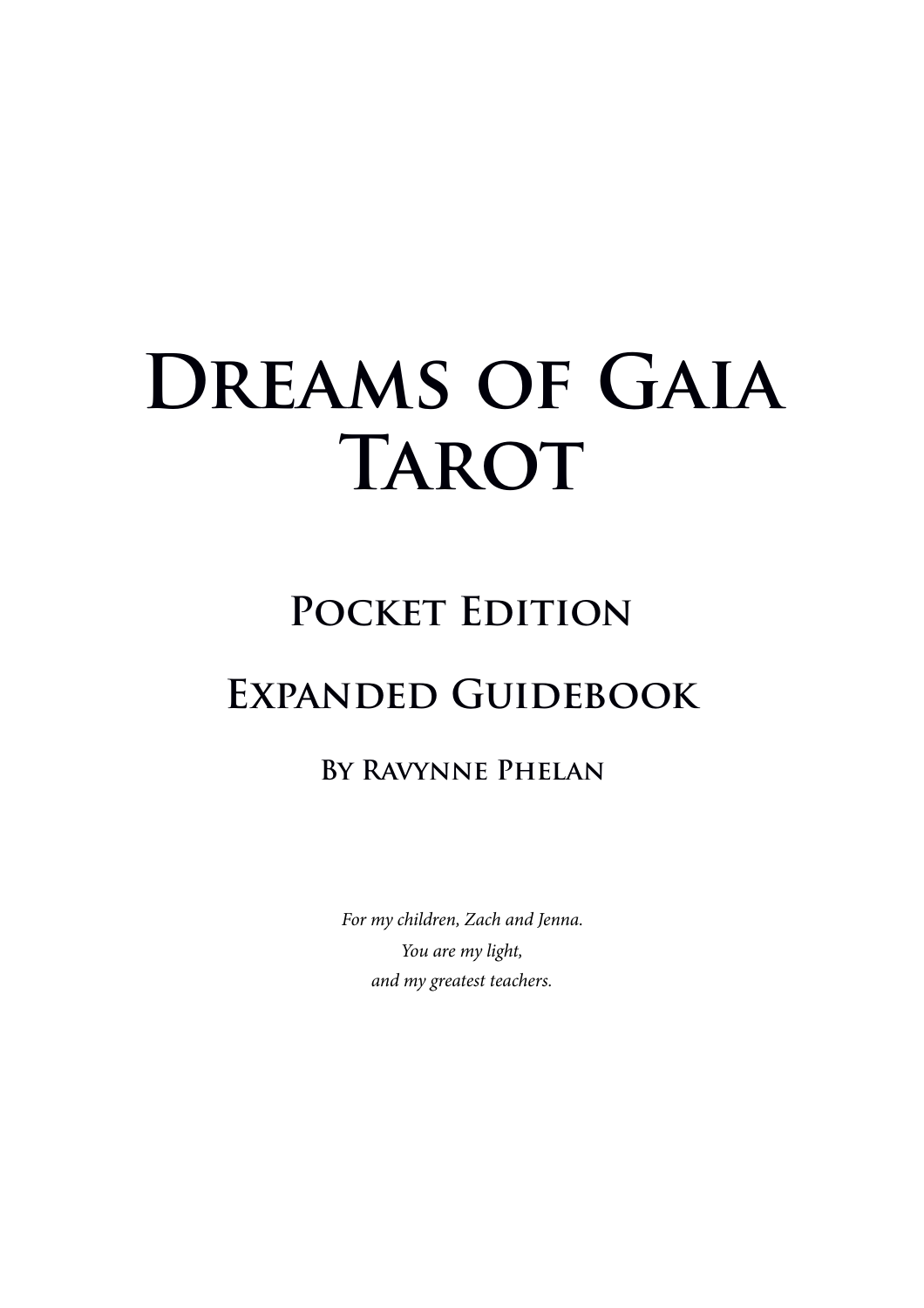## **Introduction**

*Dreams of Gaia Tarot* is for those who desire unity within themselves, their relationships, and with heaven and earth. It is for those who wish to explore, and develop a keener understanding of 'self', as well as those who seek to commune with the spirit realms and the Divine.

The philosophy of the cards is simple – to seek, to feel, to grow, and to heal.

Seek: Reveal the answers to the questions within. Learn who you were, who you are, and who you wish to become. The tarot will help you communicate with the Divine and your inner self, know your conscious mind, and explore the unconscious forces – the hard-wired beliefs and patterns that infuence your behaviour and choices. Knowledge is power. Self-knowledge and awareness are the keys to empowerment.

Feel: Delve into the watery realms of emotion, and begin to understand why you feel and react as you do. The tarot will help you shine a light on your emotions. It will also allow you to explore the depths of those emotions, and embrace the beautiful and powerful awareness that your responses and reactions are a natural part of who you are, but also within your power to control and change.

**Grow:** You are in a constant, cyclic state of growth and change. Growth and evolution are both inevitable and unavoidable, yet so many fear and resist change, despite the fact that life itself is both a transformative and a transmutative process. The tarot will help you to recognise when a time of growth and change approaches, and respond to it with increased confdence. You are here to live and experience life – to fear less and meet your fullest potential.

Heal: There are experiences in your past that can do harm in your present – because you have bound them to you by holding on to the emotions and beliefs they have fostered. These bonds are the foundation of all that limits and restricts you in the present, and all that prevents you from moving forward with confdence and trust. Awareness will help you heal and let go.

*Dreams of Gaia Tarot* will help you to rediscover your ancient and eternal connection with Gaia and the Great Spirit. Regular use of the deck will bring insight and understanding.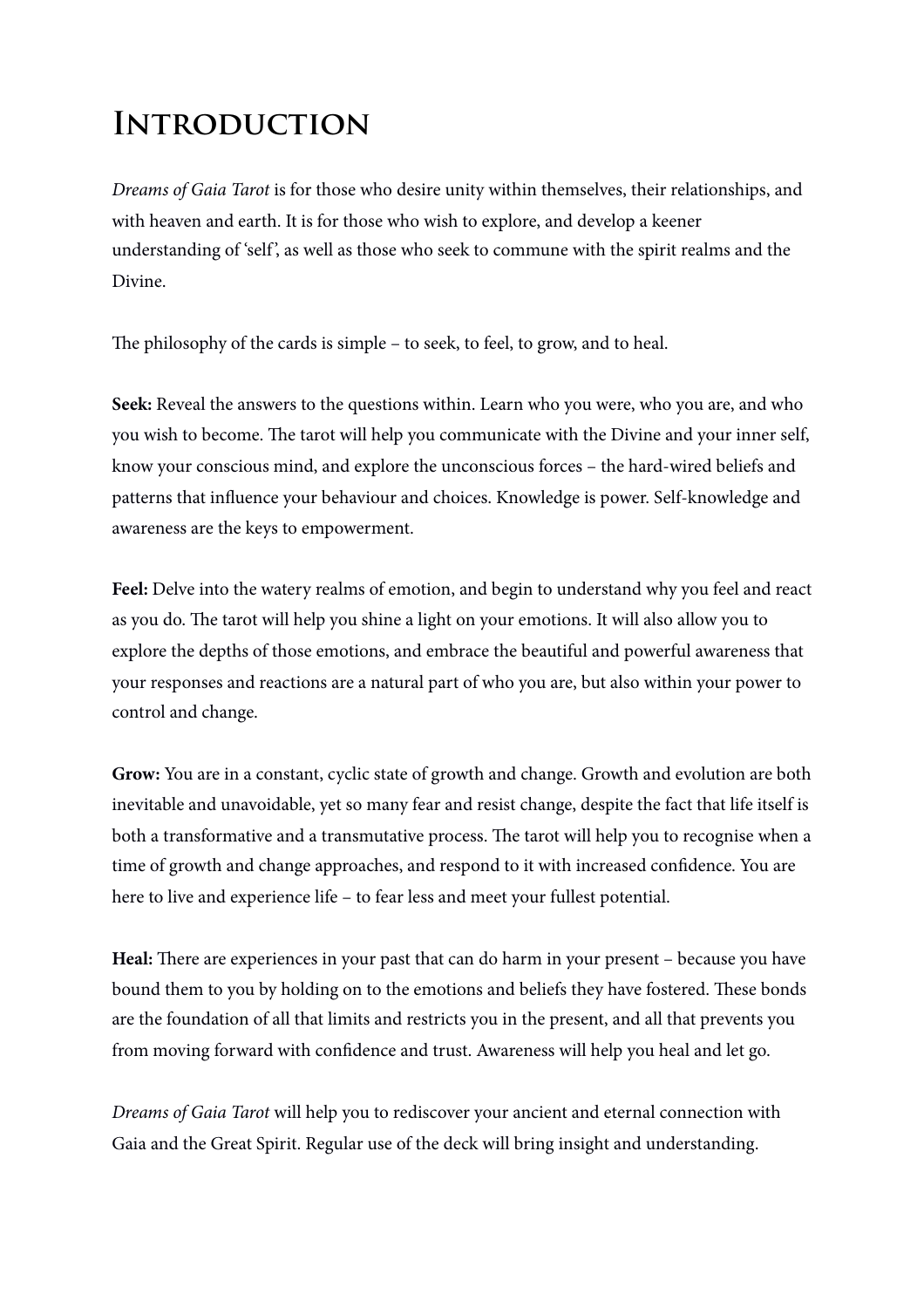This life is your journey of undoing, being, and becoming. Choose your path with the knowledge that all that manifests in your present is born of choices made in the past, and all that manifests in your future is born of choices made in the present. In this way, you will create a present, and future, in harmony with your dreams and heart's desire.

#### **On to the Tarot**

#### **Getting Started**

There are two tasks you should perform before you attempt a reading. The first task is to transfer your energy to the deck. This is done by handling the cards, sleeping with them, or carrying them around on your person. Play with them. Familiarise yourself with the artwork. Shuffle them. Order them. Consecrate them. Make them yours.

The second task is to read this guidebook. *Dreams of Gaia Tarot* is not a traditional tarot. It does not adhere to the path of existing tarots, but instead, creates a path of its own. The unique nature of the deck requires that you take time to learn the meanings of each card. Once you have become familiar with them, you will be able to rely less on the book and more on your intuition.

#### **Your Inner Voice**

The voice you hear inside your head – your inner voice – is, in essence, the conscious element of your mind or ego communicating with you. Get to know it. Listen to your inner dialogue. How that voice speaks to you and what it says can often reveal the unconscious thoughts and emotions that infuence your life. Is the voice positive and happy? Or is it critical and judgemental? Does your inner chatter focus more on the tasks you need to perform, or on the things you would rather be doing? Does your inner voice speak only now and again, or is your mind full of incessant chatter? Listening – being mindful of your inner voice – will give you more insight and awareness of your mental and emotional state.

#### **Performing Regular Readings**

In order to familiarise yourself with the cards and become more confdent with them, try to perform regular readings. The readings do not have to be complex or complicated. A simple one-to-three card reading once a week is fne. Readings do not need to be formal, but can be employed as the focus of a simple form of meditation. Sit with the cards, handle them, pick a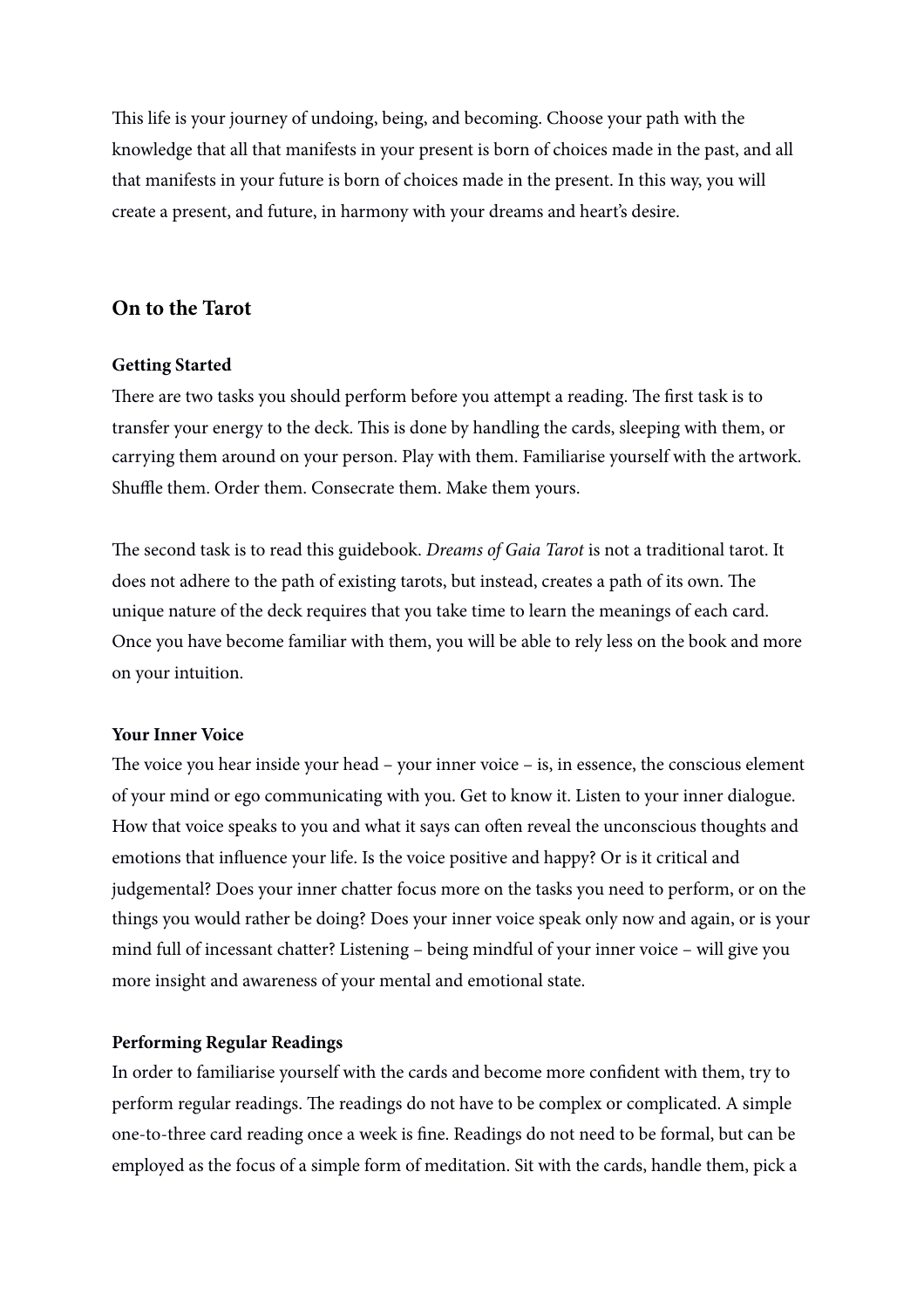random card, meditate on the artwork and the meaning, and write down your thoughts. You can choose one card or several, but always take the time to listen to the cards and your inner voice. As you become more confdent in your understanding and connection to the cards and more conscious of your inner voice, the cards will reveal more.

#### **How to Ask a Question**

First and foremost, you must understand that when using the tarot to determine answers to a question, you will not receive a yes or no answer. The more cards you draw, the more complex and multi-layered, and many-faceted the response will be. At times, the answers may seem both cryptic and confusing, especially if your question is unclear.

Your question should be precise and focussed. Keep it simple and to the point, without framing an answer to your question within the question.

Example 1: I have received an invitation to a networking event. I do not want to attend, but I know the person who invited me will be upset if I do not, and I don't want to upset them. I will attend, yes?

In Example 1, the person asking the question knows the person who invited them will be upset by their choice not to attend, and they state that they do not want to upset them. The answer to their question is within the information they have offered.

Example 2: I have received an invitation to a networking event. While I would not normally attend due to my being shy and introverted, I would like to know if there are personal or professional reasons why I should step out of my comfort zone and attend?

In Example 2, the question sticks to the facts. The person has received an invitation. They would not normally attend this kind of event because they are shy and introverted. However, they are curious to know if there's a reason why they should step out of their comfort zone and attend. In this example, the question is how or if their attendance will benefit them. They are the focus of the question.

When asking a question:

- Try to avoid asking a question in a manner that makes it clear that you already have an answer in mind.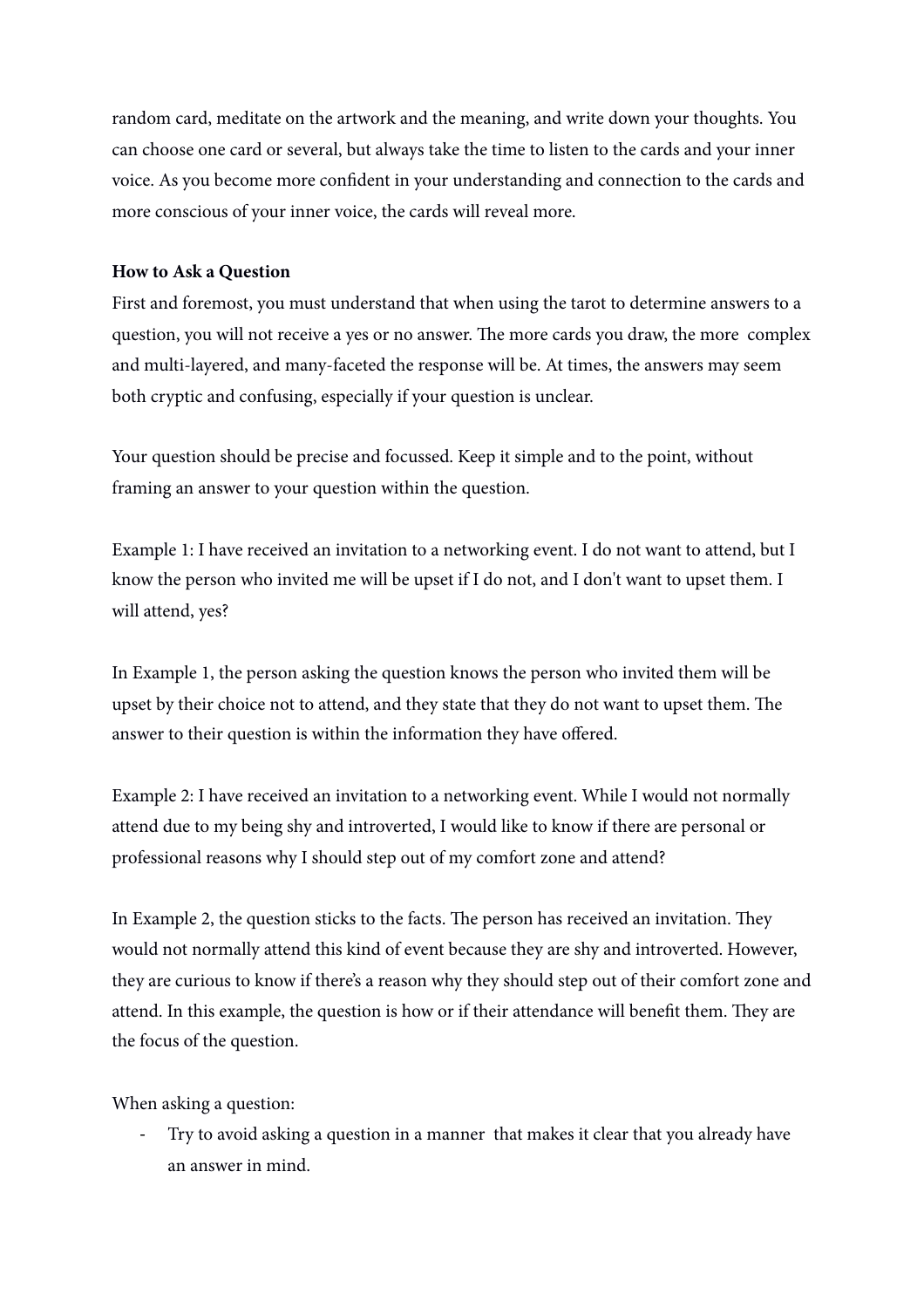- Try to frame your questions in a positive manner.
- Keep it concise and try to stick to facts. Avoid asking why you have failed or why something went wrong.I Instead, ask what you can do in order to achieve the outcome you most desire.
- Keep it personal. Be sure to keep yourself as the subject within your question. For example, if you have been caught up in a confict with a friend or co-worker, do not ask why they are upset with you; instead, ask what you can do to resolve the difficulty.
- Write your question down. A question that is written will always be more clear and precise than one simply voiced within the mind.

As you become more familiar with the cards, and how each card relates to you and your situation, you can also perform an open-ended reading with no specifc question in mind. This type of reading can be particularly helpful for those who are entering a period of change or transition and seeking guidance.

Whatever type of reading you do, think of the reading as you would a conversation. When we talk to our friends, we usually begin with small talk before moving on to deeper, more personal issues. Do the same with the tarot. Draw your cards and allow them to take you on a journey. Your conversation with the cards may help you see your situation from another perspective, and present you with ideas and opportunities that you had not previously considered.

The tarot is a wise friend who does not tell you what to do, but, instead, reveals options and perspectives you may have never considered. Look to the cards for possibilities, for choices, but not for absolutes.

#### **Devote Time to the Reading**

Allow the cards to speak. Do not rush your readings. Take the time to sit, visualise, and go within each card. Listen to what they say and how they make you feel. Pay attention to the thoughts that come to mind, and take notes that you can refer to later.

#### **Afer the Question Has Been Asked**

Allow the information offered to be absorbed. If you have asked a specifc question, do not be tempted to do another reading on the same topic in the same day. Allow 24 to 48 hours for the information to process and for further questions to formulate.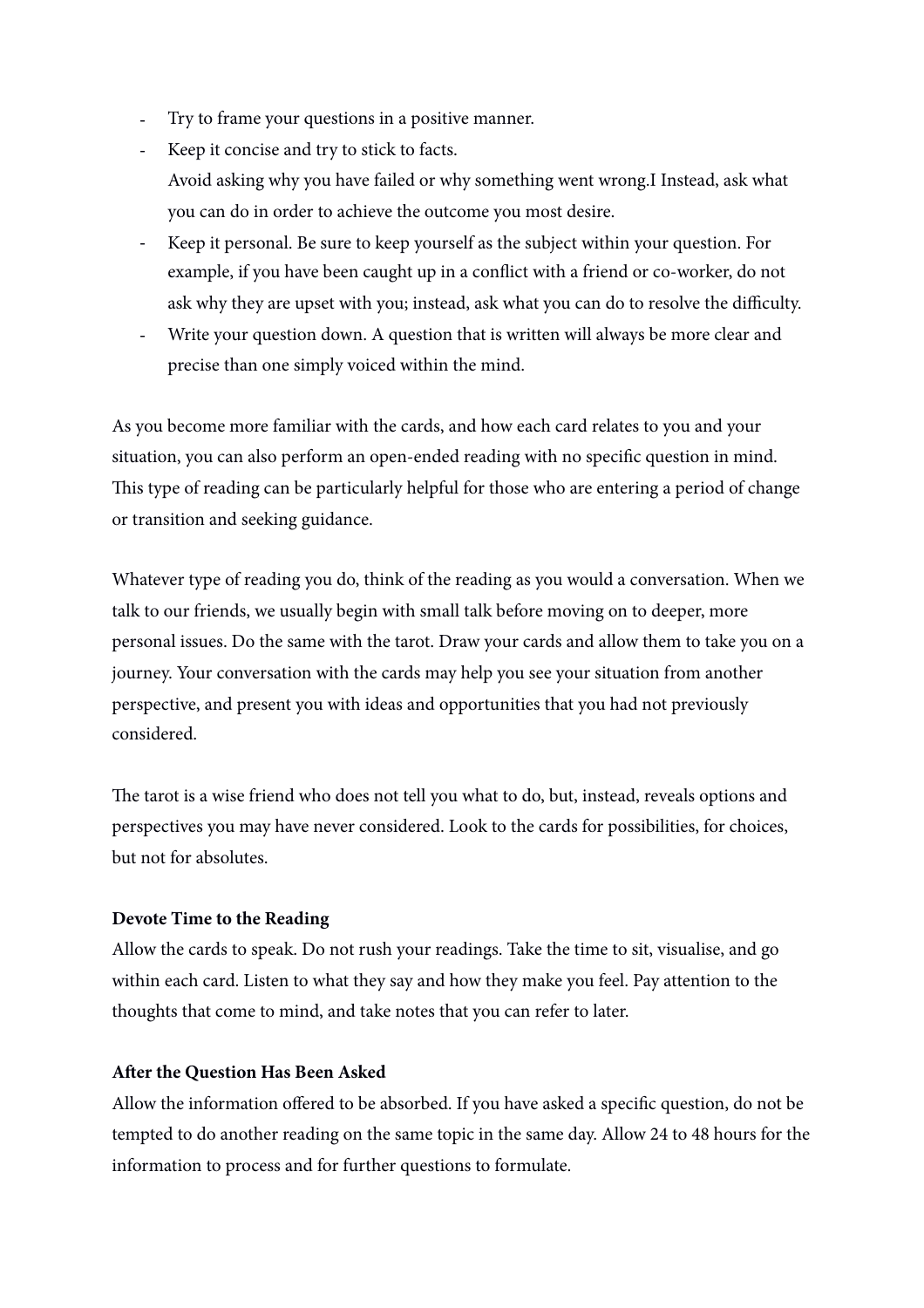#### **Keeping a Tarot Journal**

Keeping a tarot journal is so helpful – essential, really – especially for beginners, as it allows you to establish a recorded history of your readings. Within that history, patterns will emerge. You will be able to see if the same situations, problems, or opportunities have a habit of repeating themselves, and how you respond and react to them. The journal will show you if one or more cards appear in your readings time and time again, and can bring your attention to any issues you may be avoiding or not seeing.

Write everything down. Your journal should contain your initial questions, as well as details of each reading and your thoughts and feelings about it.

#### **Te Tarot as a Mirror**

The tarot is a mirror, both of life and of the individual.

Just as it is in life, so it is in the tarot: no single moment or experience is free of infuence from internal or external sources. We are energetic beings. All matter is energy, and the energy of one can, and does, infuence the energy of another. Everything within your environment is infuenced by you, just as everything within your environment can infuence you in subtle or profound ways.

The tarot, too, is influenced by your energy and the energy around you, and will show you a refection of your life, just as a mirror will show you a refection of yourself. But, just as we sometimes look in the mirror and see only what we want to see, the tarot will sometimes only show what it feels we are willing to accept. Remember, the eyes see only what the mind is willing to conceive.

For the tarot to be of greatest help, we must be willing to look deeper and to acknowledge what we may not wish to see. There will be times when a card or an entire spread will offer options we do not like, or reveal ideas, perspectives, and truths we want to reject. It is important to remain open-minded and trust that we are only being shown because it is time and we are strong enough to accept the truths the tarot reveals. To get the best out of a reading, we must let go of our own projections, preconceived ideas, expectations, and fears, and trust in the information offered.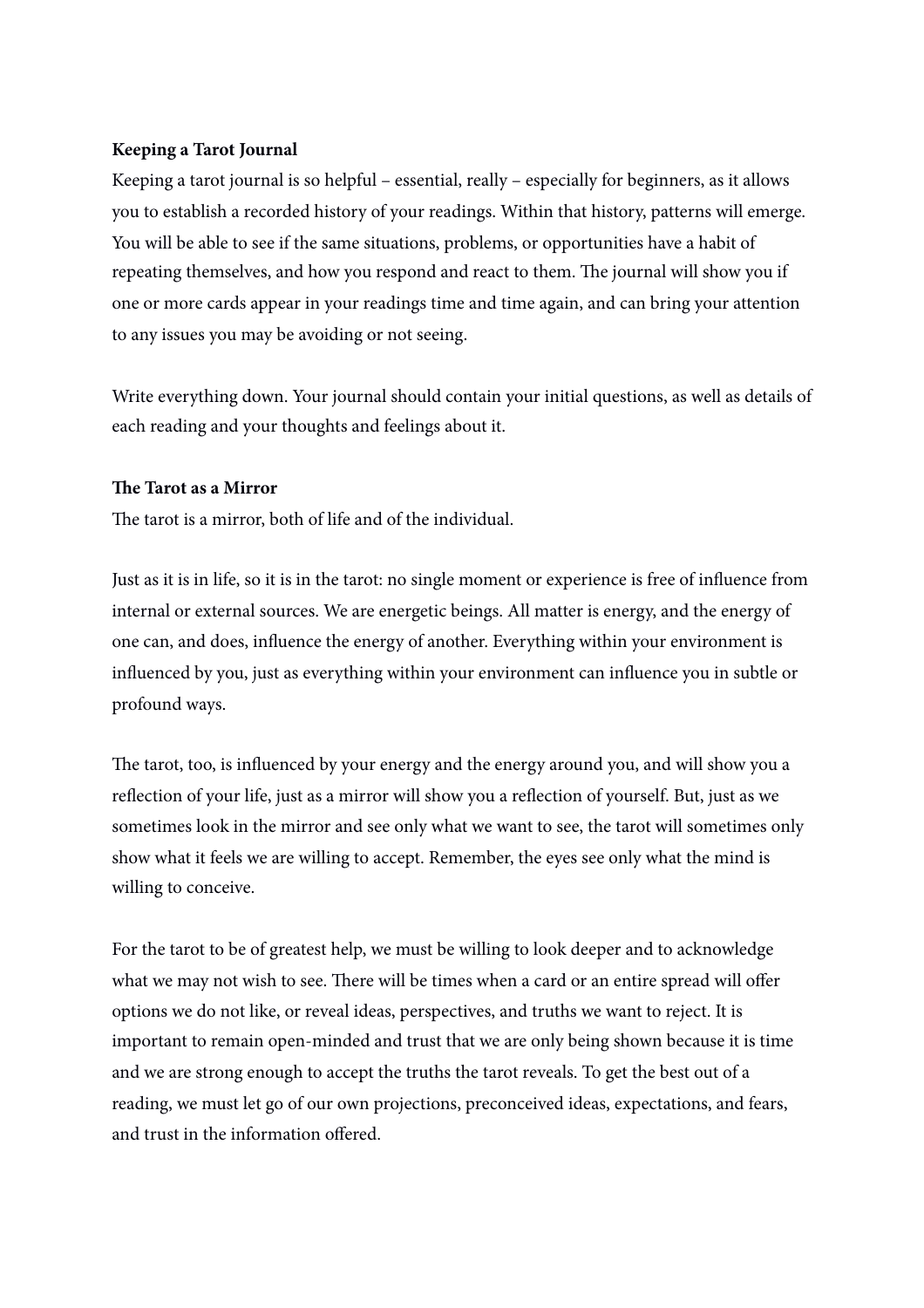We are not always going to get pretty, sugar-coated, glossy readings that are full of positive cards and affirming messages. But we will be offered an impartial and objective point of view that will beneft us the most if we are willing to look closely at what is offered with the same impartiality and honesty.

#### **The Deck Structure**

*Dreams of Gaia Tarot* is made up of a 25-card major arcana and a 56-card minor arcana comprising four elemental suits of 14 cards each. The major arcana does not use the archetypes generally used by other current and traditional tarots. However, it still embraces many common archetypes. For example, the Empress and Emperor have been replaced by the Mother and Father, while the High Priestess and the Hierophant have been replaced by the Crone and the Sage. The Devil makes way for the Desire card, which explores and discusses the effect of primal wants and desires on our ability to weigh our choices and act upon them.

#### **Te Major Arcana**

The major arcana is broken up into four groups: The Choice Card, Stages of Life, Reasons for Being, and Infuences.

#### **The Choice Card**

This is the single most important card in the deck, for the very premise of *Dreams of Gaia Tarot* is that everything comes back to choice. All that we are, and all that we become, is governed by the choices that we and those around us make, and how they, in turn, create and infuence our reality.

The remaining 24 cards of the major arcana are broken up into three groups of eight cards. They are as follows:

#### **Stages of Life**

There are eight Stages of Life cards in *Dreams of Gaia Tarot*. They are based on the following principle archetypes and events – the Child, Maiden, Youth, Mother, Father, Crone, Sage, and Death/Rebirth. Regardless of gender or age, we all possess these archetypal qualities, and we are all bound by the cyclic nature of beginning and end, creation and destruction. These cards represent moments and events that shape our lives, and innate facets of our nature that have an infuence on our environment, our relationships, and how we perceive the world around us, in general.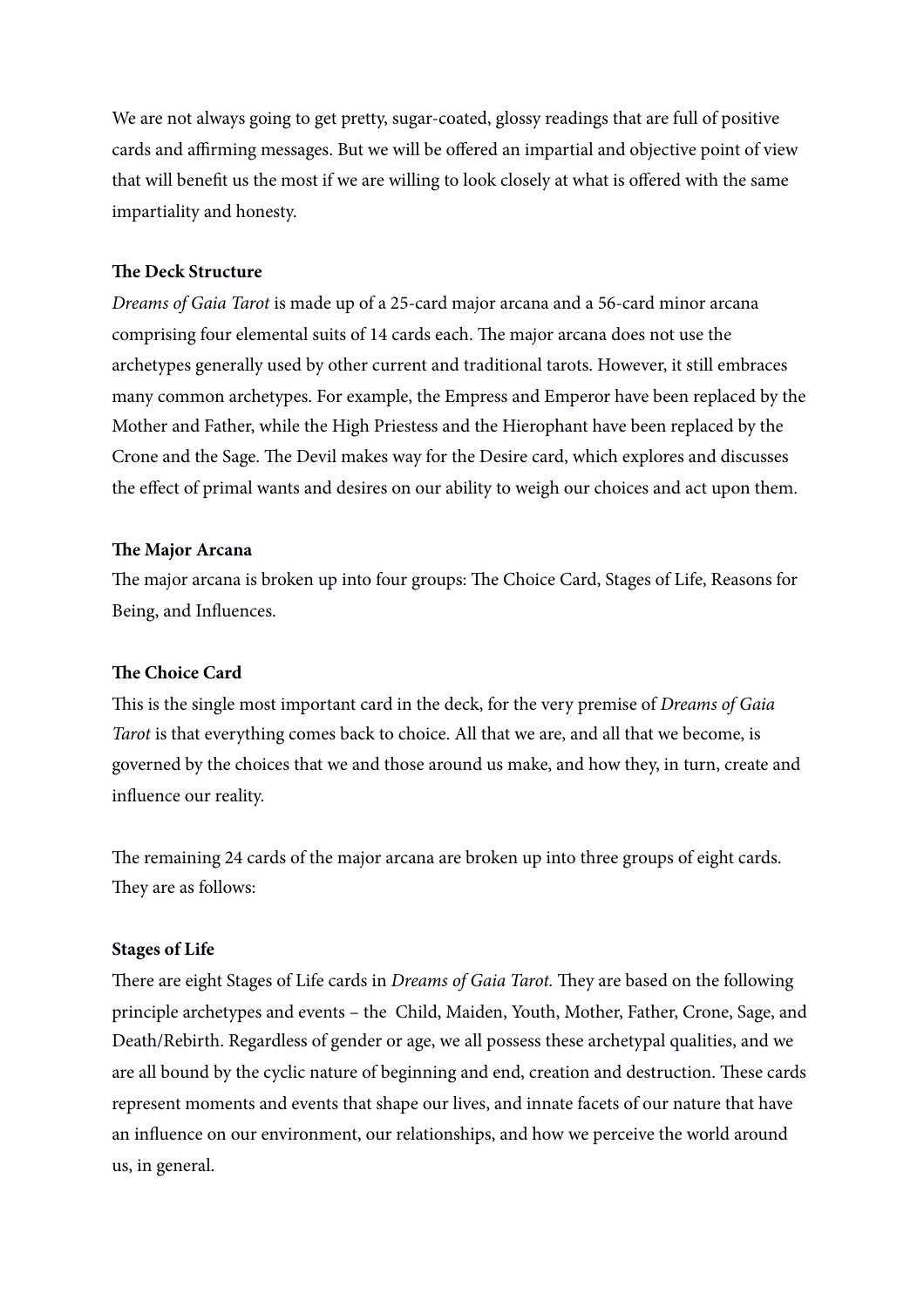#### **Reasons for Being**

There are eight Reasons for Being cards - Knowledge, Wisdom, Love, Healing, Union, Self, Abundance, and Destiny. We are here to seek and to feel, to grow and to heal. Our primary reason for being is to experience life, both the good and the bad, but we are also here to learn and gain knowledge, to grow wise, to experience love in all its forms, and to fnd healing and unity. We are here to fnd our true self, to create abundance, and to fulfl our personal and chosen destiny.

#### **Infuences**

While it is true that the events we are experiencing now, and our reasons for being can and do infuence our ability to see opportunities and make choices, there are another eight key elements that play a defining role in influencing us for better or worse. These are Journey (our life experiences to this moment), Thought, Emotions, Perception (the way we perceive our reality), Integrity, Intuition, Faith, and Desire.

#### **Keywords, Key Phrases, and Questions to Consider**

The card illustrations provide a vital role in exploring the symbolism of the tarot; however, it is important to pay attention to the keywords and key phrases on each of the cards, as they constitute an initial starting point for your reading. They are so named because they are the 'keys' to discovering the answers you seek, offering the clearest, most concise idea of each card's message and core attributes. By focussing on them and the questions they raise, you will strengthen your intuition and self-awareness.

Take the time to understand each card's essence and, if you wish to, take a moment to consider whether the questions offered with every card meaning could also help you to determine your answer or best course of action.

#### **Te Minor Arcana**

The structure of the minor arcana of *Dreams of Gaia Tarot* is elemental in nature. There are four suits – Earth, Air, Fire, and Water – with fourteen cards in each. They are numbered Ace through 10, with one 'alignment' or 'balancing' card, and three court cards. The traditional King and Queen remain, but within each suit there is also a fgure that stands beside the throne. For the suit of Earth, it is the Seneschal – the keeper of the keys to the kingdom. The Scribe – keeper of knowledge, information, law, and tradition stands beside the King and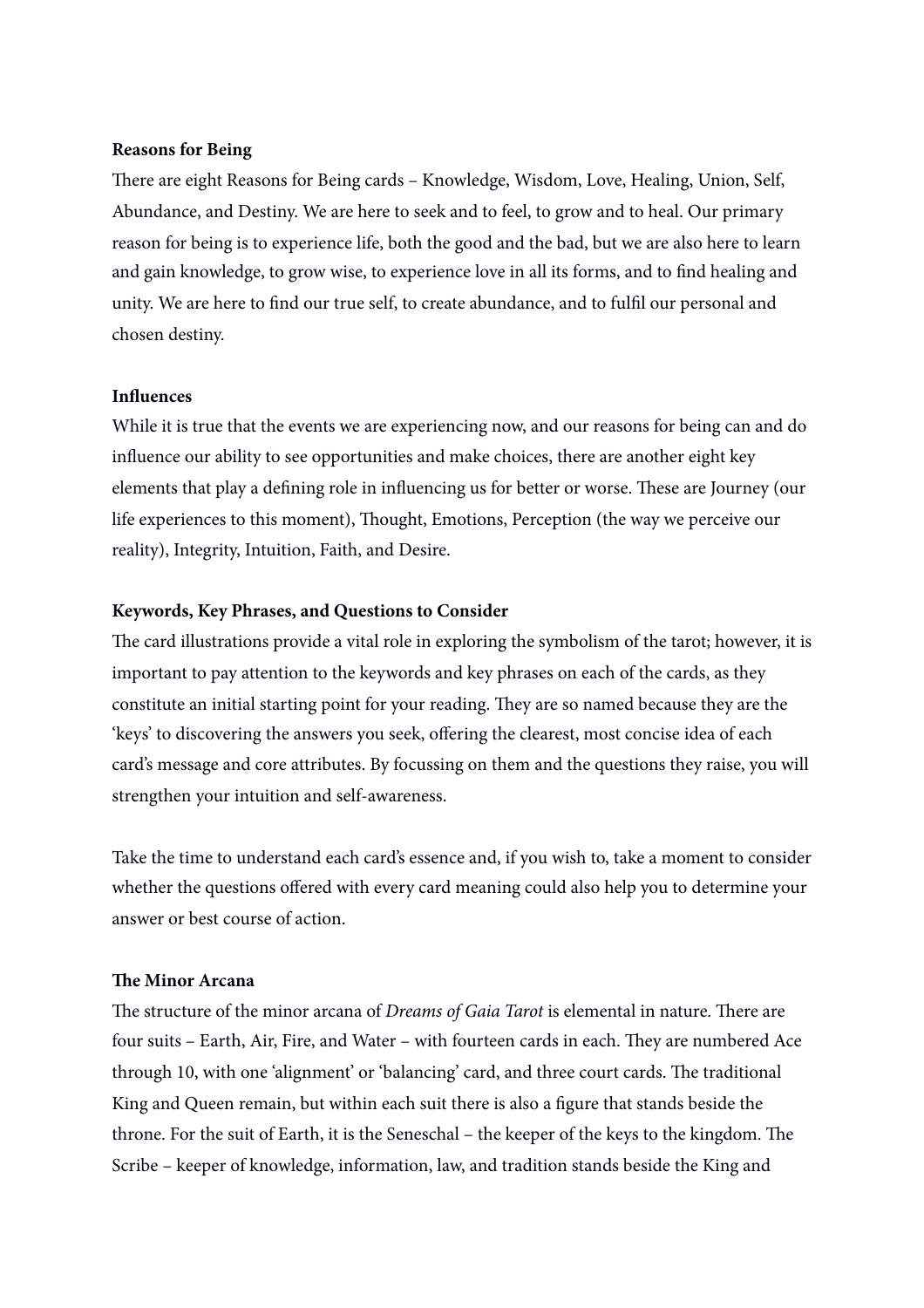Queen of Air. The Hero – champion, warrior, and protector – stands at the side of the King and Queen of Fire, while the emotionally wise and empathetic Counsellor gives guidance to the King and Queen of Water.

The role of each suit is very specific. The Earth cards address the subject of home, family, and career. The Air cards are associated with the mind - thoughts, beliefs, ideas, imagination, and reality. The Fire cards are action cards, and address the physical acts of being and doing. The Water cards represent the realm of the emotions, and address the subjects of feelings, reactions, and behaviour.

#### **Card Spreads**

#### **Te Guide Spread**

This is a simple, one-card reading that can be performed on a daily or nightly basis. The card you draw can serve as your guide for as long as you have need of it.



#### **Te Union Spread**

Once you have settled yourself and shuffled the cards, draw one card and place it on the table or ground before you. Now draw a second card and place it to the right of the frst. Finally, draw a third card and place it below the frst two.

The first card, the card on the left, is the Focus card, and represents a facet of yourself that needs to be addressed. Refect on the message of the card. It may be relating to avoidance around the resolution of a specifc matter, or may simply be serving to highlight that your attention, for good or ill, is focussed on an issue that this card relates to.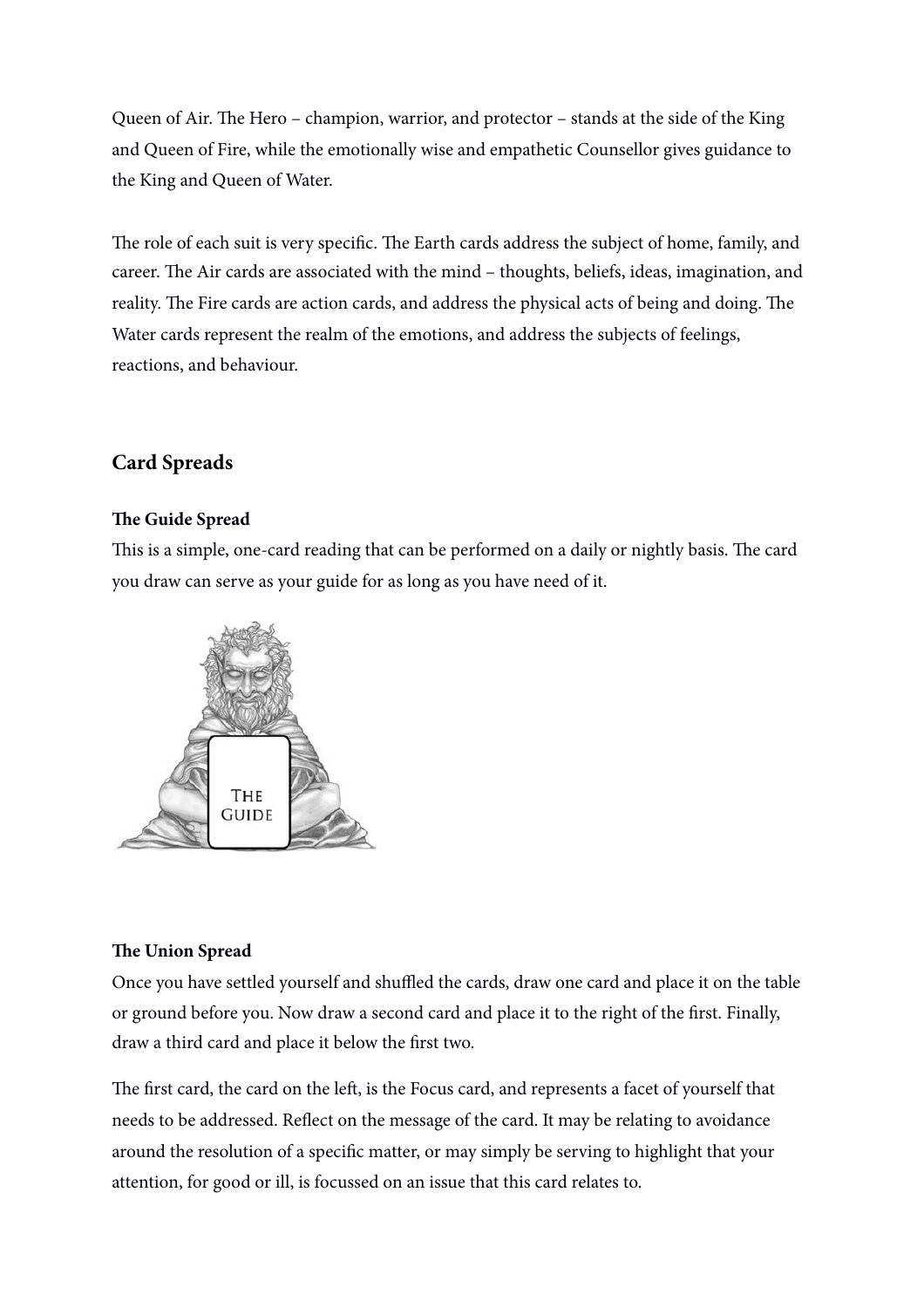

The card on the right is the Soul card, and represents a facet of yourself that is one of your strengths. You may still need to address a situation or circumstance that this facet infuences (especially if the card appears reversed), but it is an aspect that you are capable of addressing, and the Soul card will bring you knowledge that will help you on your journey.

The final card is the Let Two Be One card, and will present you with a course of action that may allow you to marry the information offered by the Focus and Soul cards and achieve wholeness and balance.



#### **Te Dreamer's Spread**

The purpose of the Dreamer's Spread is to delve into the mind, and shine a light upon the dreams and hopes of you, the Dreamer.

Before you begin, take several deep, slow, and calming breaths, while holding the cards in your hands. Once you have stilled yourself, shuffle the cards and place them as outlined below.

#### **I. Te Dreamer**

This card represents you, the Dreamer, and is a refection of what resides in your present vibration.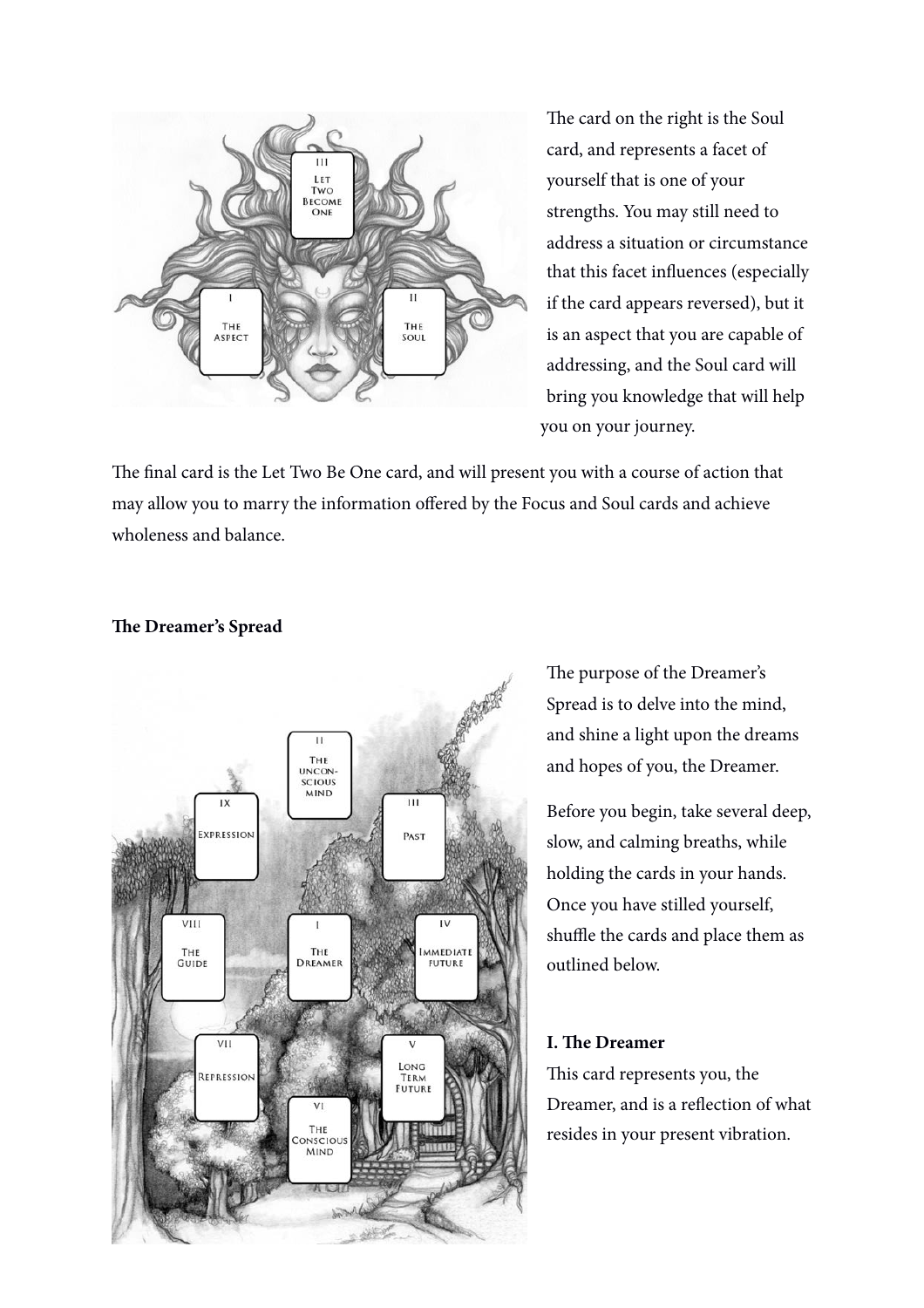#### **II. Te Unconscious Mind**

What dwells within your unconscious mind? Is it in harmony with your present vibration?

#### **III. Past**

Your past has shaped you. What from your past is infuencing your choices in the present?

#### **IV. Immediate Future**

This is the energy of your environment that affects and influences your immediate future.

#### **V. Long-Term Future**

Tis is the energy of your environment and of yourself that affects and infuences your long-term future, your goals, and dreams.

#### **VI. Te Conscious Mind**

What dwells within your conscious mind and is driving thoughts, feelings, and overall perception? Is it in harmony with your overall energy and unconscious mind?

#### **VII. Repression**

A potential blockage: this is an energy or infuence that you are avoiding, or is in need of strengthening, in order to help make your dreams a reality. Whether the card falls upright or reversed, this card symbolises something that needs addressing, as it has too much, or too little, infuence over you.

#### **VIII. Guide**

A potential guide or energy, this will strengthen you, and work with any blockages.

#### **IX. Expression**

This is the key to unlocking a potential direction for your creative flow.

#### **Te Dreaming Tree Spread**

The Dreaming Tree Spread is a complex reading that allows the reader to have an in-depth conversation with the self and the Divine. Before you read, make sure you are comfortable and relaxed. Take several deep and cleansing breaths while holding the cards, before shuffling and placing them before you, as discussed below.

- **I. Te Trunk.** Represents you, the Seeker.
- **II. The First Branch.** The current mood or energy in your environment at the time of the reading.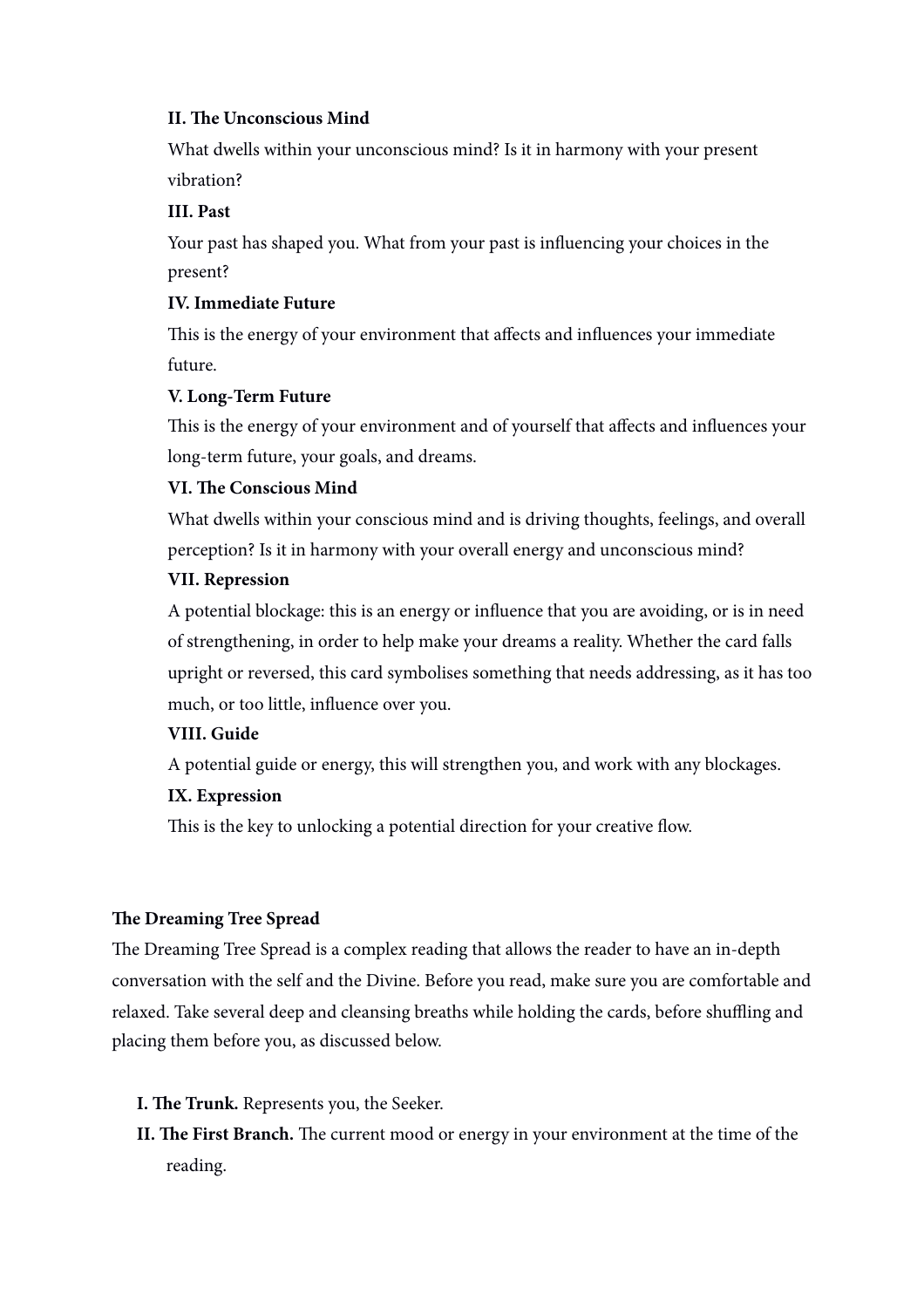

**III. Te Second Branch.** A possible strength or weakness that may impact upon the present. **IV. Te Tird Branch**. The present. **V. Te Fourth Branch.** The first of three choices or possible courses of action for the present or future. **VI. Te First Leaf.** The second of three

choices or possible courses of action for the present or future.

- VII. The Second Leaf. The third of three choices or possible courses of action for the present or future.
- **VIII. The Fifth Branch.** The next few weeks ahead.
- IX. The First Root. Someone or something from the present that may have influence.
- **X. Te Second Root**. Someone or something from the past that may have infuence.
- **XI. Te Tird Root.** Your subconscious feelings and thoughts.
- **XII. The Third Leaf.** The next few months.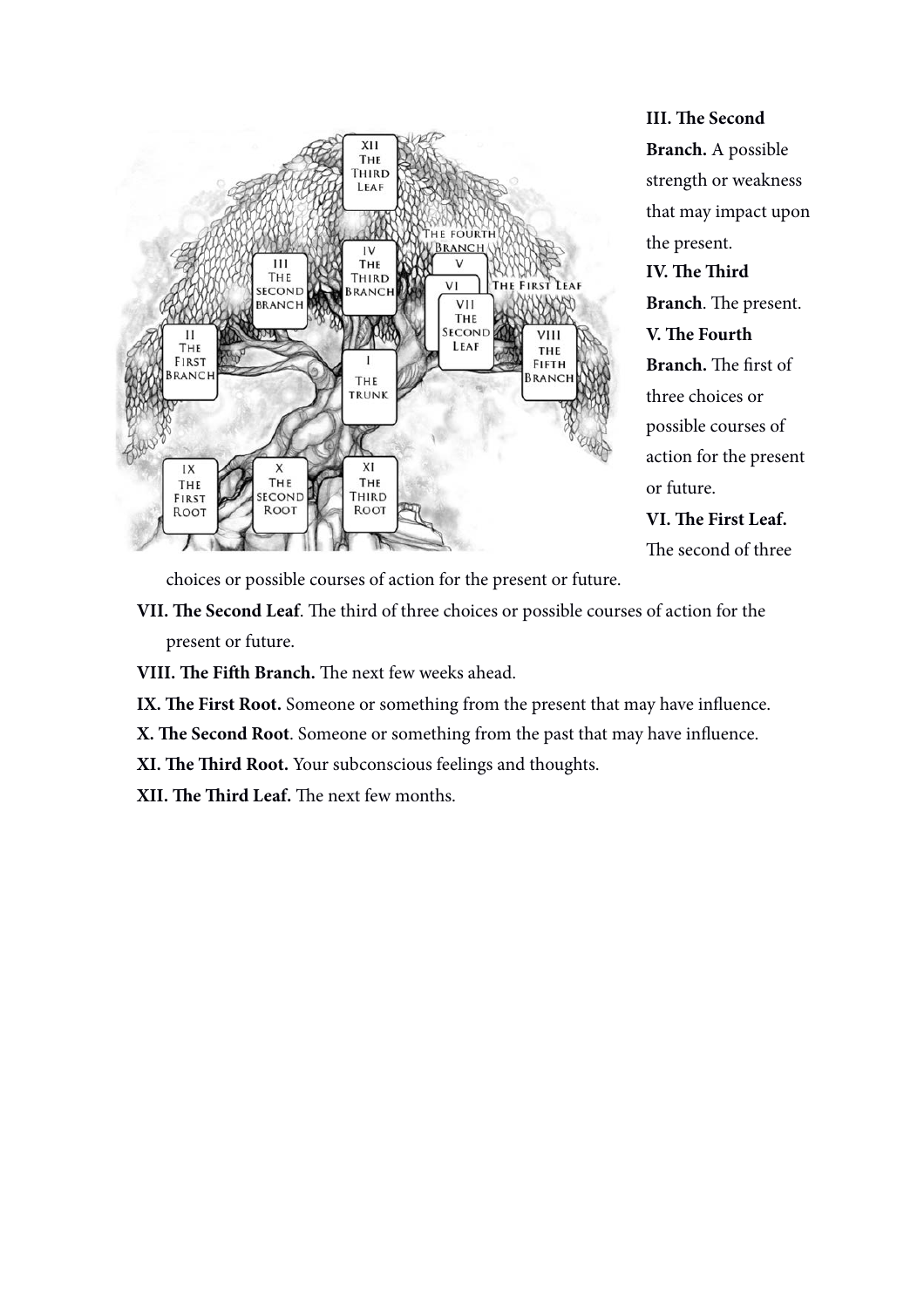## **The Major Arcana**

#### **0. Choice**

**Keywords:** Choice, Options, Opportunity, Free Will, Self-Determination, Mindfulness, Manifestation, Cause and Effect, Reward, Consequence, Procrastination

#### **Key Phrases**

- Choice creates reality
- Belief is a choice
- Inaction is a choice
- The choice is yours
- Determine your direction
- The past has influence
- Choice offers reward or consequence
- Weigh your options
- Choose wisely
- Stop procrastinating
- Be responsible for your choices
- Awareness empowers

#### **Questions to consider**

What are the best and worst potential outcomes of this choice? Am I seeing the opportunities available to me? Will I regret not making this choice? Does this choice empower or disempower me? How will this choice affect my future?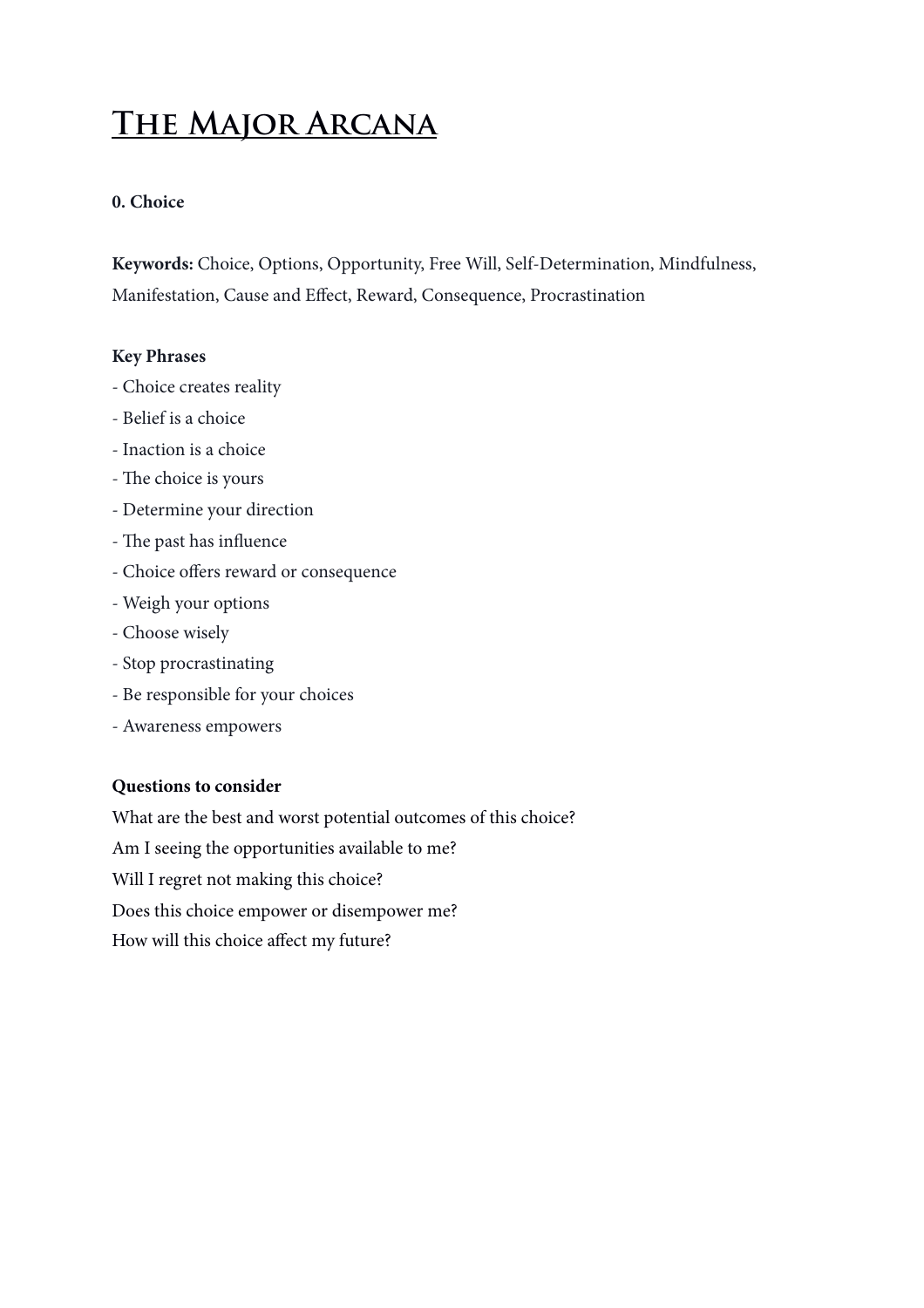#### **I. Te Child**

**Keywords:** New Beginnings, Innocence, Magic, Divine Love, Trust, Hope, Forgiveness, Awareness, Potential, Anticipation, Dependency

#### **Key Phrases**

- A new beginning
- See your potential
- Heal emotional and psychological wounds
- Time to play and laugh
- Acknowledge your successes
- Delight in the moment
- Believe in magic
- Laughter heals
- Turn dreams into reality
- Forgive the past
- Reconnect with innocent pleasures
- Put doubt aside

#### **Questions to consider**

What is my greatest hope?

What is something I have experienced recently that made me laugh, or feel delight, wonderment, or awe?

What innocent pleasure have I made time for, or can I make time for, today?

Have I allowed past disappointments to make me less trusting and more cynical?

What flls me with a feeling of anticipation?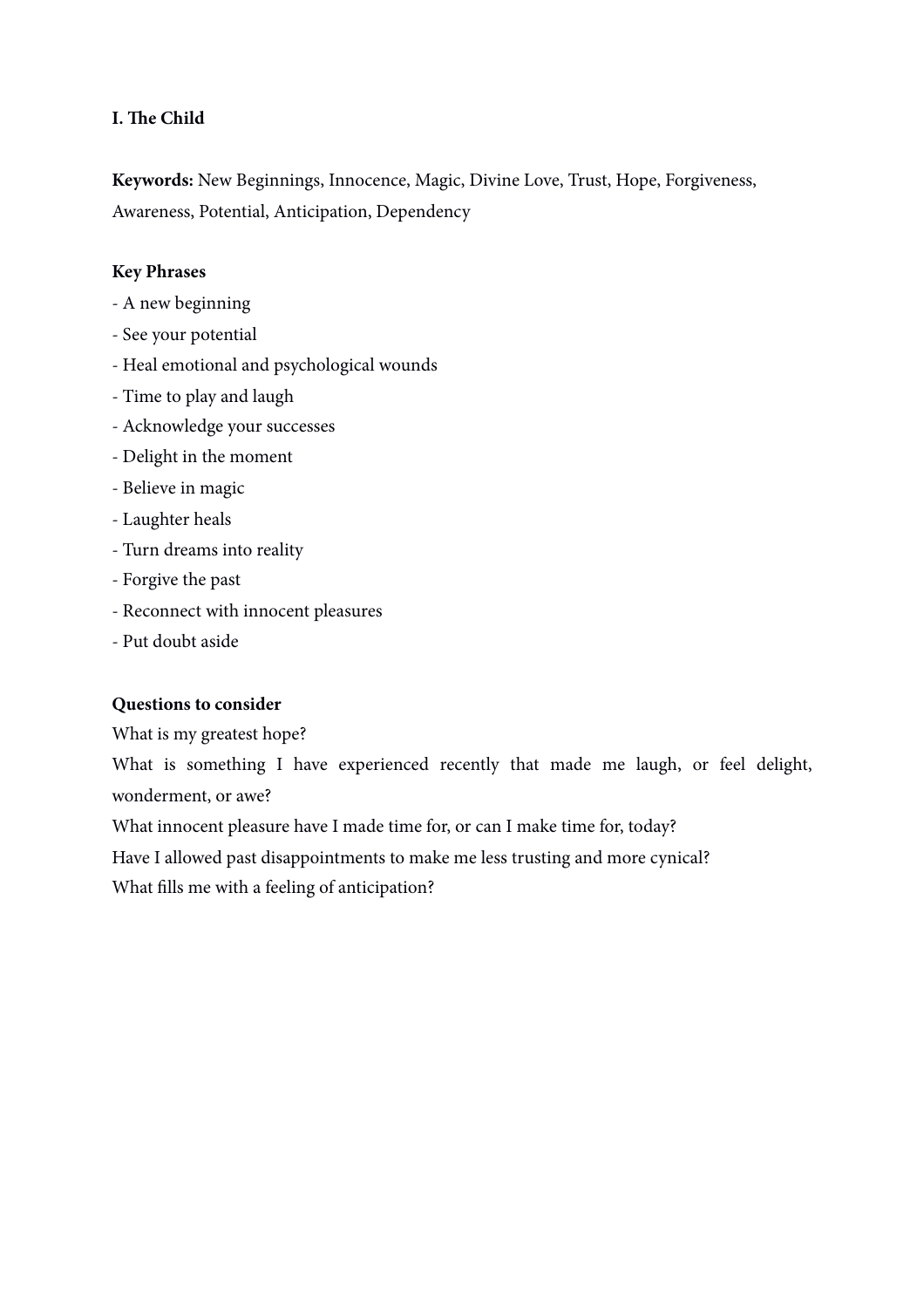#### **II. Te Maiden**

**Keywords:** Fertility, Independence, Self-Esteem, Confdence, Self-Expression, Self-Exploration, Self-Interest, Sexuality, Creativity, Selfshness, Co-Dependence, Timidity

#### **Key Phrases**

- Follow your dreams
- Discover your passions
- Focus on self-discovery
- Address self-imposed limits and restrictions
- Increased independence
- Seek your own answers
- Release feelings of fear and abandonment
- Craving attention
- Needing rescue
- Express goals and desires
- Be true to self
- Acting with empathy

#### **Questions to consider**

Am I waiting to be rescued?

How self-reliant am I?

Do I act with compassion, empathy, and respect?

Are my self-esteem and self-image healthy? Am I self-confdent? If not, what steps can I take to increase my confdence?

Am I acting from a place of genuine love and a desire to improve myself?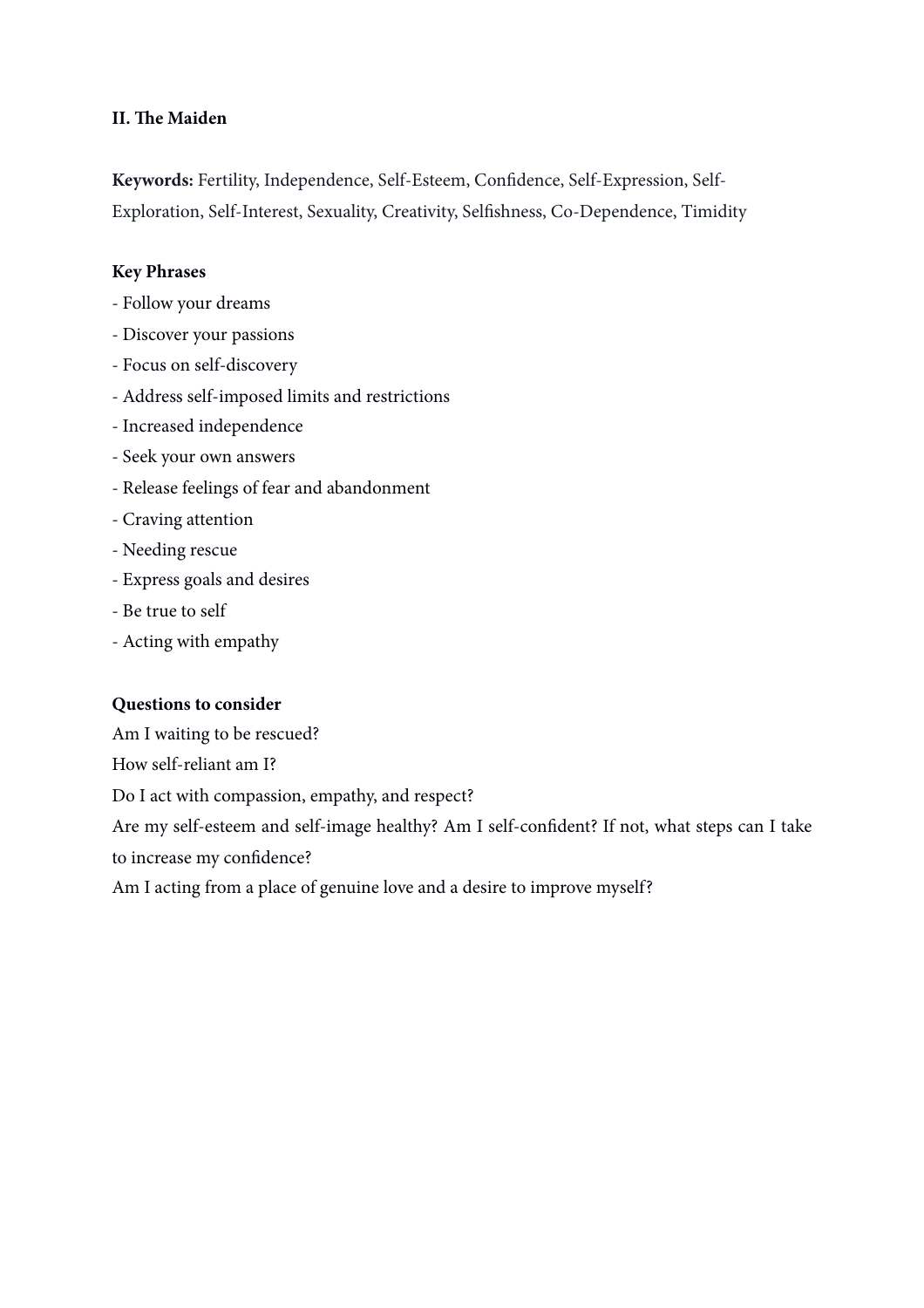#### **III. Te Youth**

**Keywords:** Adventure, New Horizons, Excitement, Independence, Freedom, Rebellion, Impulsiveness, Loyalty, Compromise

#### **Key Phrases**

- Quest for adventure
- Live in the moment
- Action without thought
- Defying tradition and conformity
- Greater risk, greater reward
- Assert your independence
- Embrace individuality
- A new direction
- Freedom from fear and doubts
- A time of confict or turmoil
- Communication and compromise
- Address desires

#### **Questions to consider**

Am I communicating effectively?

Does my feeling misunderstood or unheard result in my making poor choices, or inspire rebellious and defant behaviour that leads to confict?

Do I make choices without any thought of the outcome, or how my choices may affect others?

Who or what am I loyal to, and is it deserved?

What prevents me from being adventurous and taking a risk?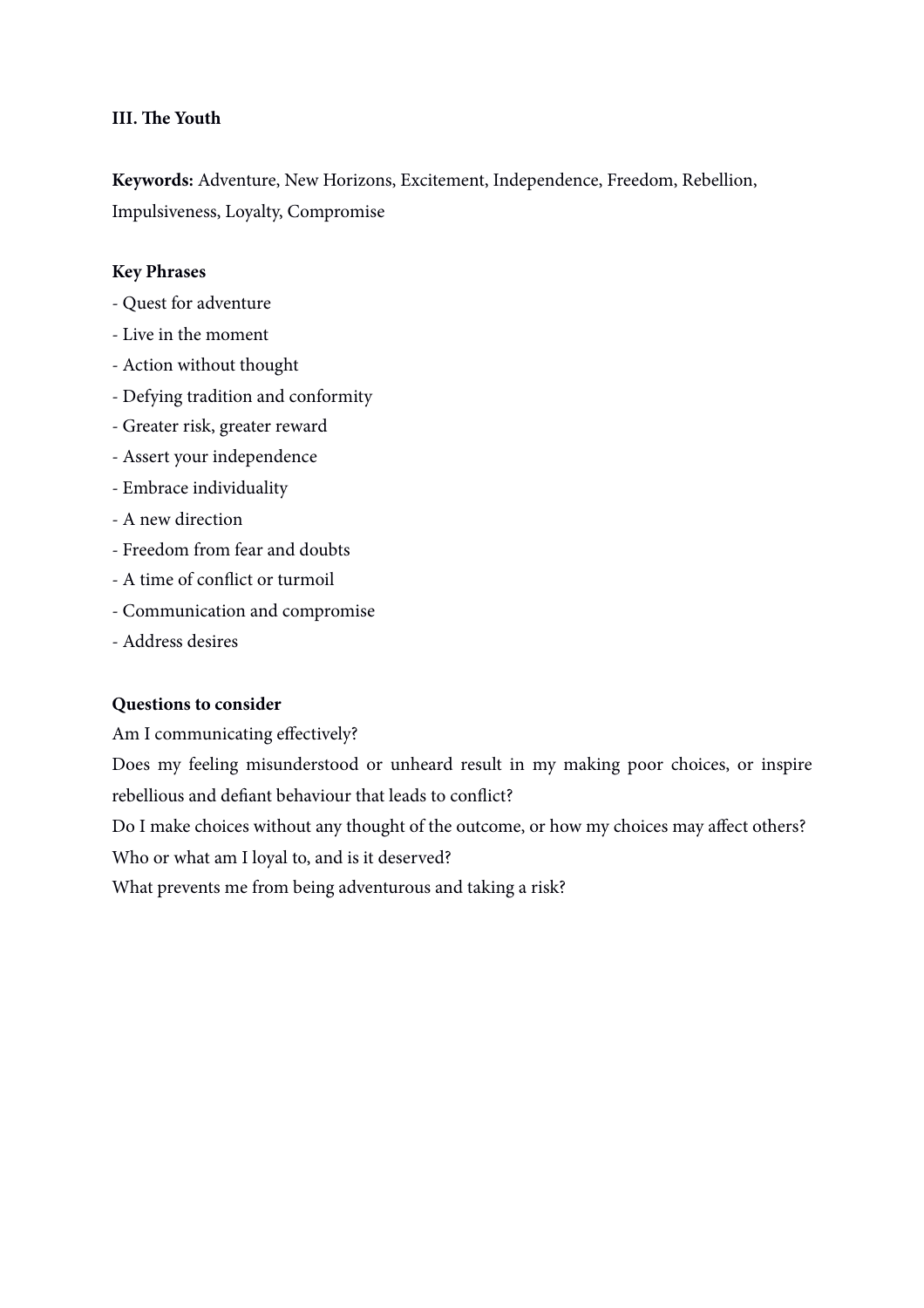#### **IV. Te Mother**

**Keywords:** Unconditional Love, Intimacy, Nurturing, Compassion, Abundance, Growth, Fruitfulness, Acceptance, Fear, Control, Outcomes

#### **Key Phrases**

- Love without conditions
- Encourage gifs and talent
- Emotional intimacy and affection
- Be supportive
- Embrace abundance
- Let go of expectations
- We are all different
- Nurture ideas and goals
- Voice thoughts and feelings
- Forgive past failures
- Release control of others
- Emotional manipulation

#### **Questions to consider**

What did my mother teach me?

In what ways can I be unconditionally loving and supportive of myself or others?

Do I say 'yes' more than I should, and 'no' not enough? Do I say 'yes' because I need to be needed?

Do I use emotional manipulation to get my own way?

When did I last show genuine interest in another person, or make another person smile or feel good about themselves?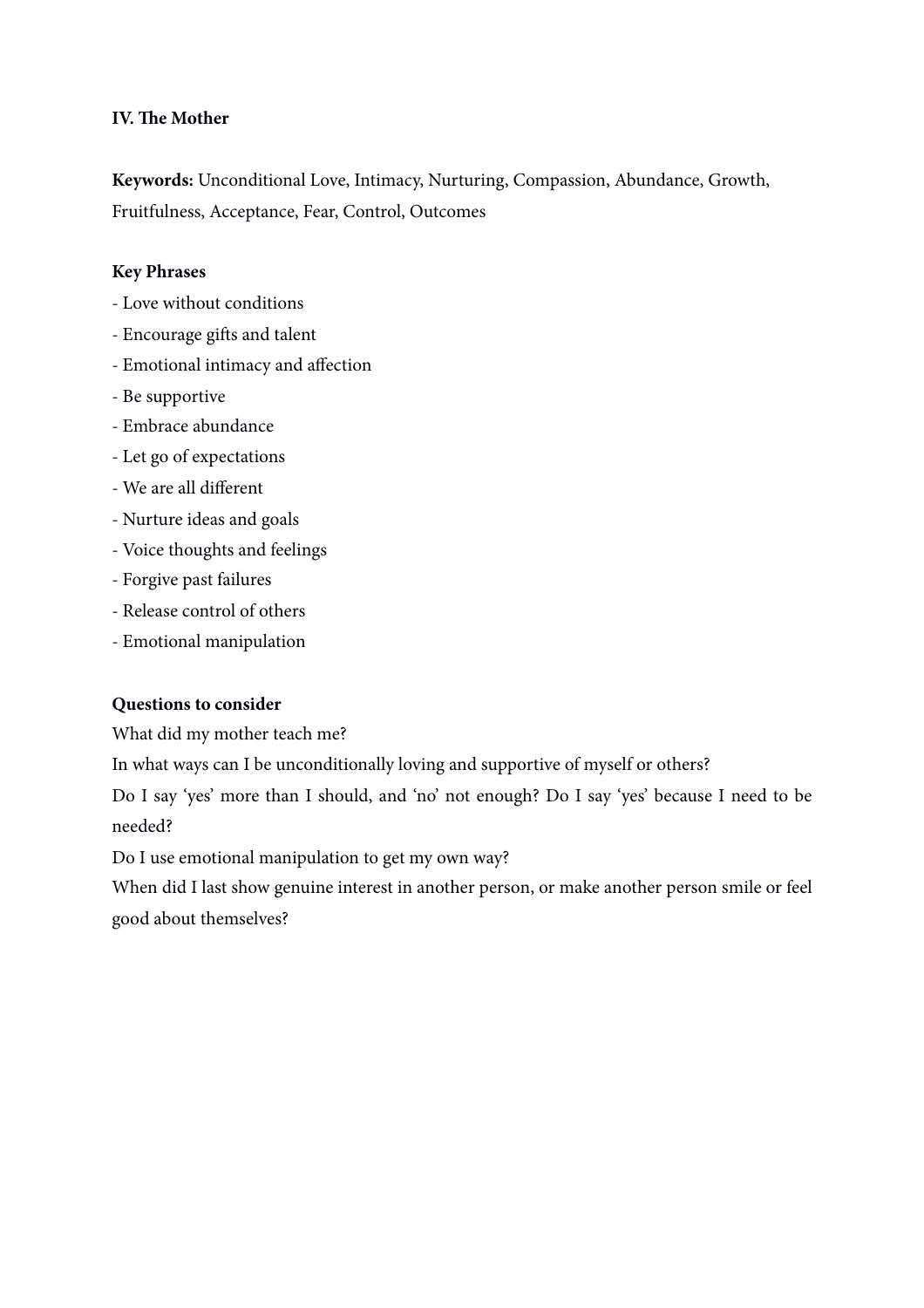#### **V. Te Father**

**Keywords:** Fatherhood, Leadership, Authority, Protection, Responsibility, Guidance, Support, Compassion, Control

#### **Key Phrases**

- The centre of power within the family unit
- A time for decisive action
- A source of strength, not fear
- What did your father teach you?
- Step up and take charge
- Guide, instruct, and inspire confdence
- Be interested and supportive, not critical
- The buck stops with you
- Fulfl your obligations
- Allow others their autonomy
- Share all tasks and responsibilities
- Step out of the Stone Age

#### **Questions to consider**

What did my father teach me? Do I try to control others and my experiences? Are my beliefs outdated and old-fashioned?

How can I help others and myself to feel more confident?

Do I need to step up and take decisive action?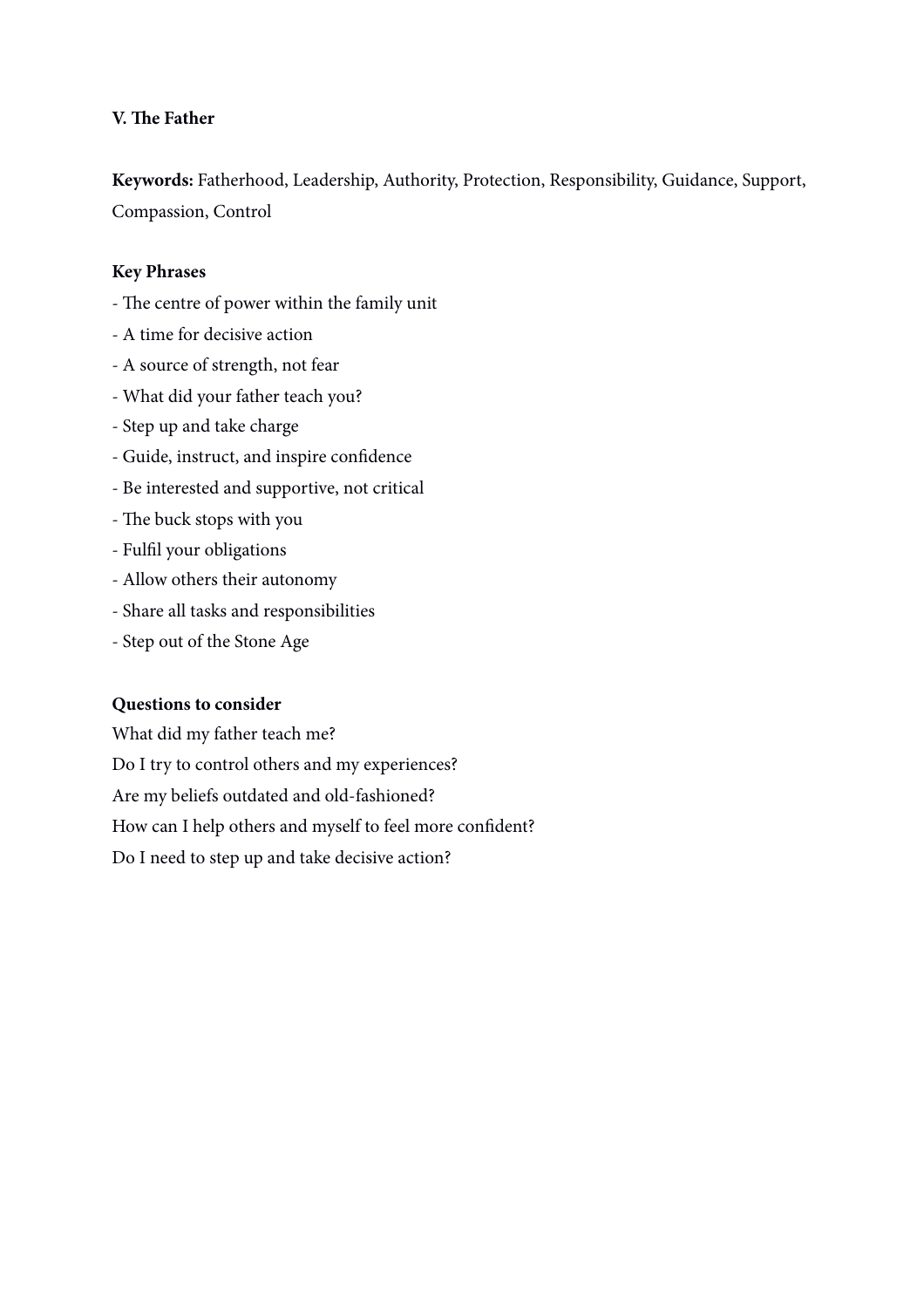#### **VI. Te Crone**

**Keywords:** Feminine Power, Fearlessness, Authenticity, Individuality, Independence, New Purpose, Freedom, Shadow Self

#### **Key Phrases**

- The woman who understands her true nature
- Be aware of your choices
- Be unafraid to walk your path alone
- A life of your own design
- Untapped power and potential
- A fertile and productive future
- A childless state
- Be unbowed and unapologetic
- Respect and cherish your elders
- A direct and forthright approach is needed
- Do what's necessary, not what's expected
- It is time to be ferce and fght back

#### **Questions to consider**

Do I need to be more fearless and assertive?

Am I doing what others expect of me, or what fulfls me?

Am I happy in my own skin? If not, what positive steps can I take that will improve my level of self-acceptance?

Am I honouring my self-truth?

How well do I know my shadow self? Do I accept it or reject it?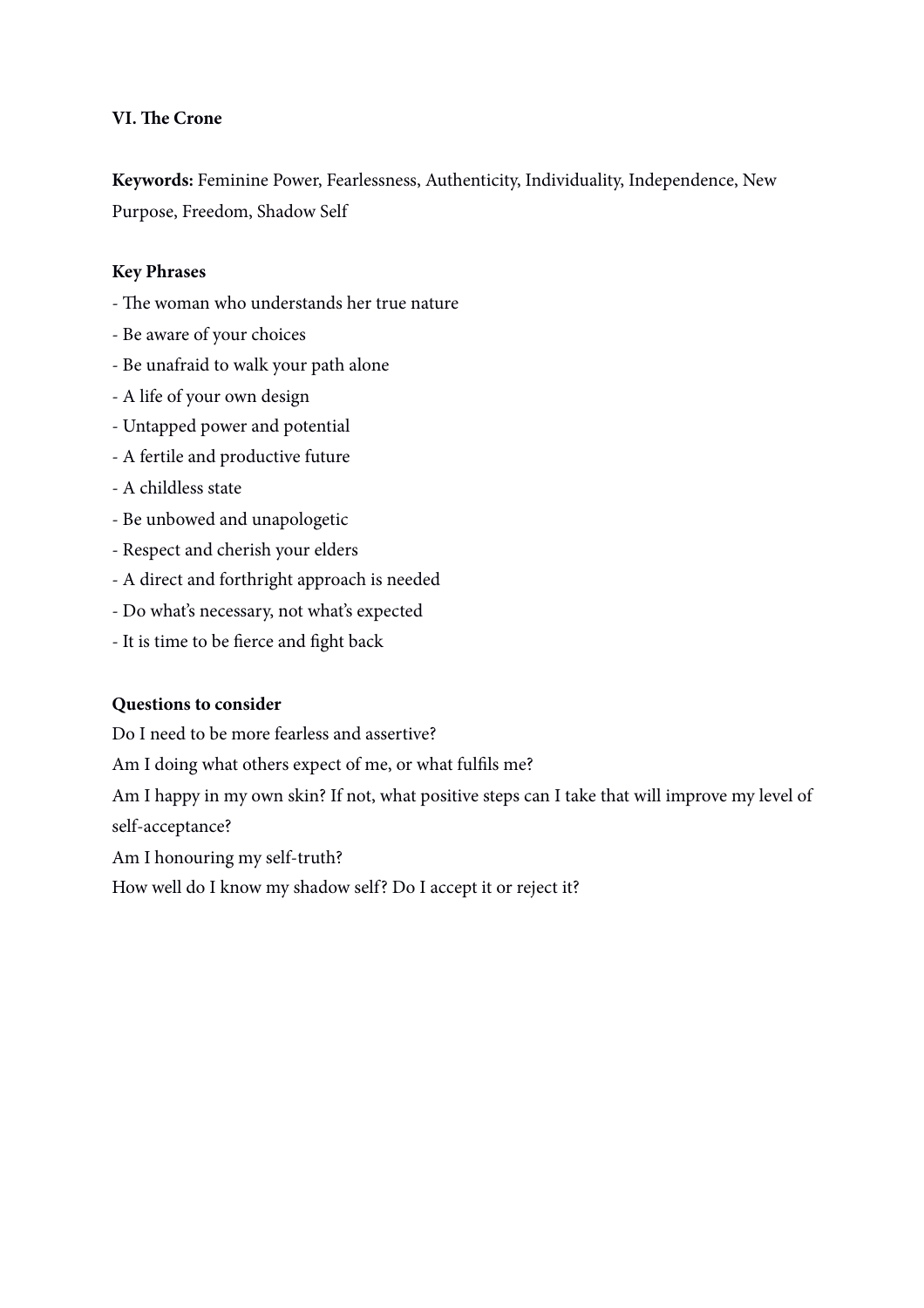#### **VII. Te Sage**

**Keywords:** Sharing, Communication, Knowledge, Information, Culture, Tradition, Advice, Manipulation

#### **Key Phrases**

- Be the storyteller
- Communicate your thoughts and feelings
- Know your audience
- Devote time to research and investigation
- Learn the traditions and customs of others
- Know your ancestors and heritage
- Sage advice, both given and received
- There is no good time to give unsolicited advice
- Question your 'traditional' reactions and responses
- Do not speak so much that you forget to listen
- Be wary of the smooth talker
- Do not embellish the truth

#### **Questions to consider**

When I share my story is it factual or embellished?

Do I know my family history, where I come from, our traditions and culture?

How often do I explore other cultures to increase my understanding?

Have I taken the time to research and ascertain if what I share is fact or fiction, truth or opinion?

Do I talk so much that I forget to listen?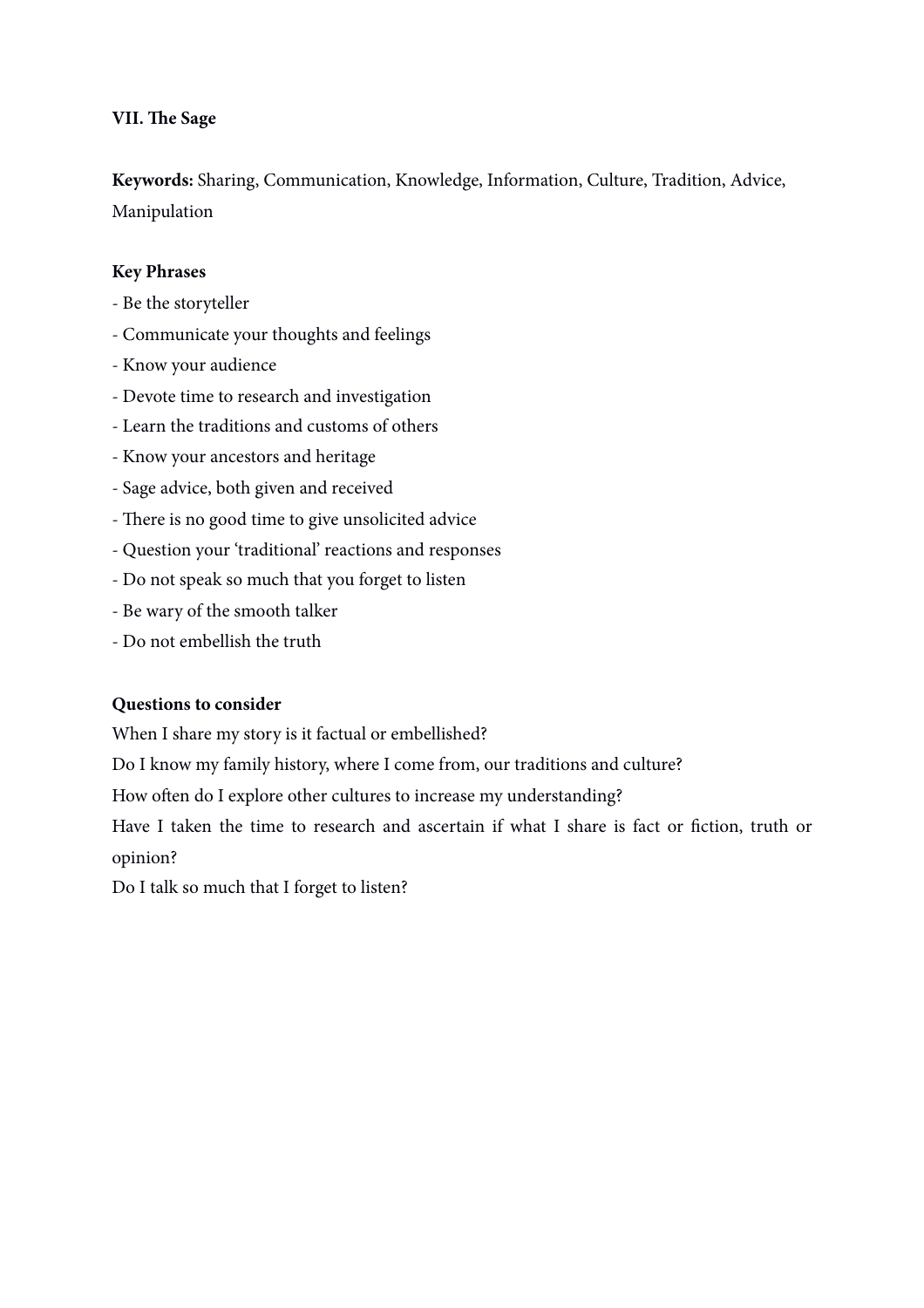#### **VIII. Death/Rebirth**

**Keywords:** Endings, Beginnings, Cycles, Transformation, Transmutation, Change, Growth

#### **Key Phrases**

- Let go of the past
- The future is unknowable
- Change is unavoidable
- There is no going back
- Allow yourself to mourn
- Death/rebirth is a gradual process
- Shed your skin
- The dark night of the soul
- Allow innocence to be reborn
- Focus on the short-term future
- A change in beliefs, attitude, or behaviour
- Everything has its season

#### **Questions to consider**

Am I afraid of letting go and moving forward?

Have I allowed myself time and space to mourn my losses and let go of disappointment?

How much have I changed? Do I see and acknowledge that change?

Am I afraid of being vulnerable or showing my vulnerability?

Do I allow my life to follow a natural cycle that embraces change, growth, beginnings, and endings?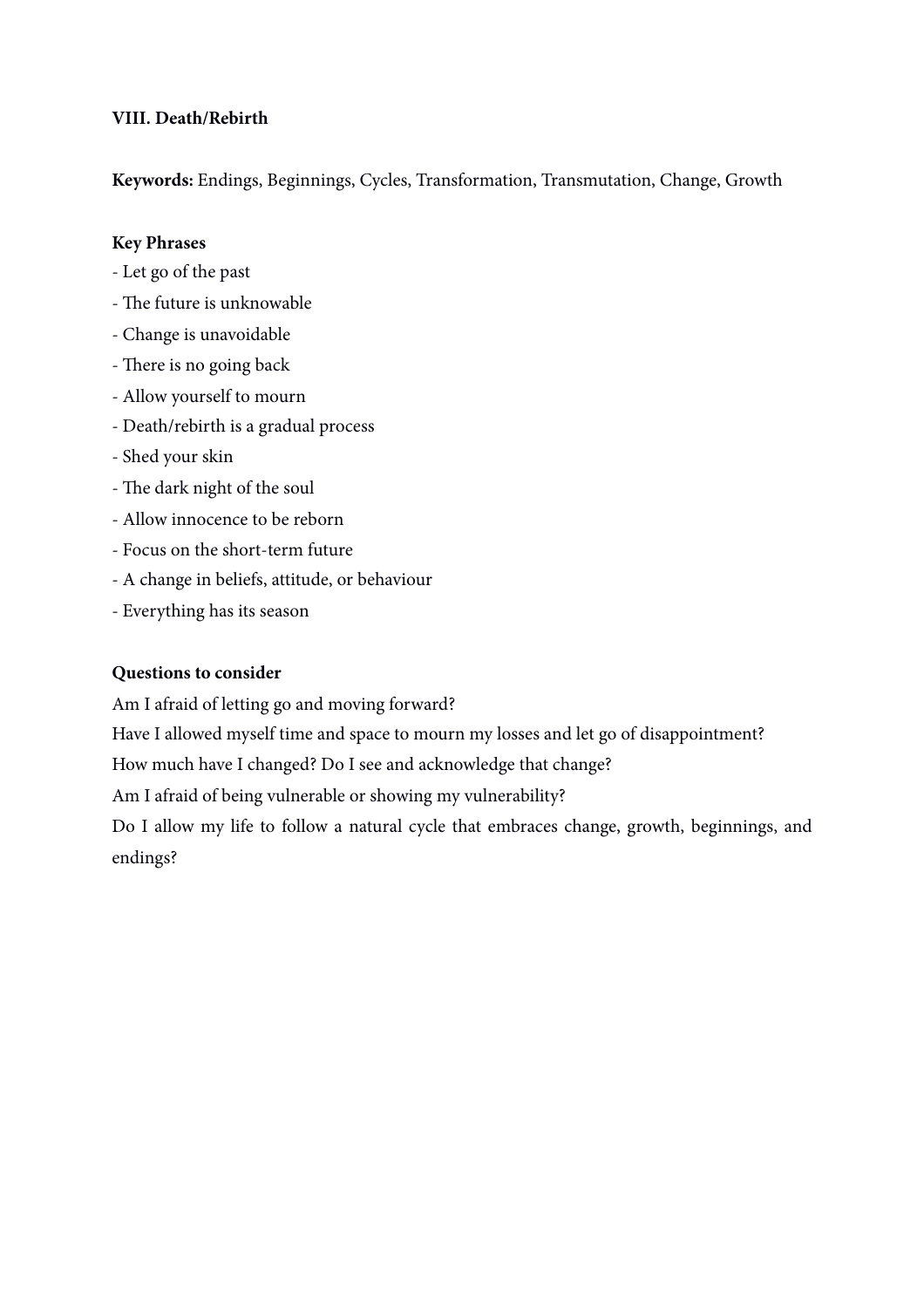#### **IX. Knowledge**

**Keywords:** Knowledge, Skills, Understanding, Training, Education, and Practical Experience

#### **Key Phrases**

- We exist to learn, as we learn to exist
- Knowledge is power
- Knowledge put to practical use
- Do not limit your potential for learning
- A time of new study and learning
- An opportunity to learn about people and the world
- Surround yourself with books and information
- Bias and its infuence
- Improve upon the knowledge that you have
- Learning that aids future goals
- Sharing knowledge
- Skills acquired through practice

#### **Questions to consider**

How well do I know myself?

Am I embracing my potential for learning?

Do bias and unfounded prejudice close me to new knowledge?

Do what I learn and know serve a practical purpose?

Am I willing to experiment and learn from my successes *and* my failures?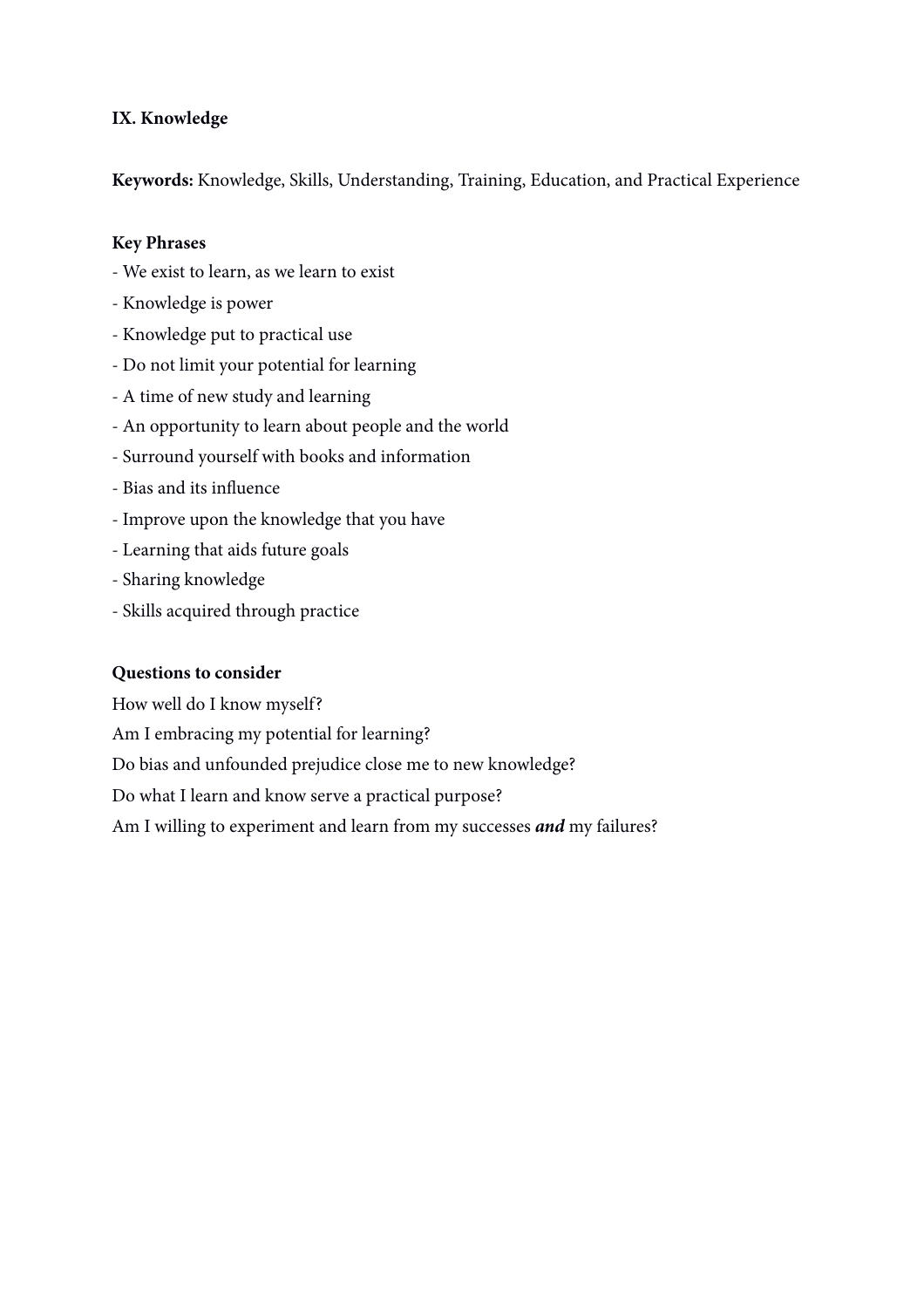#### **X. Wisdom**

**Keywords:** Knowledge, Understanding, Awareness, Self-Knowledge, Illumination, Introspection, Withdrawal, Insight, Common Sense

#### **Key Phrases**

- You are here to become wise
- Knowledge does not make you wise
- Wisdom is learning from one's mistakes
- Apply knowledge, logic, and common sense
- Learn from more than just books
- Seek out your elders
- Time to break a cycle
- Wisdom is understanding
- Wisdom is loving the whole
- Know and love your shadow
- You have unlimited potential
- The road ahead leads to many destinations

#### **Questions to consider**

Do I see a lesson in all that I experience?

My self-talk reveals a lot. Am I mindful of what it says?

If questions are of more value than the answers, am I asking the right questions?

Am I able to see, accept, and respect diversity, even when it challenges my beliefs and worldview?

To be wise is to be a critical thinker. Am I?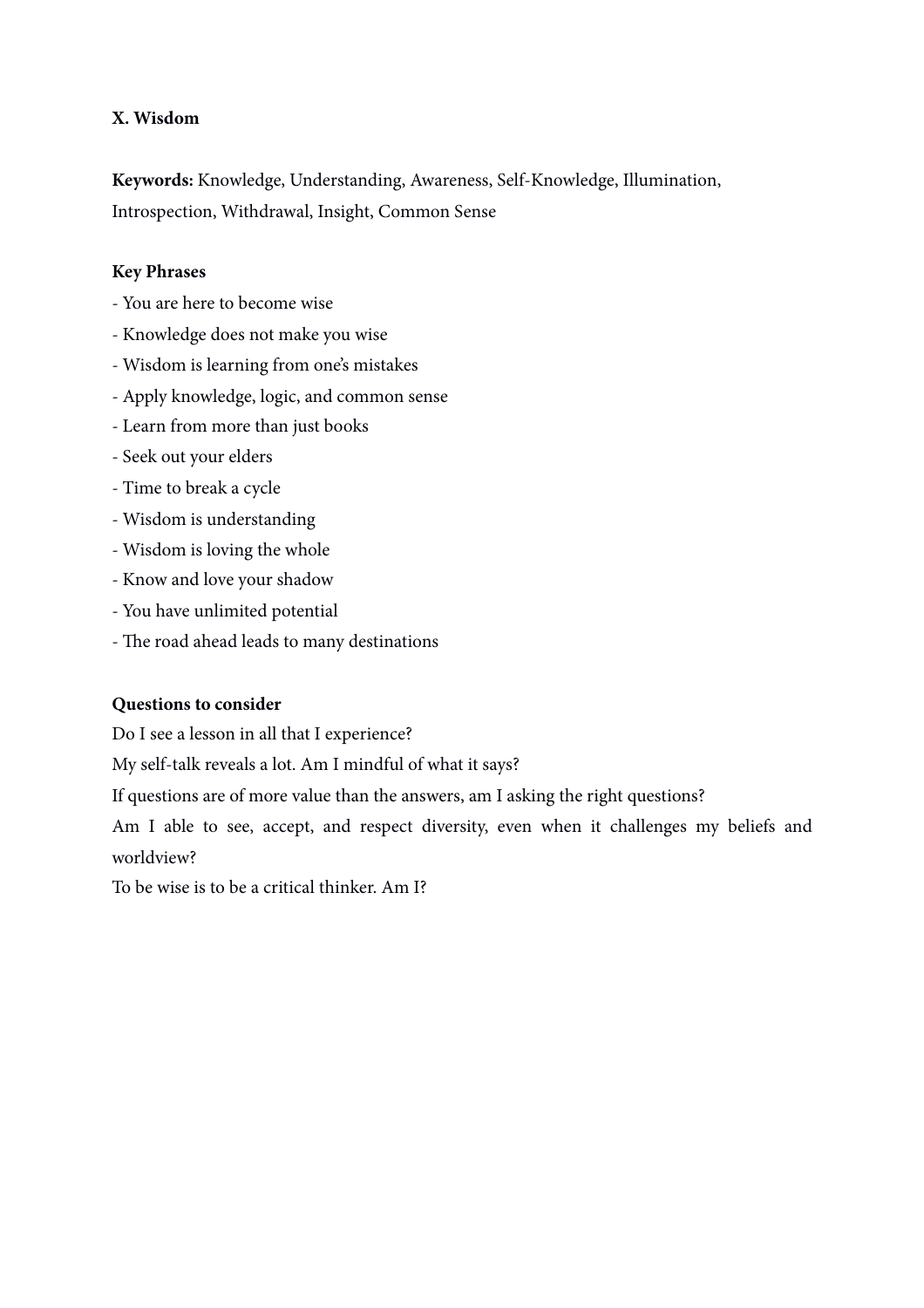#### **XI. Healing**

**Keywords:** Healing, Release, Purifcation, Forgiveness, Transformation, Infection

#### **Key Phrases**

- To be human is to be wounded
- A time to connect body, mind, spirit, and soul
- Let go of defnitions and labels
- Nurture passions and seek pleasure
- Authenticity, honesty, and laughter
- Find the source of dis-ease and distress
- Do what's necessary to increase wellbeing
- You need to forgive
- Do not dwell on the unchangeable past
- Shift your attention
- Do not allow your pain to hurt others
- Seek treatment; do not be afraid

#### **Questions to consider**

Am I able to ask for help without feeling guilt or shame? If not, then why not? Is there an emotional or psychological block that prevents me from healing? If laughter is the best medicine, do I need to laugh more? Is there a toxic element in my life that needs to be addressed? What positive steps do I need to take to increase my well-being?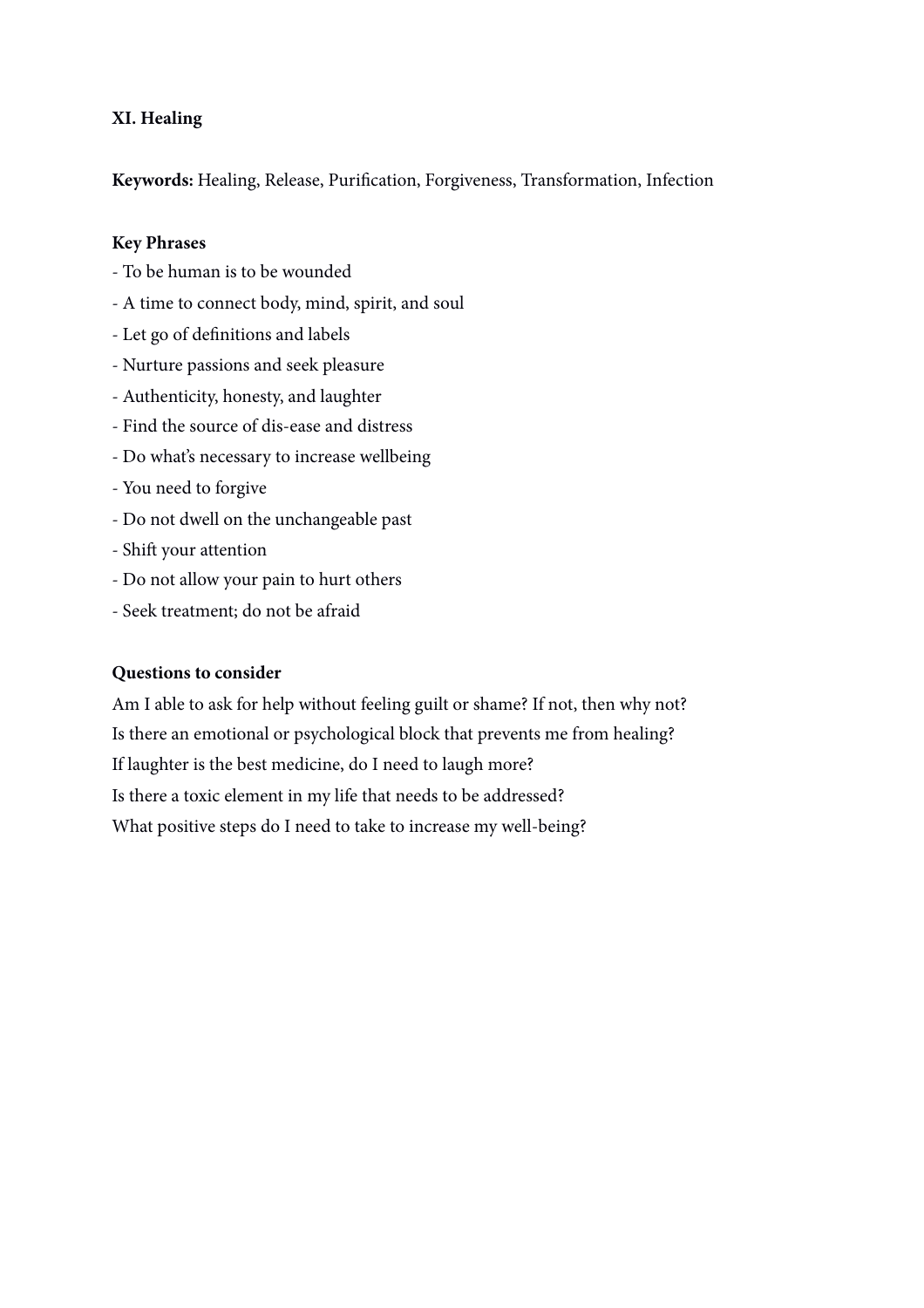#### **XII. Love**

**Keywords:** Love, Infatuation, Love for Self, Confdence, Love for Life, Expansion

#### **Key Phrases**

- Experience love in all its forms
- Love is multifaceted
- Your love will shape you or break you
- A past love re-enters your life
- A love that deserves a second chance
- Love versus infatuation
- Loving who we are
- Honour your body as a temple
- Stop making comparisons
- Make time to love and nurture yourself
- Love and enjoy your uniqueness
- Do what makes your heart sing
- Open your heart to new loves

#### **Questions to consider**

Does it make my heart sing? Do I make time to love and nurture myself? Do I share my love with others? Is my love equal to my emotional, mental, and physical investment? Am I taking what, or whom, I love for granted?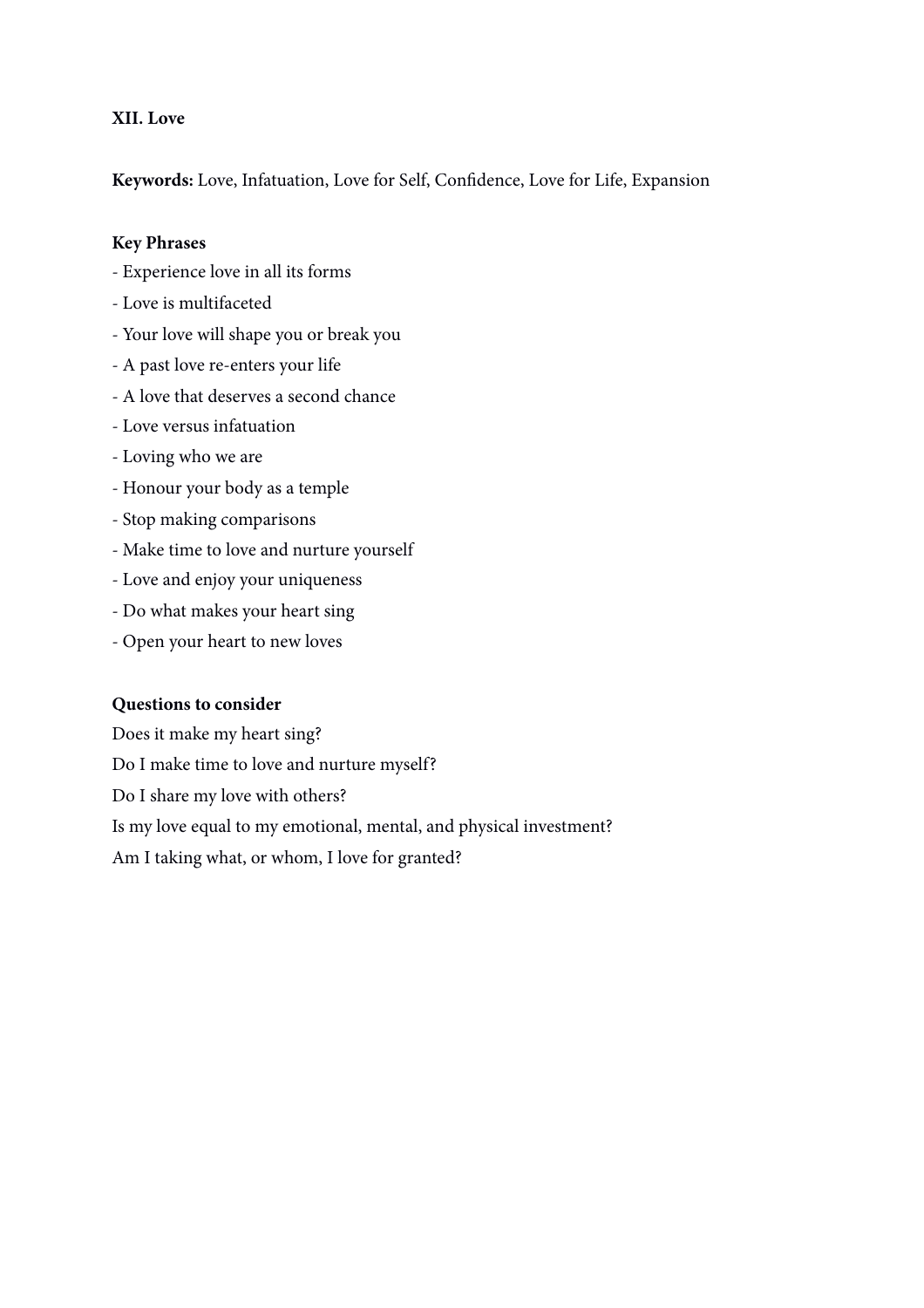#### **XIII. Union**

**Keywords:** Wholeness, Marriage, Unity, Connection, Integration, Harmony, Alignment, Peace

#### **Key Phrases**

- Unity and wholeness
- Harmony arises when we are in alignment
- You have unlimited potential
- A path that marries science and spirituality
- Duality creates separation
- The marriage of body, mind, and soul
- All is connected
- Complete self-acceptance
- Do not dominate, nor be submissive
- At the centre is the void
- You are a temple worship within
- Fear and need cornerstones of dependency

#### **Questions to consider**

Do I need to take a unifed and integrated approach?

Am I adaptable? Do I allow things to ebb and flow of their own accord?

Are body, mind, and spirit in alignment? If not, what do I need to change or focus on?

Am I at peace with my life, myself, and my relationships? If not, why? And am I open to making changes?

Am I living or creating a life that supports my desires, goals, and values?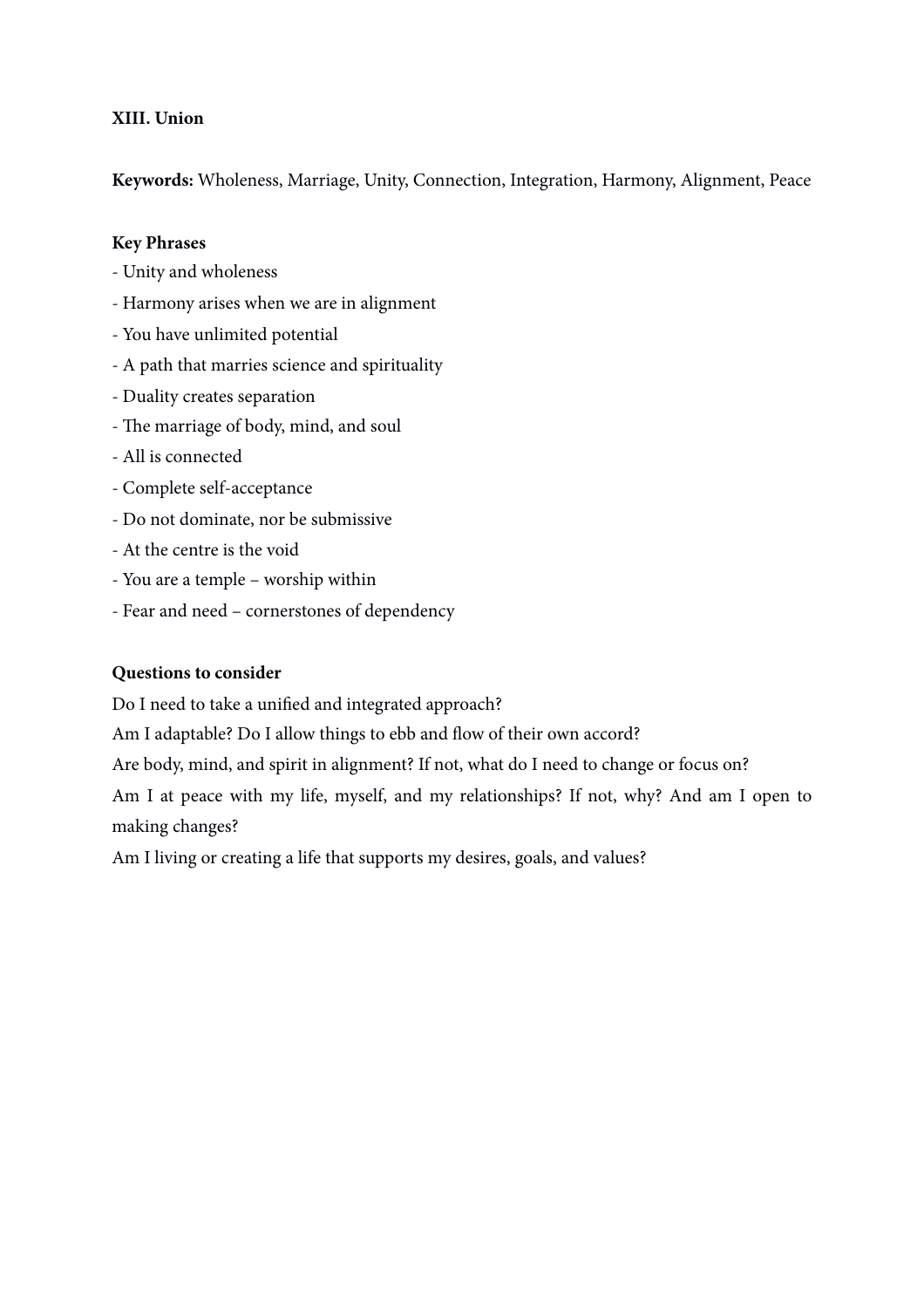#### **XIV. Self**

**Keywords:** I Am, Identity, Self-Realisation, Self-Manifestation, Centre, Peace, Acceptance

#### **Key Phrases**

- Establish a unique and individual identity
- Be free of defnitions and labels
- You have unlimited potential
- The past and how it shapes us
- Identity is fuid and changing
- Who you are is for you to determine
- Fitting in with the wrong crowd
- Know who you are
- Aspiring to be different
- A path of loving expansion
- Let go of a herd mentality
- Think for yourself

#### **Questions to consider**

Who am I? How has my life shaped me? What brings meaning and purpose to my life? Do I accept and love who I am? Or do I dream of being someone else? Am I satisfed with my life and future direction? Am I fulflled? Am I too easily infuenced or led by others?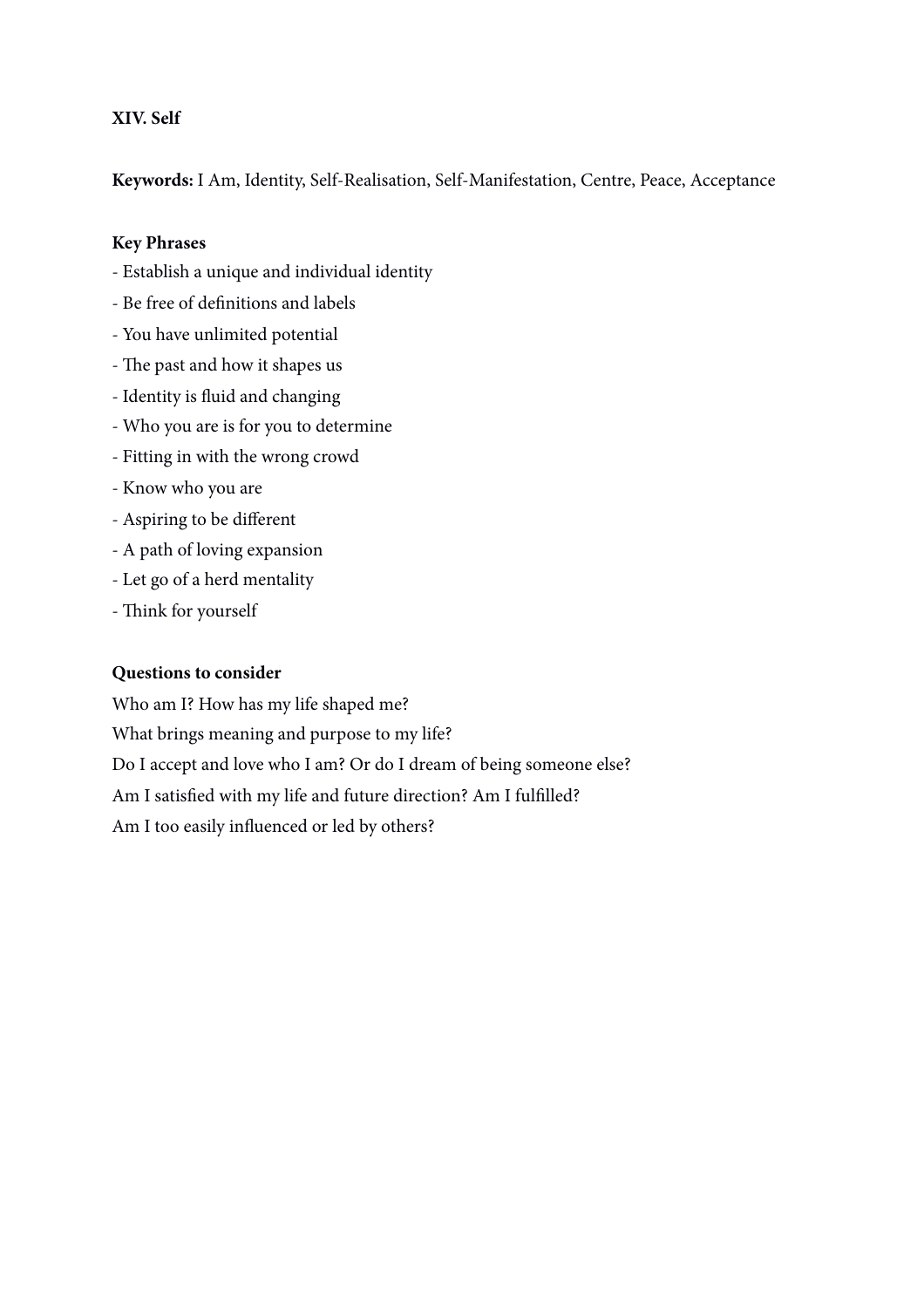#### **XV. Abundance**

**Keywords:** Abundance, Consciousness, Giving, Receiving, Energy, Love, Appreciation

#### **Key Phrases**

- Abundance is a state of plenty
- Abundance is a feeling
- Abundance surrounds you
- Have faith and conviction
- Complete trust is required
- Your 'rainy day' is today
- Determine your goals and reasons, and set intentions
- A state of contentment not infuenced by external factors
- Relax and enjoy yourself
- Generosity ripples outwards
- The more you give, the more you receive
- Appreciate and be grateful

#### **Questions to consider**

What do I want more of in my life? Have I set my intentions, or have I left it to chance? What motivates me? What do I have in my life that I cherish and appreciate? Am I open to the flow of both giving and receiving?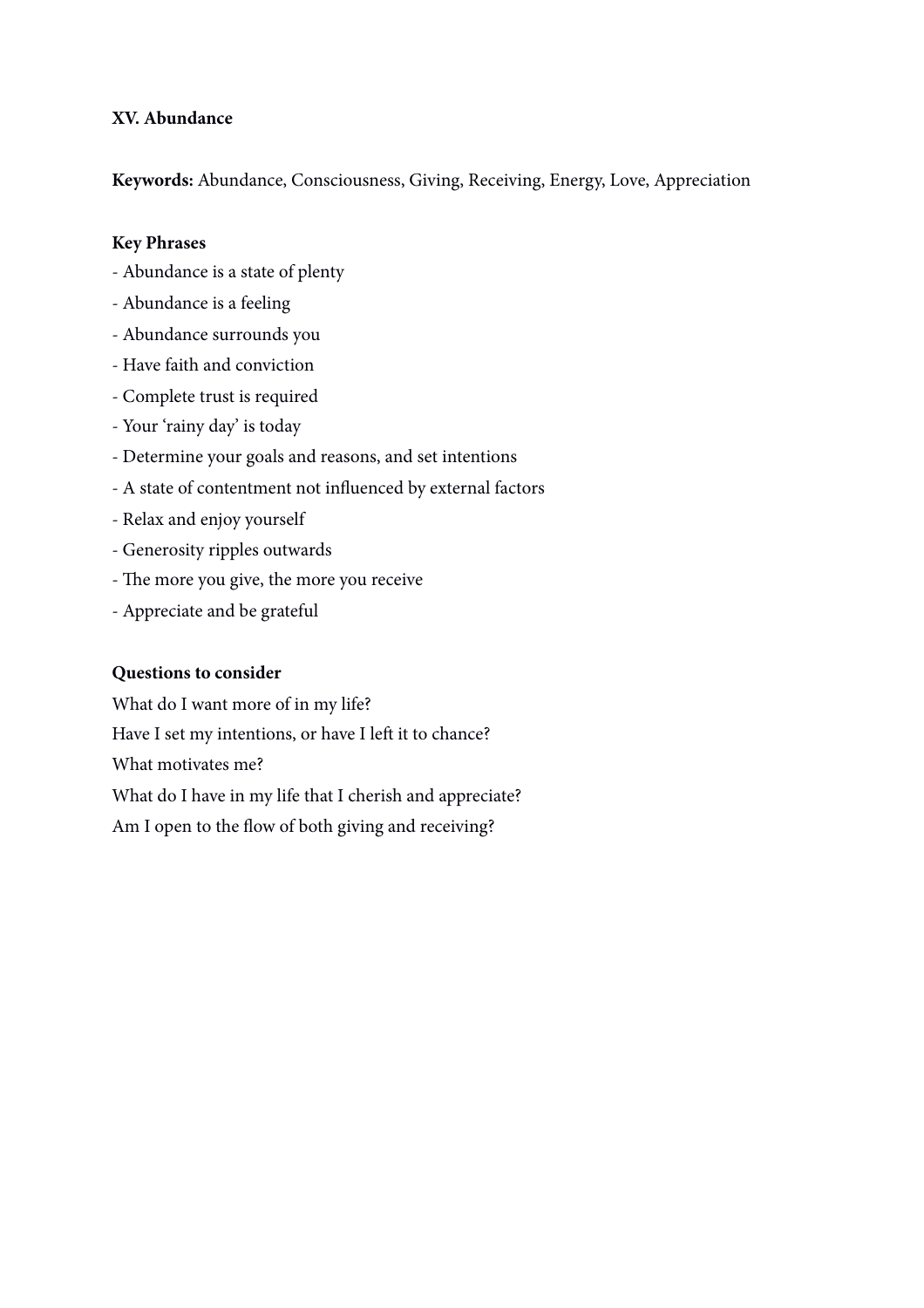#### **XVI. Destiny**

**Keywords:** Personal Destiny, Universal Destiny, Seeking Answers, Purpose, Quest

#### **Key Phrases**

- Your destiny is to become whole and connected
- Your destiny is to lead a life with meaning and purpose
- Step inside and explore heart and mind
- Discover your gifs and talents
- A sense of purpose and confdence
- Ancestral healing may be required
- Break the chain
- Remember your dreams
- Know your strengths and weaknesses
- Sometimes the most important destiny remains hidden
- Your destiny may infuence generations to come
- Overcome the trials and obstacles

#### **Questions to answer:**

Do I have a unique life path to follow?

Do I believe that my destiny is predetermined, self-determined, or a collaboration between self and Spirit?

Is my destiny unique to me, or do I work with others to manifest a particular 'global' outcome?

Am I willing to fght or make the necessary sacrifces to fulfl my destiny?

Do I devote too much time to seeking my destiny instead of living a life of purpose?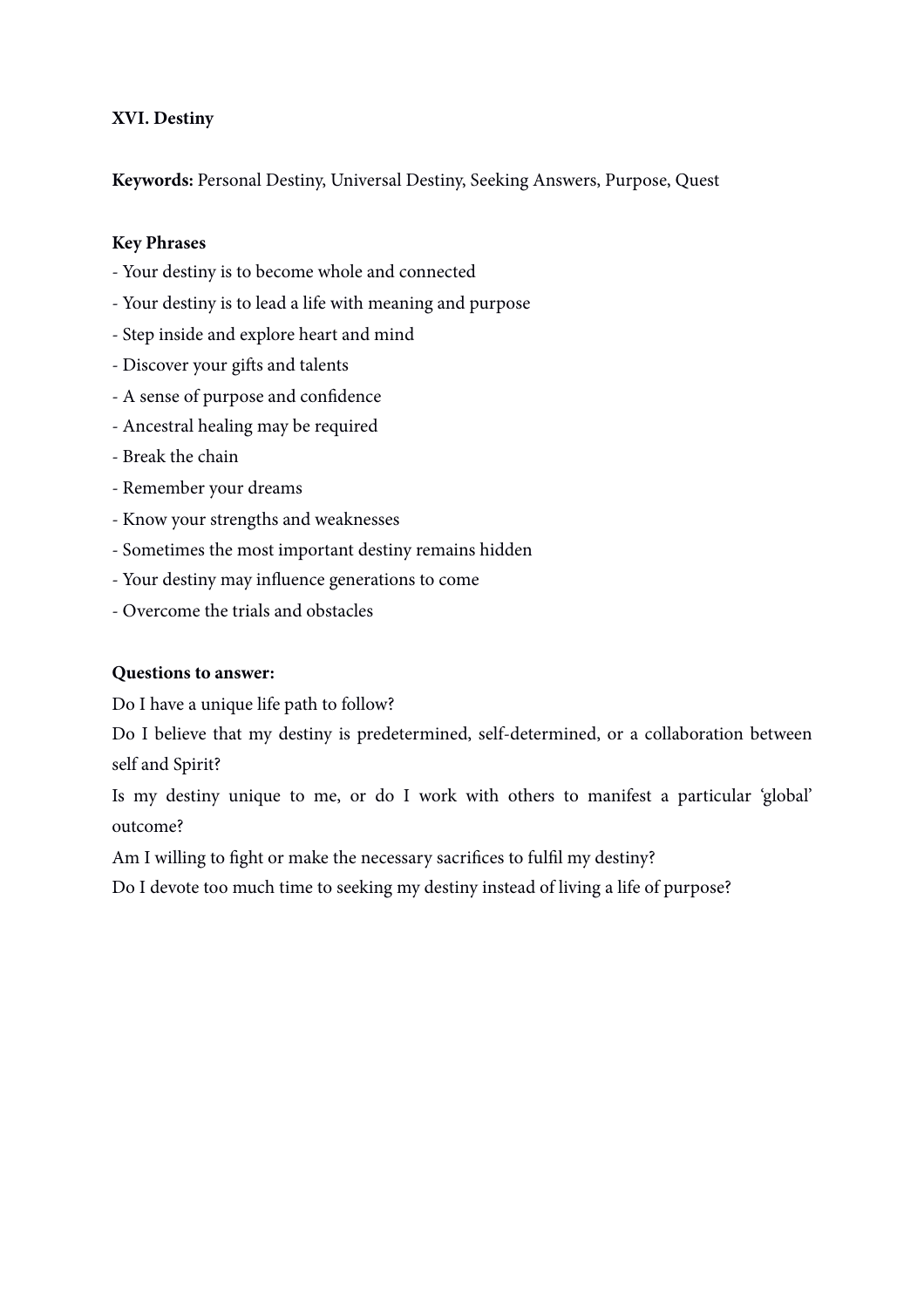#### **XVII. Journey**

Keywords: Experience, Character, The Past, Cause and Effect, Consequence, Conditioning, Environment, External Infuences, Providence

#### **Key Phrases**

- You are created by your experiences
- Your character is shaped by your past
- The past and its influence
- Reliving the past in the present
- Smile over the good, and make peace with the bad
- Choose quality experiences
- Act with reason and purpose
- Avoid involvement in unwanted confict
- Create happy memories
- Learn from your journey
- Don't make your truths a prison
- This day is yours to shape

#### **Questions to consider**

Have I allowed my past to defne me, and, in turn, exert an unhealthy infuence on my present and future?

Am I open to the lessons life offers me?

How have my choices and experiences brought me to this moment?

Do I spend too much time planning for the future, instead of living in the present?

Am I making beautiful memories by living in the moment, mindful and invested in the experience I am having now?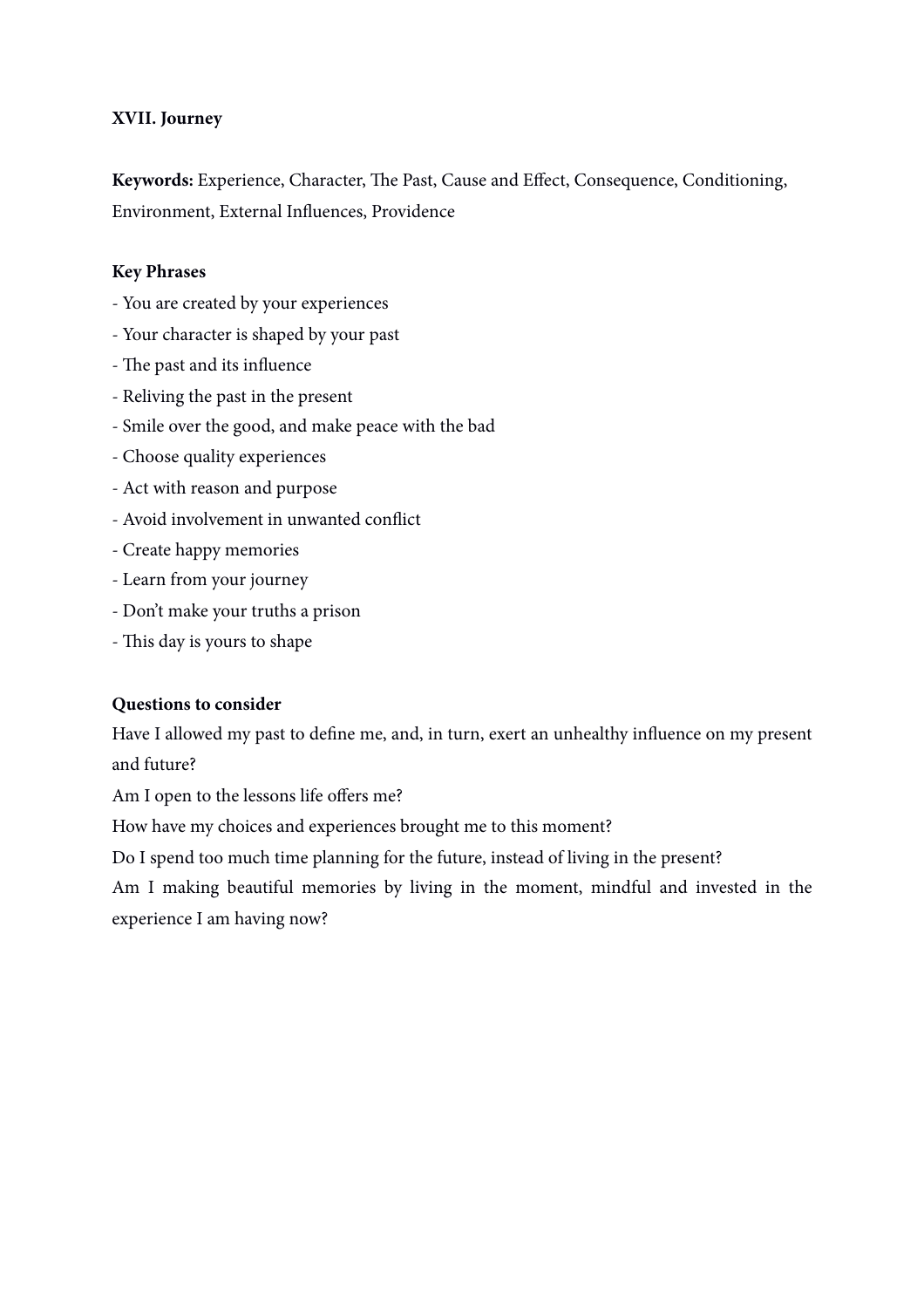#### **XVIII. Tought**

Keywords: Thought, Reality, Power, Attention, Focus, Attraction, Positivity, Negativity, Universal Law

#### **Key Phrases**

- Thought creates reality
- Tought is the foundation of consciousness
- Don't rush your thinking be certain
- Thought is energy
- Energy flows where attention goes
- Be mindful of the Universal Laws
- An accord between conscious and unconscious mind
- Be realistic, instead of optimistic or pessimistic
- Good and bad go hand in hand
- Change your mind, change your life
- Do not overthink or speculate
- Question the mind speak that criticises

#### **Questions to consider**

How often do I question my thoughts? Do I believe everything I think?

Do I need to change my mind in order to change my life?

Do I need to step out of my comfort zone in order to increase my understanding?

The good or the bad – how, and on what, am I focussing my thoughts?

Am I aware of my thoughts, why I think the way I do, and how they infuence my feelings?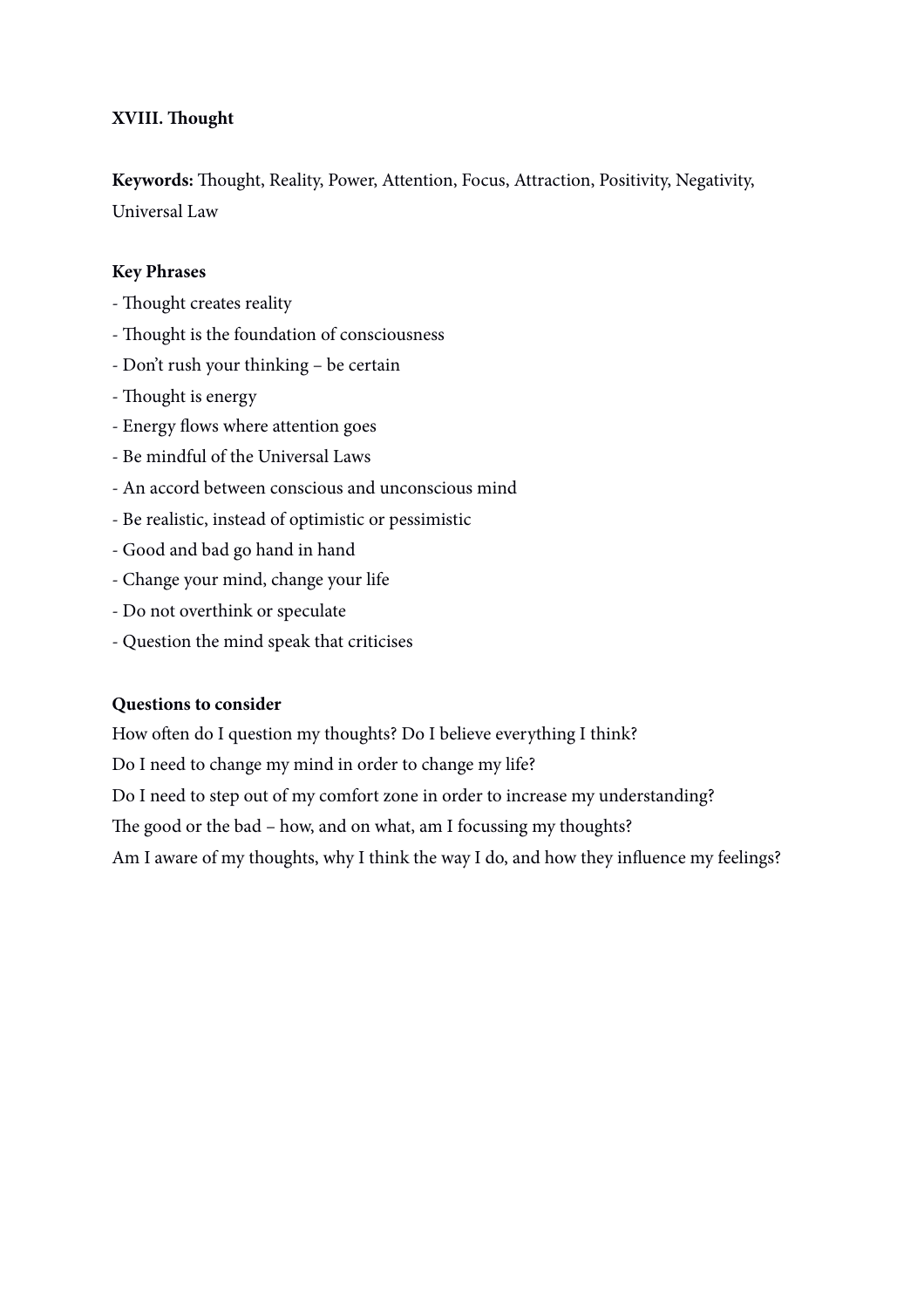#### **XIX. Emotions**

**Keywords:** Emotions, Feelings, Emotional Honesty, Positive Emotions, Negative Emotions, Acknowledgement, Acceptance, Expression

#### **Key Phrases**

- All emotions are necessary
- The influence of our emotions
- Use your feelings to evaluate a situation
- Heed the message behind the feeling
- Positive and negative emotions
- Do not prejudge the present based on the past
- Practice acknowledging your feelings
- Fill your day with laughter
- Step back and detach emotionally
- Positive emotions open you to learning
- Repressing emotions creates dis-ease
- Address symptoms of emotional repression

#### **Questions to consider?**

Are my feelings either overly negative or positive at the expense of what they both can teach me?

How do I want to feel, and what is one small thing I can do to inspire that feeling?

Am I being mindful of and honest about my feelings? Do I take the time to acknowledge and explore them?

Do I need to step back and detach emotionally from a situation? Or do I need invest more emotional energy?

Am I aware of my feelings, why I feel the way I do, and how my feelings infuence my thoughts?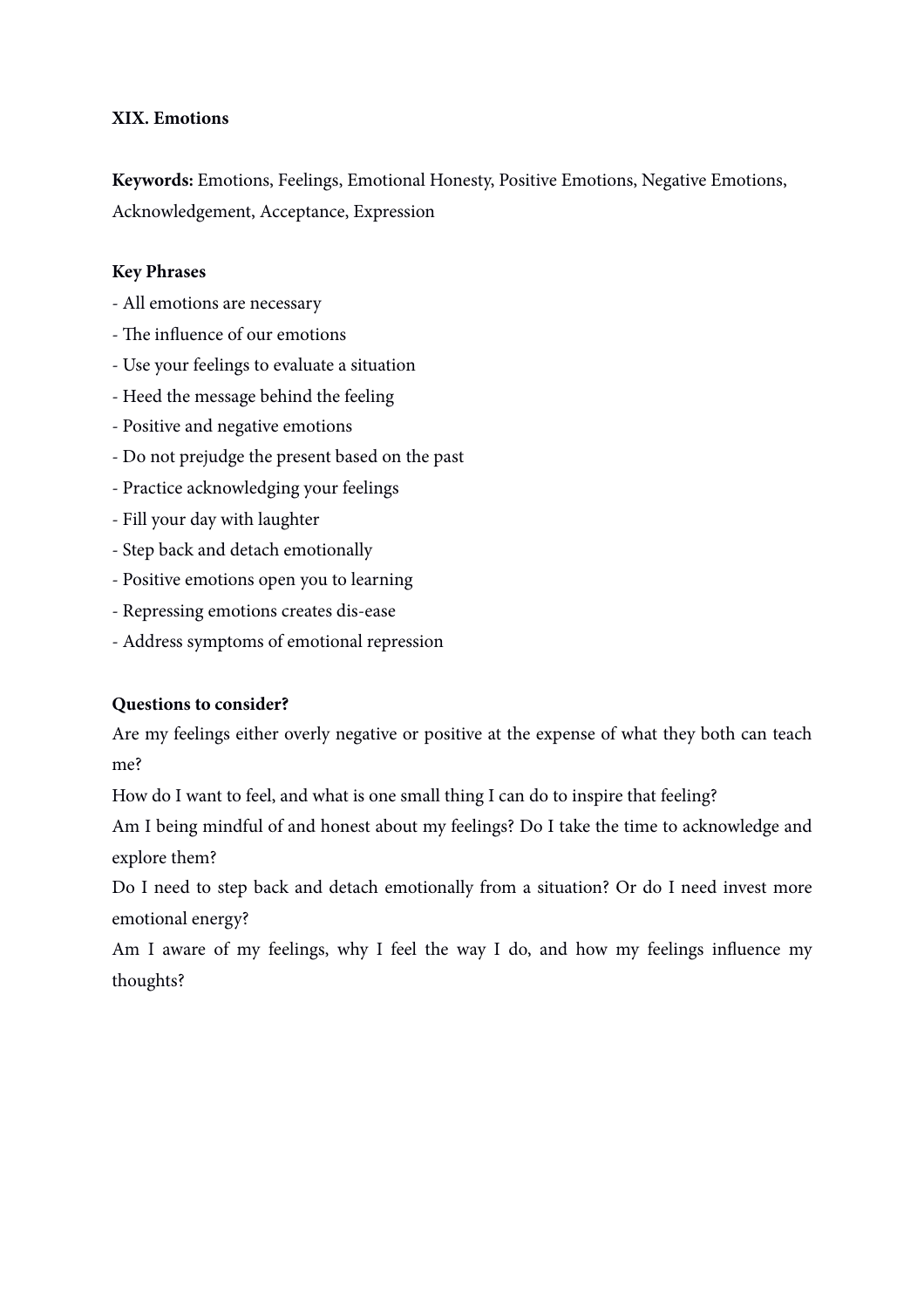#### **XX. Desire**

**Keywords:** Desires, Wants, Dreams, Ambition, Goals, Price, Gestation, Manifestation, Consequences, Selfshness

#### **Key Phrases**

- Your most wanted
- Degree of desire
- Desire compels action
- Make another attempt
- Great expectations, great disappointment
- Ground your desires in reality
- What you desire will have a price
- Wishful thinking
- Evaluating and re-evaluating our desires
- Let your conscience be your guide
- To desire something at the expense of another
- Selfsh desires mirror a lack within

#### **Questions to consider**

Why do I want this outcome and what will I gain by achieving it? What would I do if I was fearless? What am I willing to do to achieve what I desire? What excuses am I making for not fulflling my desires? Have my desires changed or waned over time? Do I need to re-evaluate?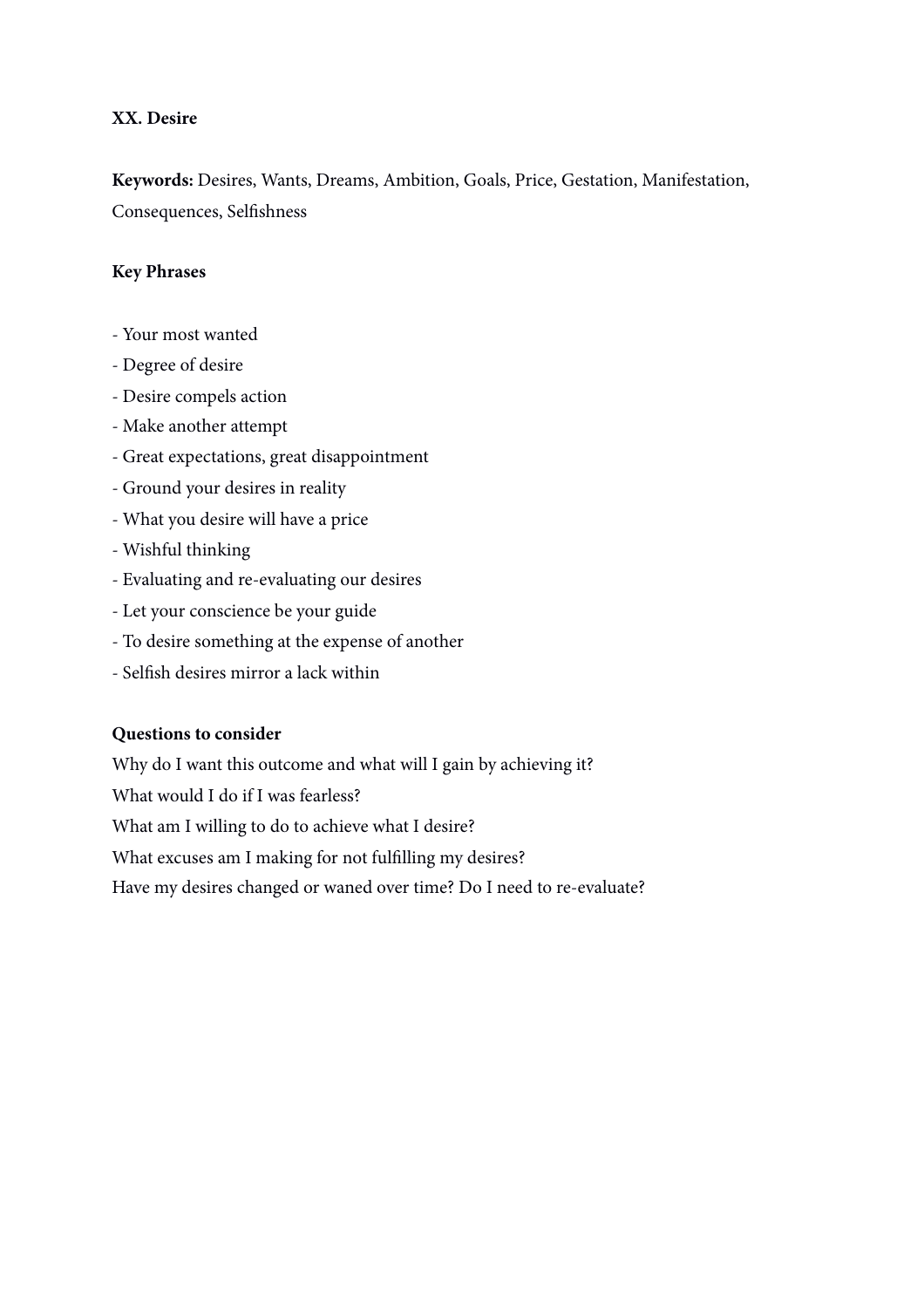#### **XXI. Perception**

**Keywords:** Perception, Understanding, Worldview, Opinion of Self, Clarity, Objectivity, Understanding

#### **Key Phrases**

- Perception shapes your worldview
- Understand what your senses tell you
- Knowledge and understanding are limited
- Changed perception cannot be unchanged
- Emotions and beliefs can cloud perception
- Take the high ground
- Seek a new perspective
- Challenge your perception
- Tose who infuence our perception
- Have all the facts
- Represent yourself honestly
- Watch for false perception

#### **Questions to consider**

How do I respond to what I perceive?

Is how I perceive myself fxed, or evolving, and does it infuence how I perceive others?

Am I being objective, or is my perception clouded?

Is a third party infuencing my perception of others or a situation?

Do I need to ask more questions in order to fnd clarity and understanding?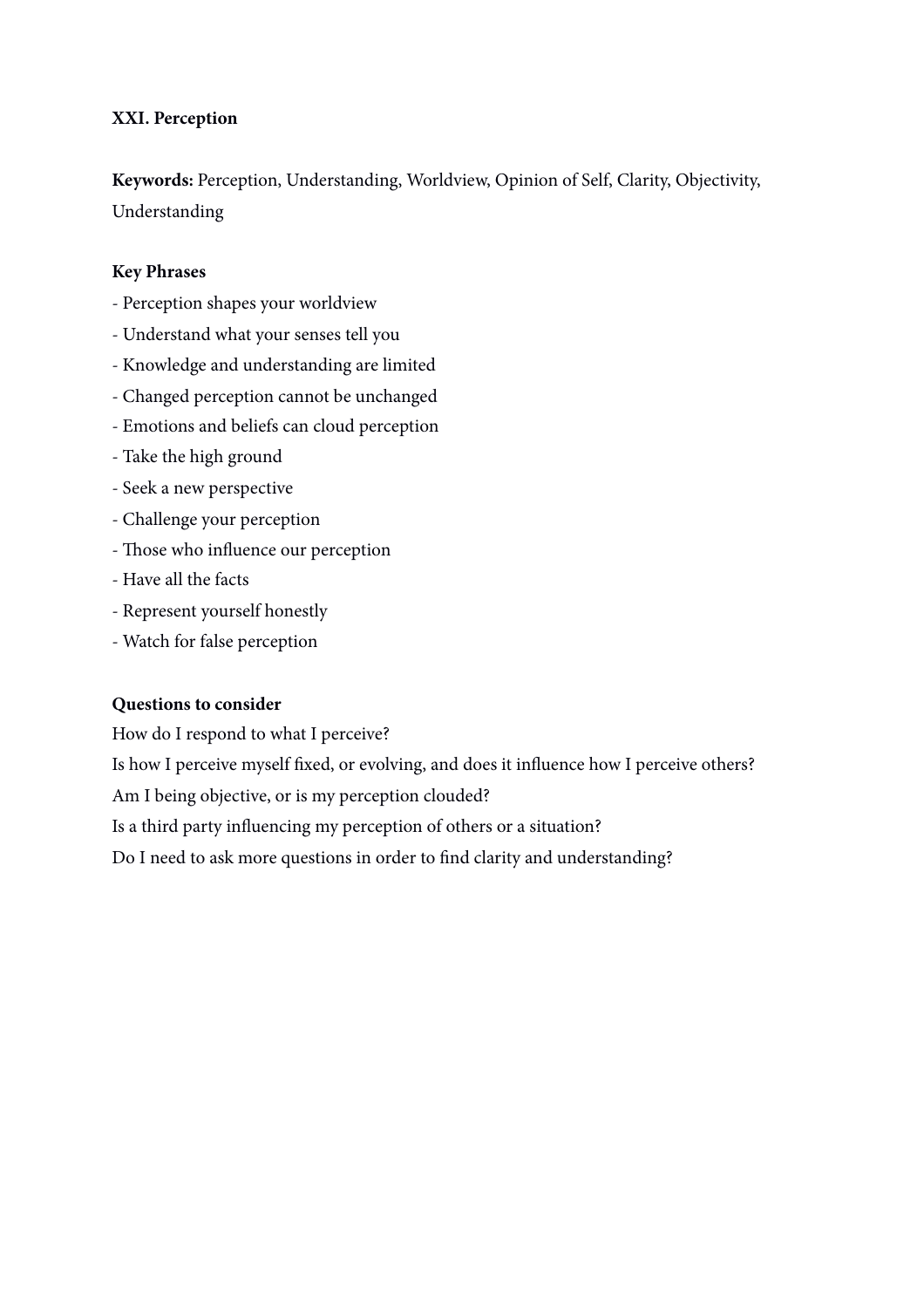#### **XXII. Intuition**

**Keywords:** Intuition, Signs, Patterns, Synchronicity, Trust, Mystery, Magic

#### **Key Phrases**

- Intuition is your sixth sense
- The voice of your unconscious mind
- Heed your intuitive feelings
- Intuitive skill born of practice
- Pick the option that feels right
- Strengthen your intuition
- Tap into your other senses
- Make your best guess
- Be both intuitive and rational
- Watch and observe
- Intuition versus fear
- Seek a second opinion

#### **Questions to consider**

Do I believe in intuition?

What is my inner voice saying?

Intuition expands, fear contracts. What is my body telling me?

Are little moments of synchronicity taking place around me?

Is a moment of self-refection required?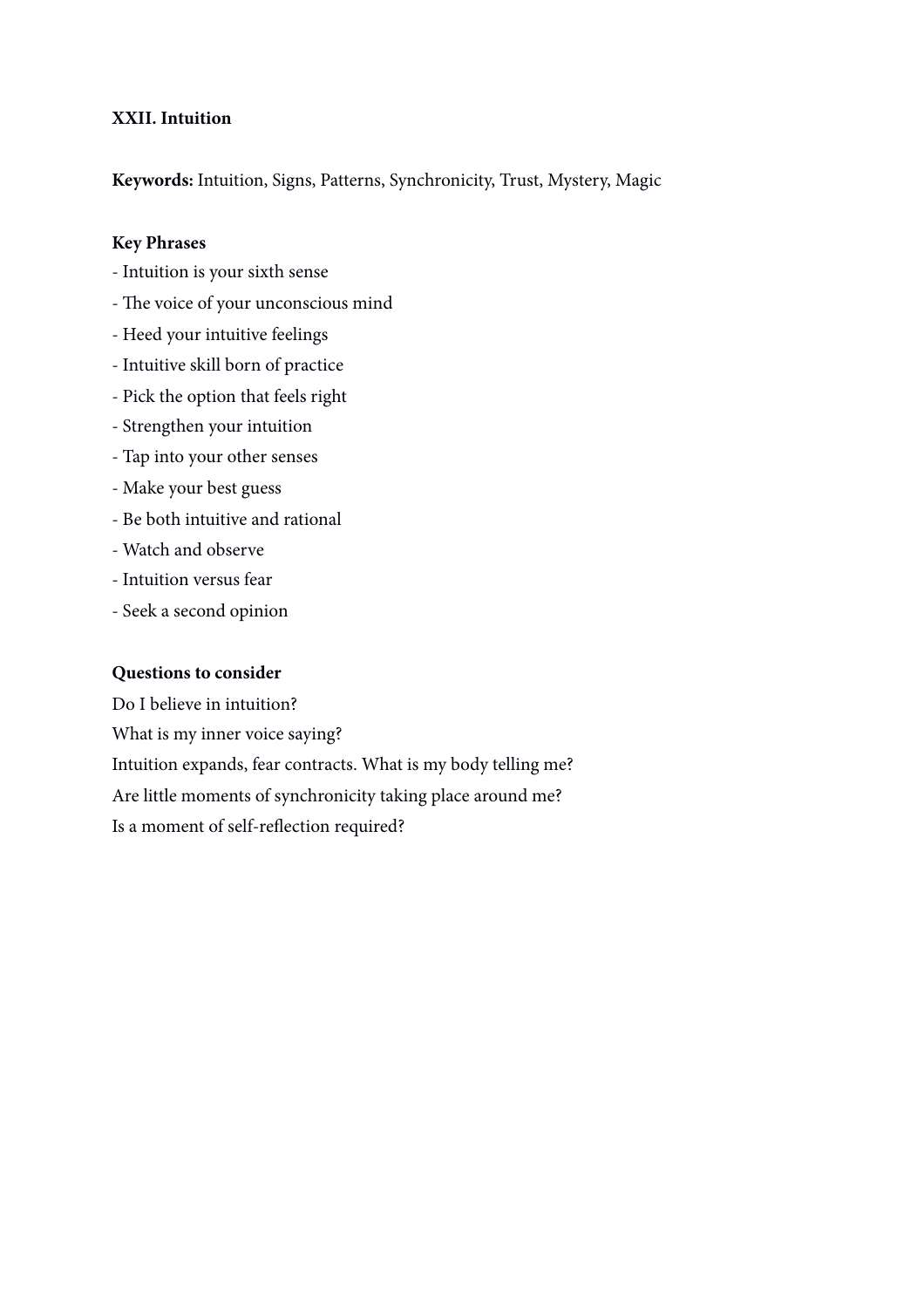#### **XXIII. Integrity**

**Keywords:** Integrity, Honesty, Honour, Character, Values, Morality, Sincerity, Consistency, Principles, Fairness

#### **Key Phrases**

- Act with honesty and honour
- Walk your talk
- Everyone deserves a second chance
- Oppose hypocrisy, dishonesty, cruelty, and injustice
- Practice ethical and honest behaviour
- Do not play favourites
- Be the best person you can be
- Do it for love, not for proft
- Keep your promises
- Do not betray a trust
- Avoid gossip and speaking ill of others
- Do not cheat or take the easy way
- Do not allow injustice or cruelty toward innocents
- Behaviour and actions infuence reputation
- We all live in glass houses, so avoid judging

#### **Questions to consider**

Do I give my best each and every time?

Do I show the world and the people around me who I really am? Or do I hide my true self?

Am I fair and transparent in my dealings?

Am I honest with myself and with others?

Am I adhering to my moral and ethical convictions?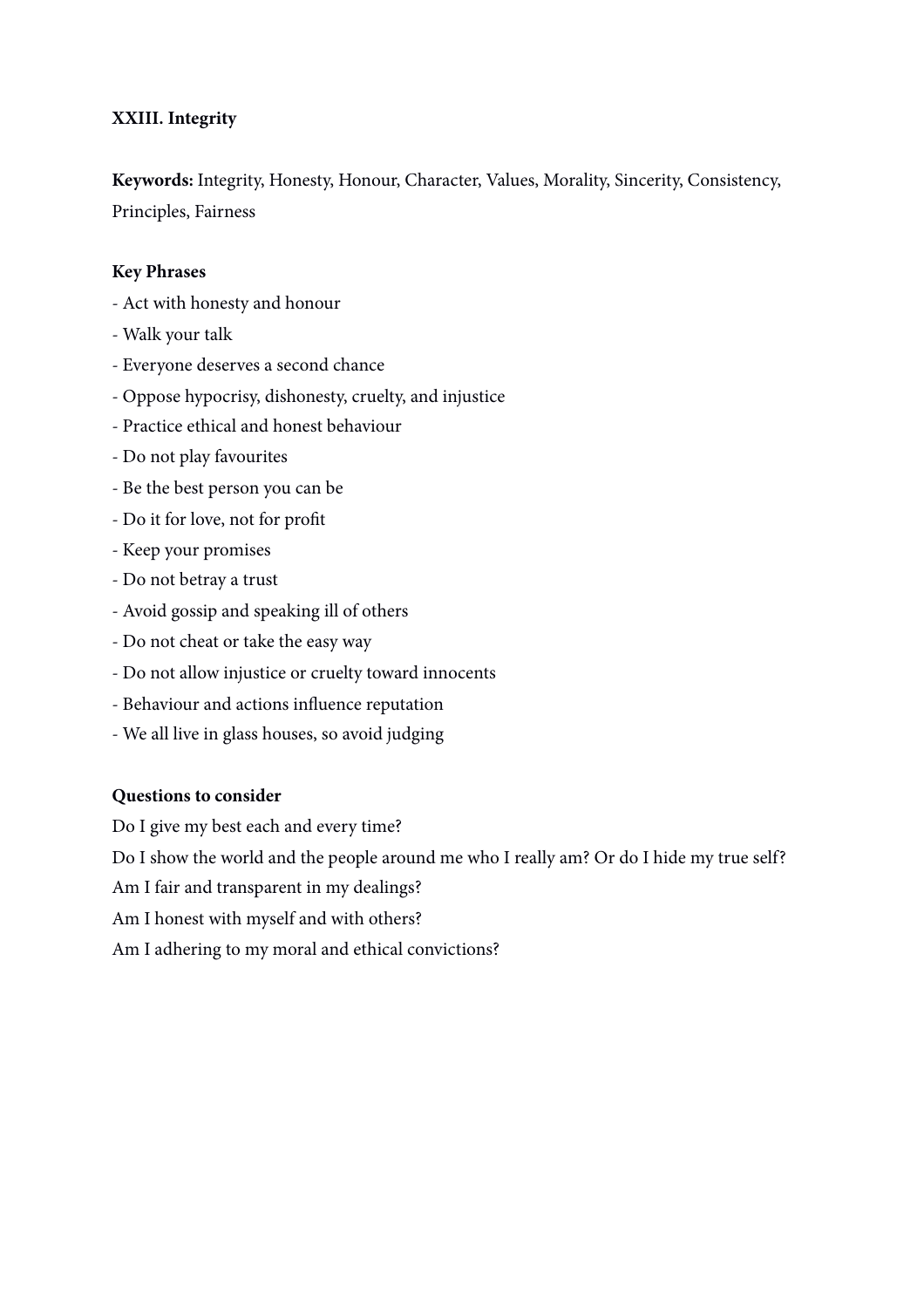#### **XXIV. Faith**

**Keywords:** Faith, Self-Belief, Confdence, Divine Connection, Trust, Serenity, Surrender

#### **Key Phrases**

- Faith is beautiful
- Self-belief helps you to overcome
- Self-belief and faith inspire confdence
- Doubt breeds mistakes
- Cruel words can do lasting harm
- Be kind and supportive
- Do not give up because of past mistakes
- Set yourself believable goals
- You matter you are enough
- You are not alone
- Do not be unkind because others have been unkind to you
- Take delight in compliments

#### **Questions to consider**

Do I believe in myself, or does my inner critic prevent me from doing so? Am I capable of trust, even when there is no proof of the outcome attached to it? Am I being mindful of little signs and moments of synchronicity? Have I invested my faith and belief in ideals and goals that are worthy of them? Is it time to surrender, let go, and have faith that the outcome I need will manifest?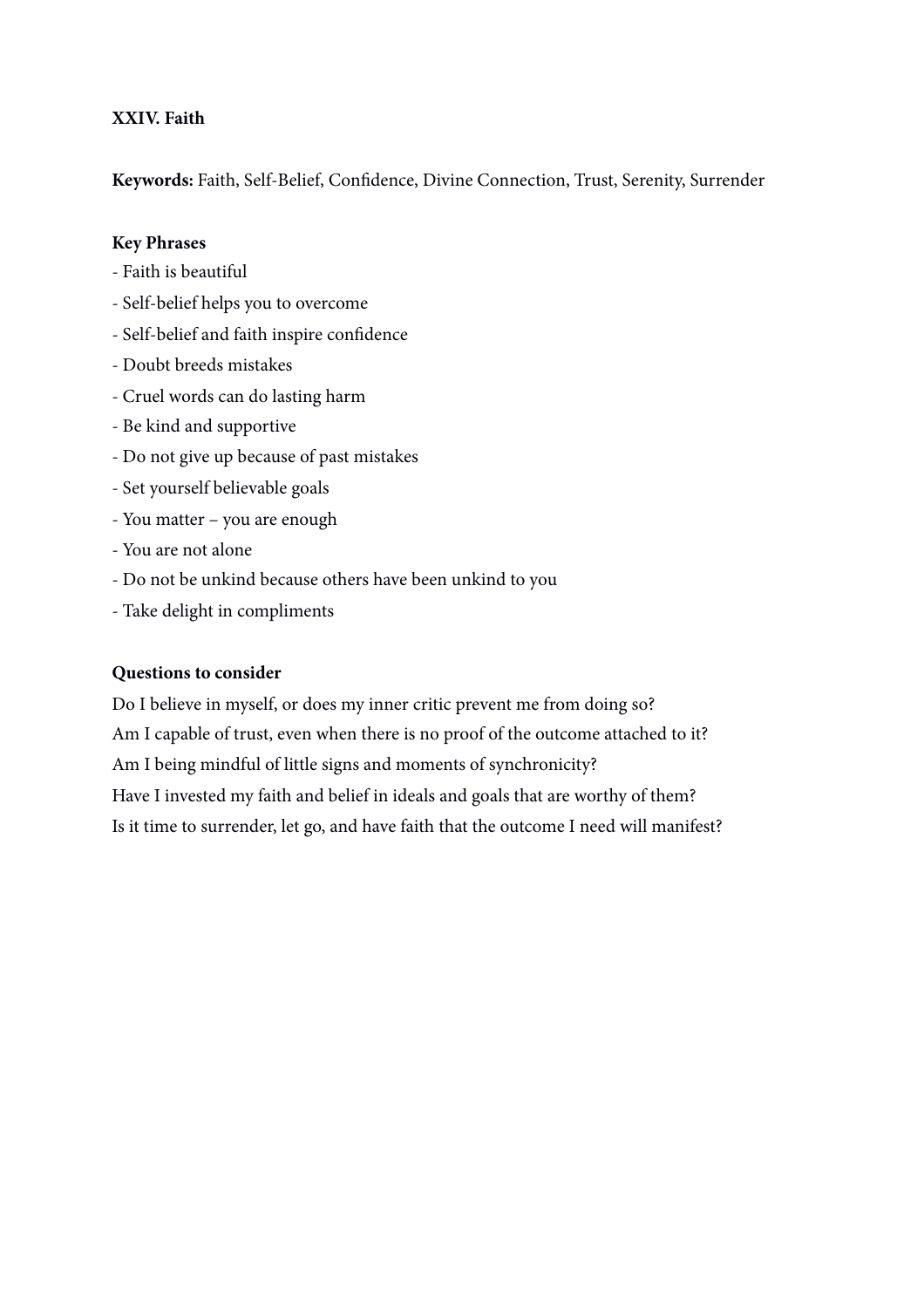# **The Minor Arcana Earth**

# **I. Ace of Earth**

**Keywords:** New Beginnings, Goals, Motivation, Desire, Preparations, Opportunity, Education, Security, Potential Reward, Potential Consequences

# **Key Phrases**

- Practicality and pragmatism
- Starting anew
- New fnancial or career opportunity
- Reward versus consequence
- Making preparations
- Planning for the future
- Material gain
- A desire for security

#### **Questions to consider**

What motivates me?

What are my goals for today, the next week, and both the short-term and long-term future? How am I going to accomplish my goals? What preparations do I need to make? Are my goals practical and in alignment with my needs *and* those of my family? Am I aware of the opportunities available to me?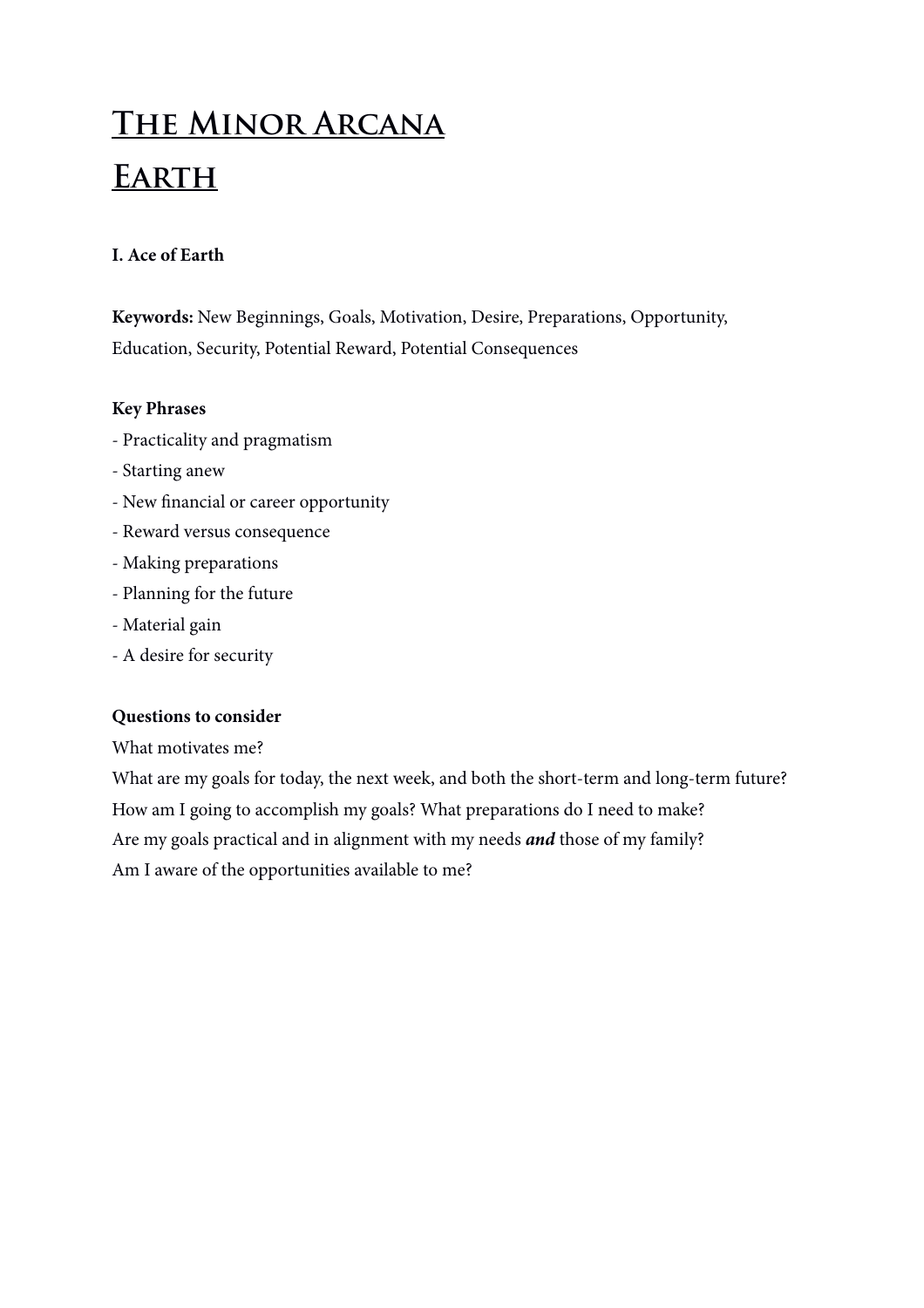# **II. Two of Earth**

**Keywords:** Equilibrium, Flexibility, Adaptability, Balance, Harmony, Compromise, Confdence, Procrastination, Freedom

#### **Key Phrases**

- Balancing work and play
- Balancing responsibility and personal needs
- Be open to compromise
- Be confdent but grounded
- Realistic goals and expectations
- Take stock and prioritise
- Forgive your limitations
- Ask for help

#### **Questions to consider**

Am I able to balance all of my responsibilities without feeling overwhelmed or allowing things to fall by the wayside?

Am I being realistic about what I can accomplish in the time I have available to me?

Is my approach grounded and practical?

Why am I procrastinating and avoiding what I need to do?

Do I need to do less to accomplish more?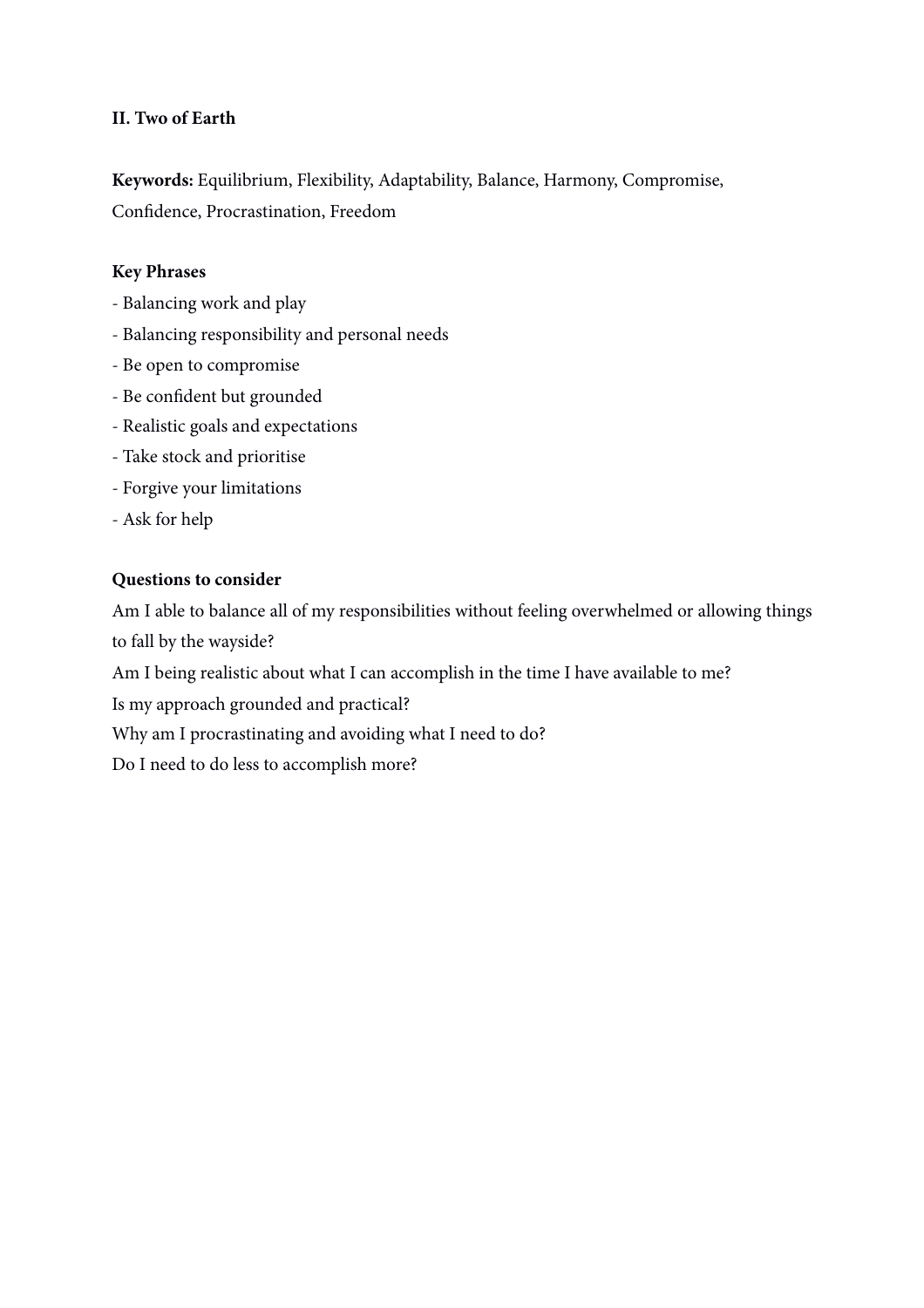# **III. Tree of Earth**

**Keywords:** Ambition, Sowing Seeds, Groundwork, Energy Investment, Sacrifce, Fertility, Outcomes

#### **Key Phrases**

- Time to make preparations
- Risking future goals and ambitions
- Investment/sacrifce equals reward
- A time of restriction or adversity
- People notice commitment and dedication
- Increased opportunity
- Be sure of your motives
- Maintain intimacy and connection

#### **Questions to consider**

Where do I see myself five years from now?

What steps will help me to accomplish the task ahead of me?

Have I done the necessary groundwork, or am I cutting corners?

Am I willing to wait and work hard, or do I want instant gratifcation?

Am I coping?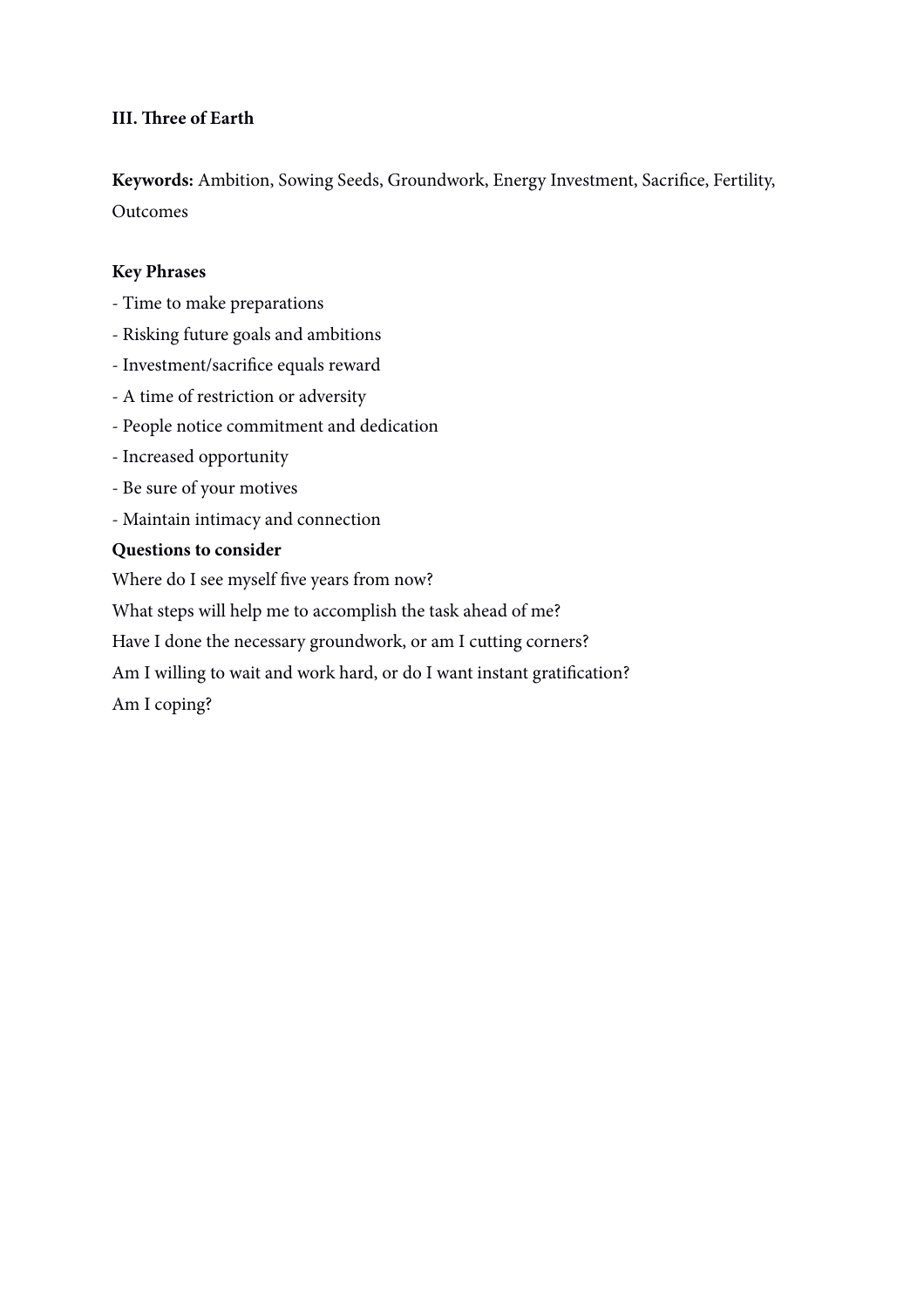# **IV. Four of Earth**

**Keywords:** Commitment, Stability, Reliability, Steady Progress, Endurance, Perseverance, Stoicism

#### **Key Phrases**

- Slow and steady progress
- One step at a time
- Fear and doubt slow forward momentum
- Do not falter
- Rest and recharge
- A good outcome ahead
- Do not make hasty decisions
- Watch for careless errors

#### **Questions to consider**

What can I do to maintain happiness and reduce tedium so my commitment remains strong and progress remains steady?

Do I need to slow down in order to last the distance?

Am I allowing impatience and frustration to cloud my judgement?

Am I completing tasks in the necessary order and managing my time effectively?

Have I checked for errors and mistakes?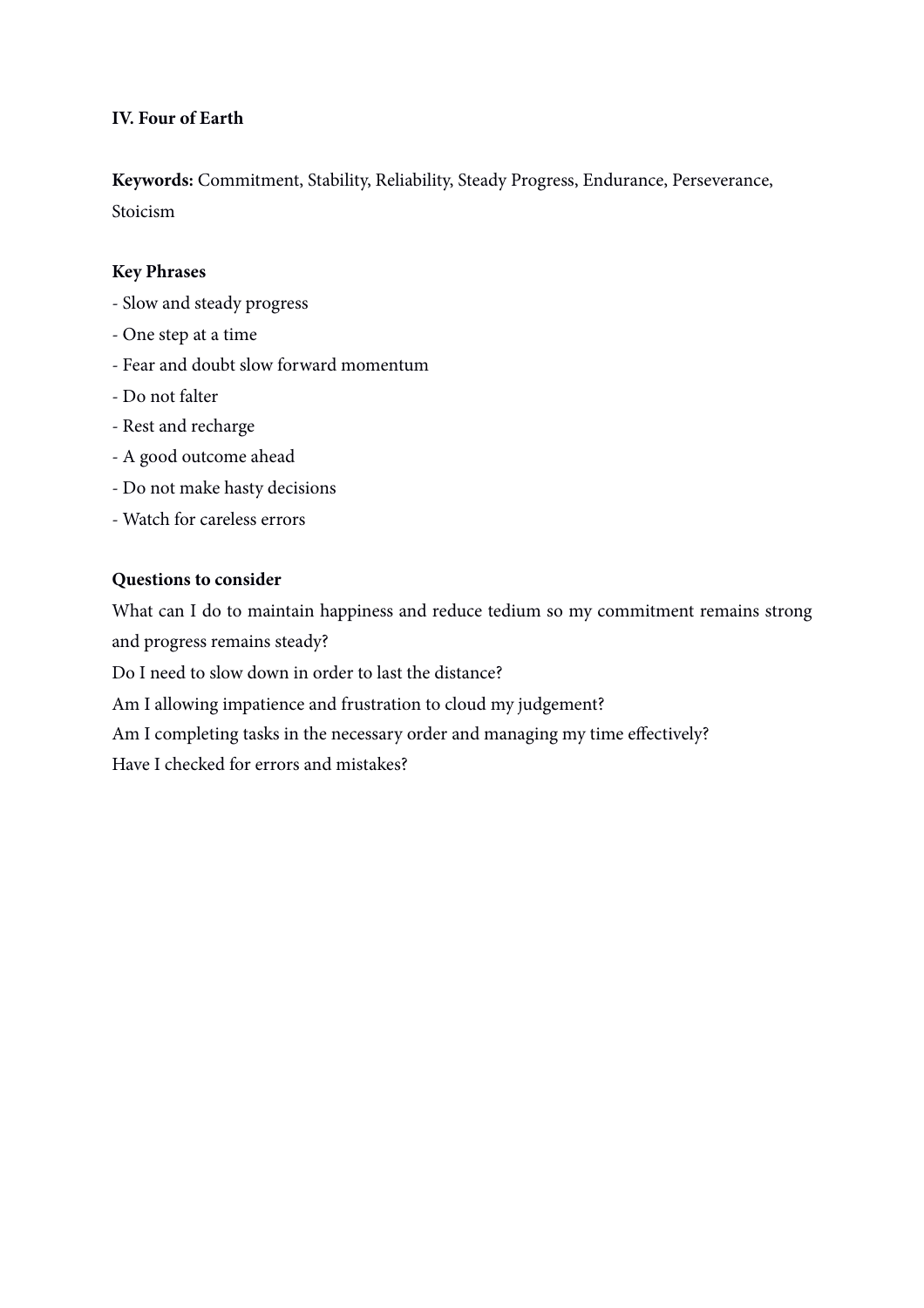# **V. Five of Earth**

**Keywords:** Easy Options, Easy Money, Connivance, Deception, Unnecessary Risk, Addiction, Blame

# **Key Phrases**

- Avoid easy answers
- Think twice about taking risks
- Something is not as it seems
- Be honest with yourself
- Look beyond selfsh desires and blame
- Gambling with another's future or happiness
- You are accountable
- Consider the feelings of others

# **Questions to consider**

Am I being lied to, deceived, or manipulated by others?

Do I have any bad habits or possible addictions that are creating dis-ease and confict in my life?

Am I blaming others for my mistakes and not taking responsibility for my actions and choices?

Am I taking unnecessary risks?

Do I act at the expense of another's happiness or wellbeing?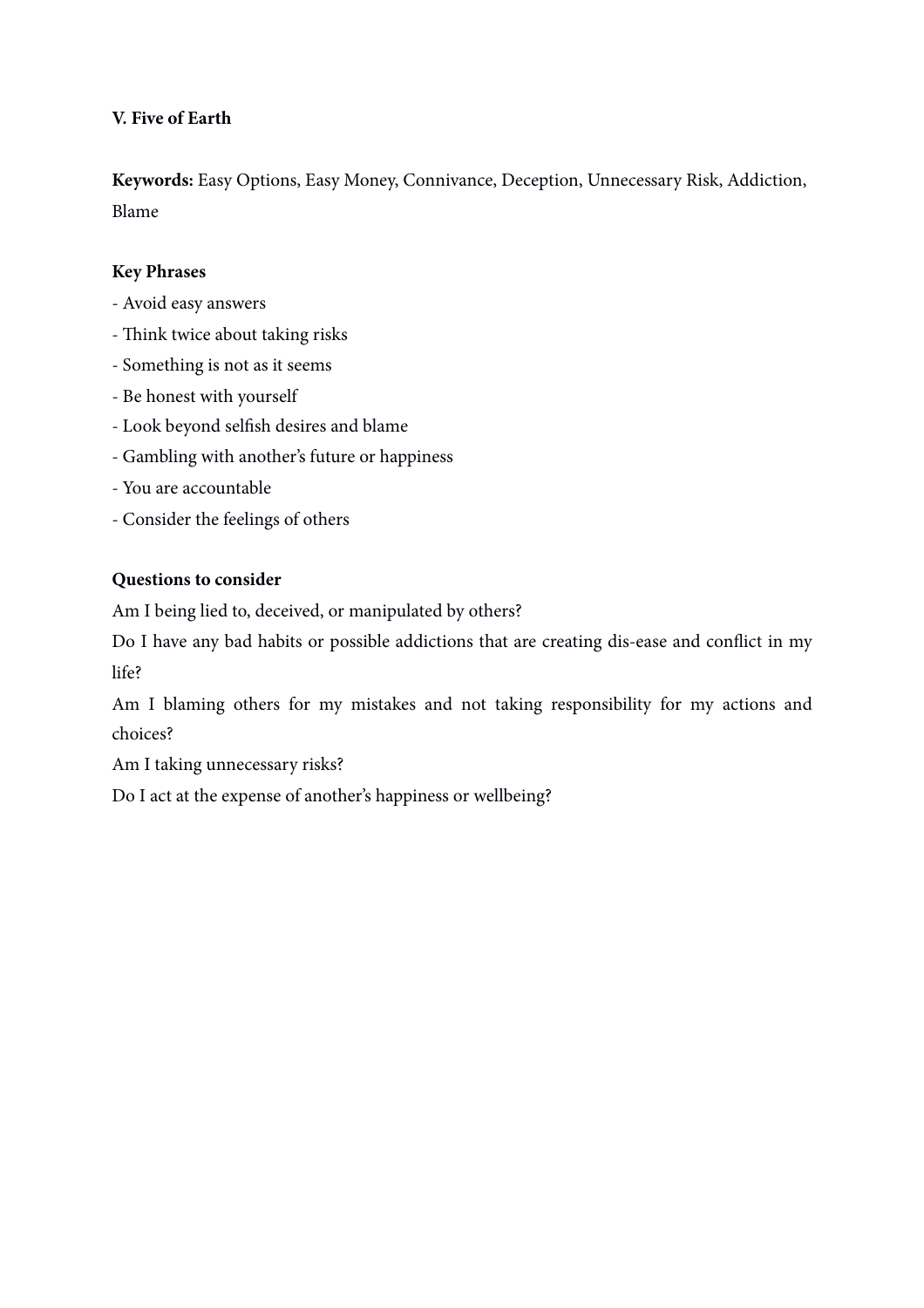# **VI. Six of Earth**

**Keywords:** Family, Community, Providence, Protection, Dependability, Responsibility, Duty, Service, Self-Sacrifce, Martyrdom

#### **Key Phrases**

- Responsibility and duty to family
- Give love, care, and support
- Lead by example
- A time of sharing
- Important matters need attention
- Learn about nature
- Protect the animals, forests, and oceans
- Help for the right reasons

#### **Questions to consider**

What can I do to be of service to myself, my family, and my community?

Have I kept my promises and honoured my commitments?

What am I doing to make the world a better place for those who come after me?

Do I act for selfsh or altruistic reasons?

Is there something that requires my immediate attention?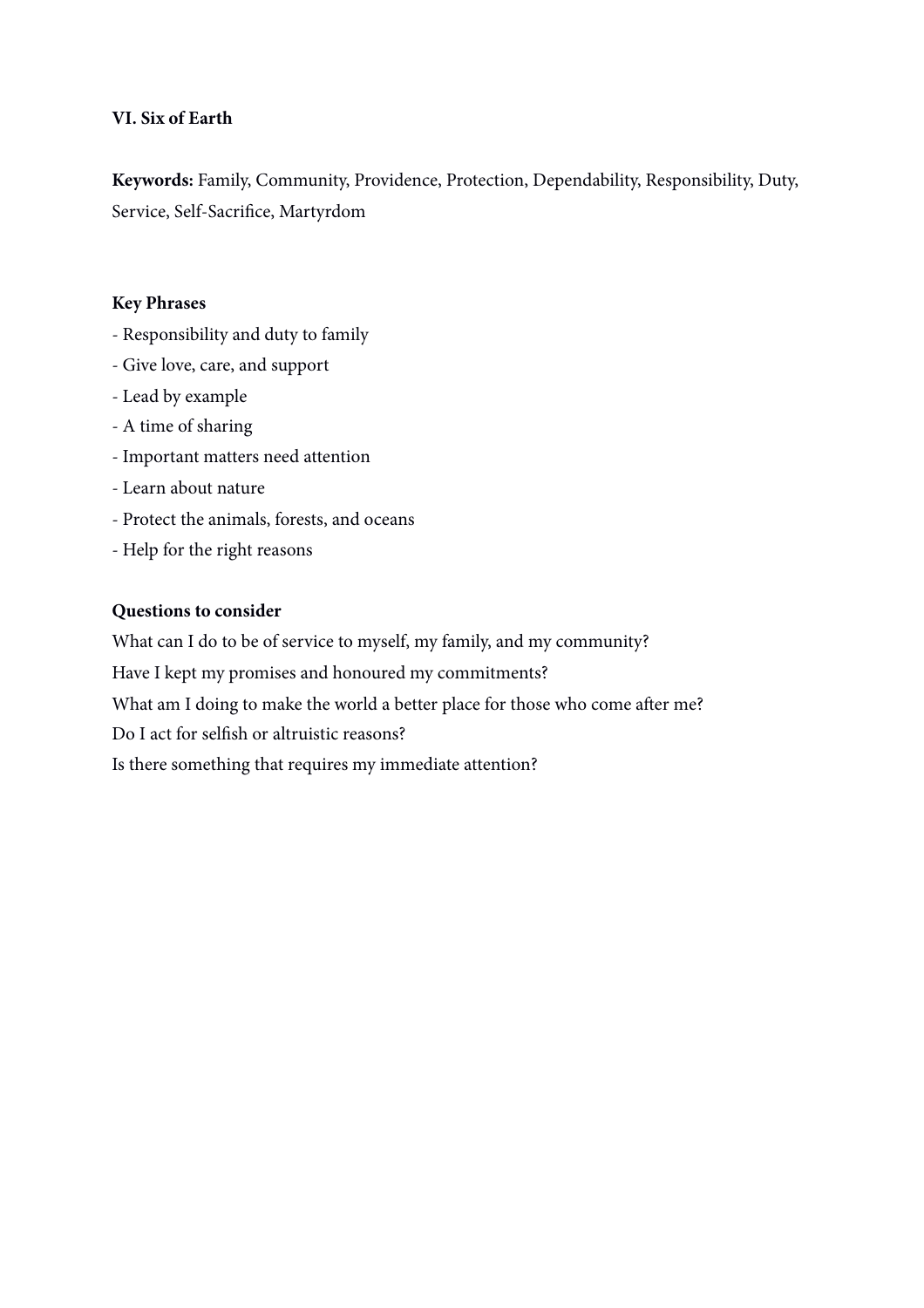# **VII. Seven of Earth**

**Keywords:** Meditation, Grounding, Connection, Cycles, Change, Interaction, Purifcation, Stress

#### **Key Phrases**

- Get out into nature
- Let Gaia heal you
- Connection between self and the world
- All is connected and has infuence
- Address the stress
- Meditate and still your mind
- Put down the tech toys
- Time to physically interact and connect

#### **Questions to consider**

When was the last time I went out into nature to ground and reconnect? Am I maintaining healthy connections with people and the world around me? My body is a temple – am I maintaining it accordingly? What am I doing to address and alleviate stress in my life? Am I working with the seasons and natural cycles? Or am I out of sync?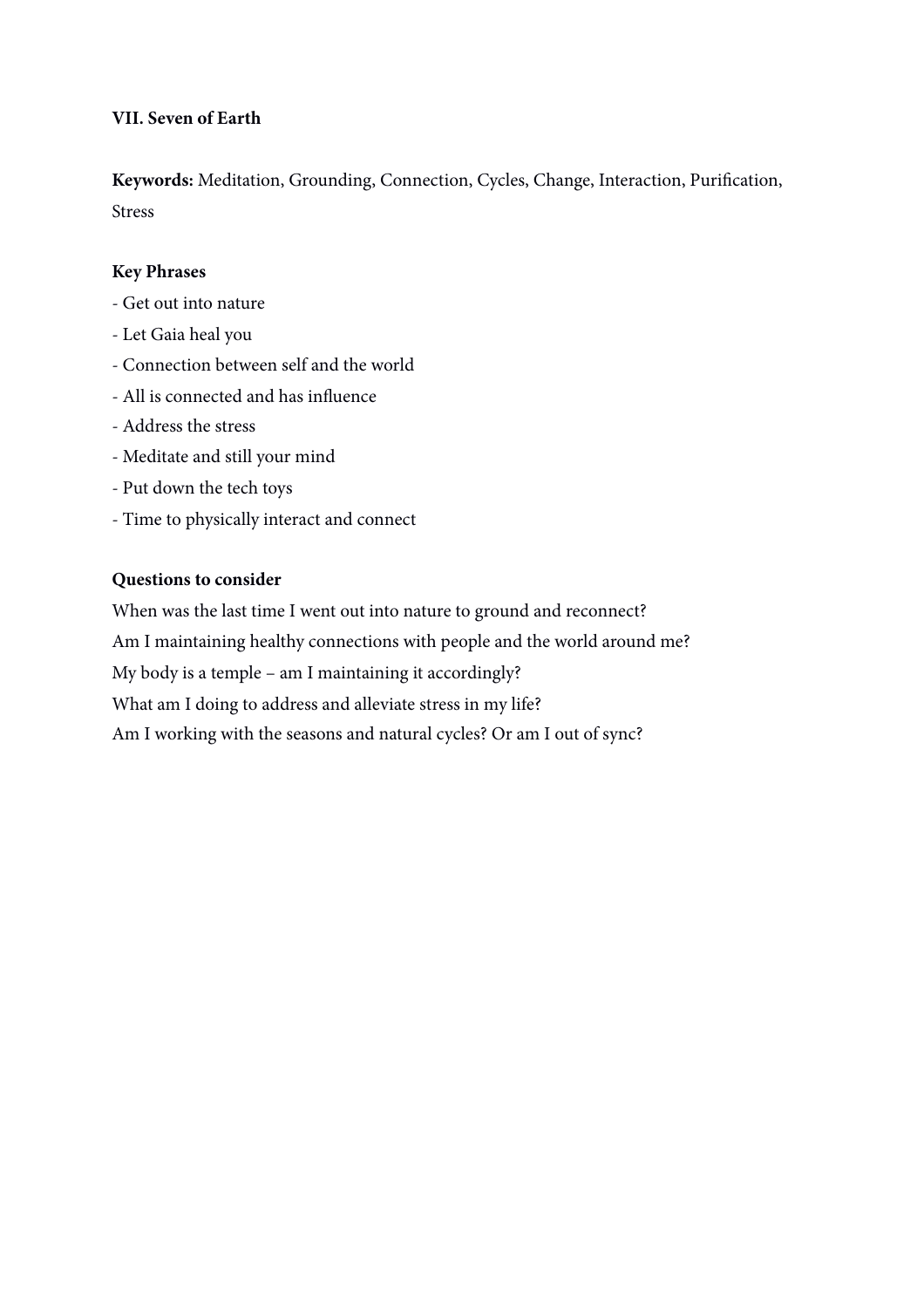# **VIII. Eight of Earth**

**Keywords:** Growth, Manifestation, Accomplishment, Success, Abundance, Wealth, Appreciation

#### **Key Phrases**

- Success, wealth, and love
- Do what you love, love what you do
- Make plans for the future
- A time of abundance ahead
- Confdence in a future outcome
- Do not rest on your laurels
- Money does not buy happiness
- Lose the lack mentality

#### **Questions to consider**

How do I feel about my personal growth?

Do I acknowledge my accomplishments or only my failures?

What's next for me, once my current goal or objective has manifested?

What positive lesson can I learn from a recent mistake that will help me to succeed this time?

Am I consciously or subconsciously sabotaging my success?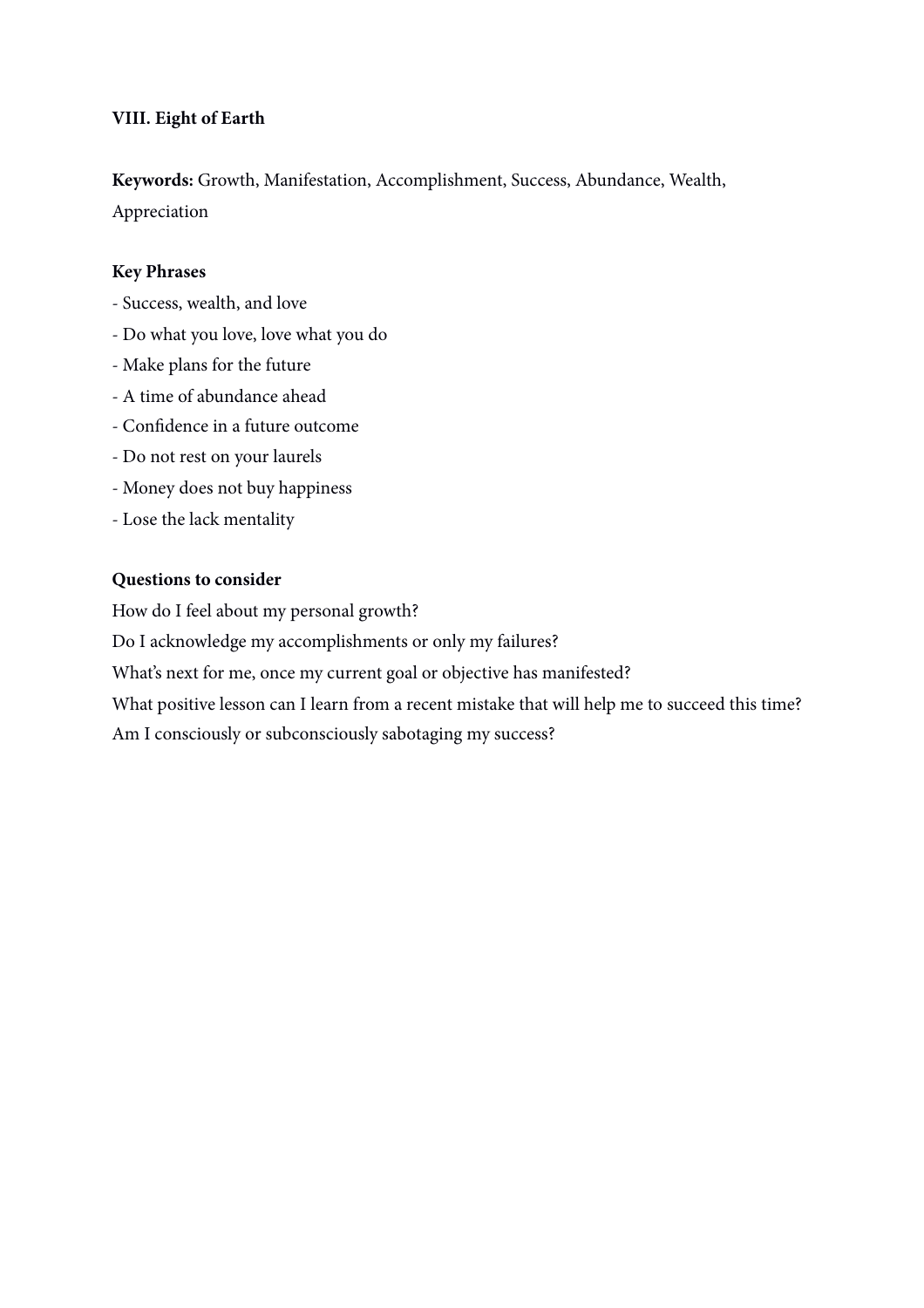# **IX. Nine of Earth**

**Keywords:** Altruism, Generosity, Charity, Giving, Receiving, Selfessness, Benevolence, Humility, Self-Love

#### **Key Phrases**

- Placing too much value on possessions
- Support a worthy charitable cause
- Give away all that is no longer needed
- Give without bias or expectation
- Heal self by helping others
- Skeletons in the closet
- Charity begins with you
- Address any health concerns

#### **Questions to consider**

What do I have that I no longer use or need that can be rehomed? Do I give myself and others a high level of love and care? Is there something I can I do to pay it forward? Do I accept a compliment or kindness with grace? When did I last have a health check? Am I due for another?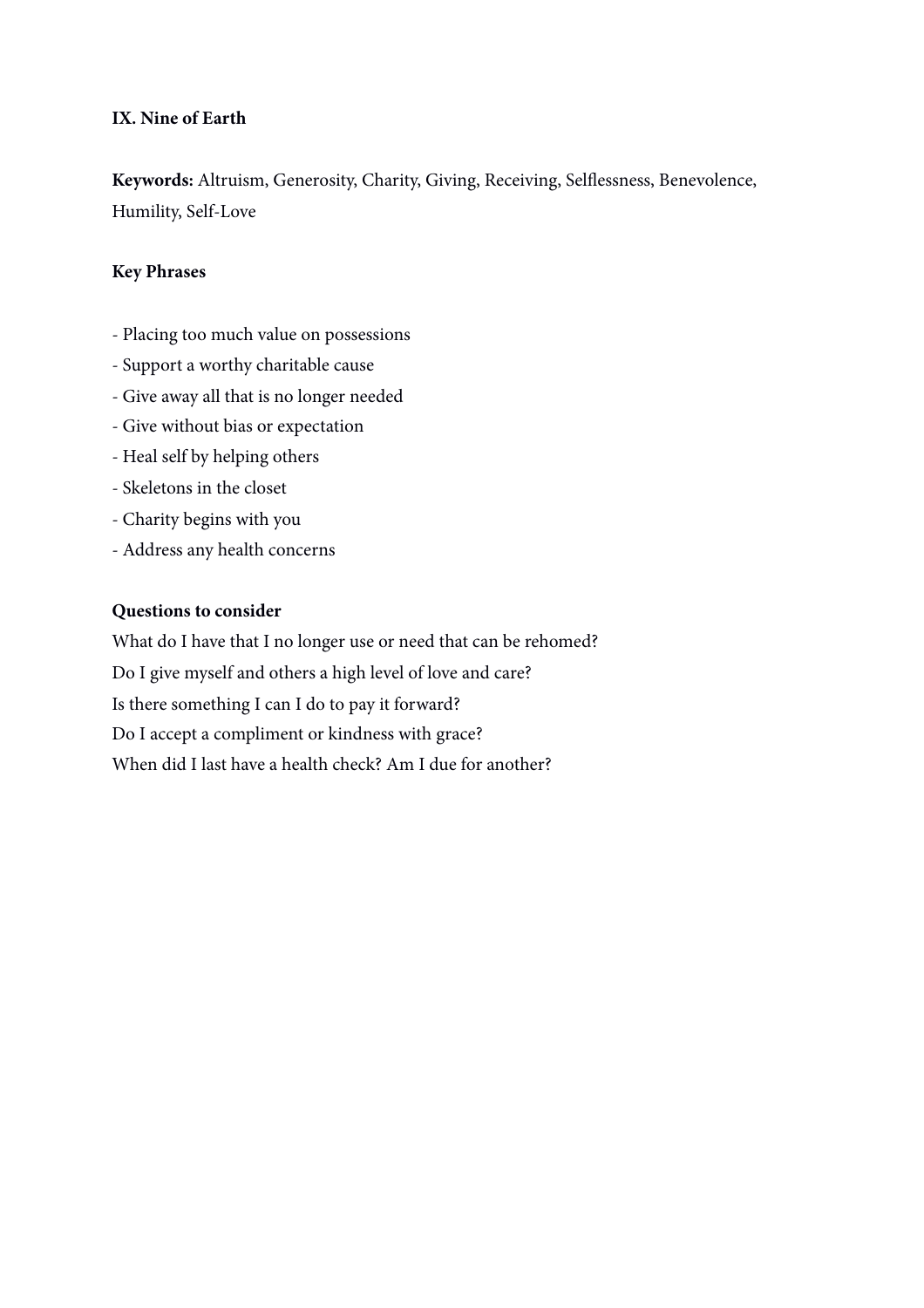# **X. Ten of Earth**

**Keywords:** Synthesis, Harmony, Highest Ideals, Reward, Inner Peace, Authenticity, Grace, Look Within

# **Key Phrases**

- A time of reward
- Everything is coming together
- Move through life with surety
- Understand your place and purpose
- Do not be daunted by change
- Strength gained from experience
- Why do you feel a lack?
- Dissatisfaction and discomfort

# **Questions to consider**

Do I see myself as part of the greater whole? Have I taken off the mask, or am I hiding my true self? Am I living a life of meaning and purpose? Are all aspects of my life in harmonious accord? What can I do to address feelings of dissatisfaction?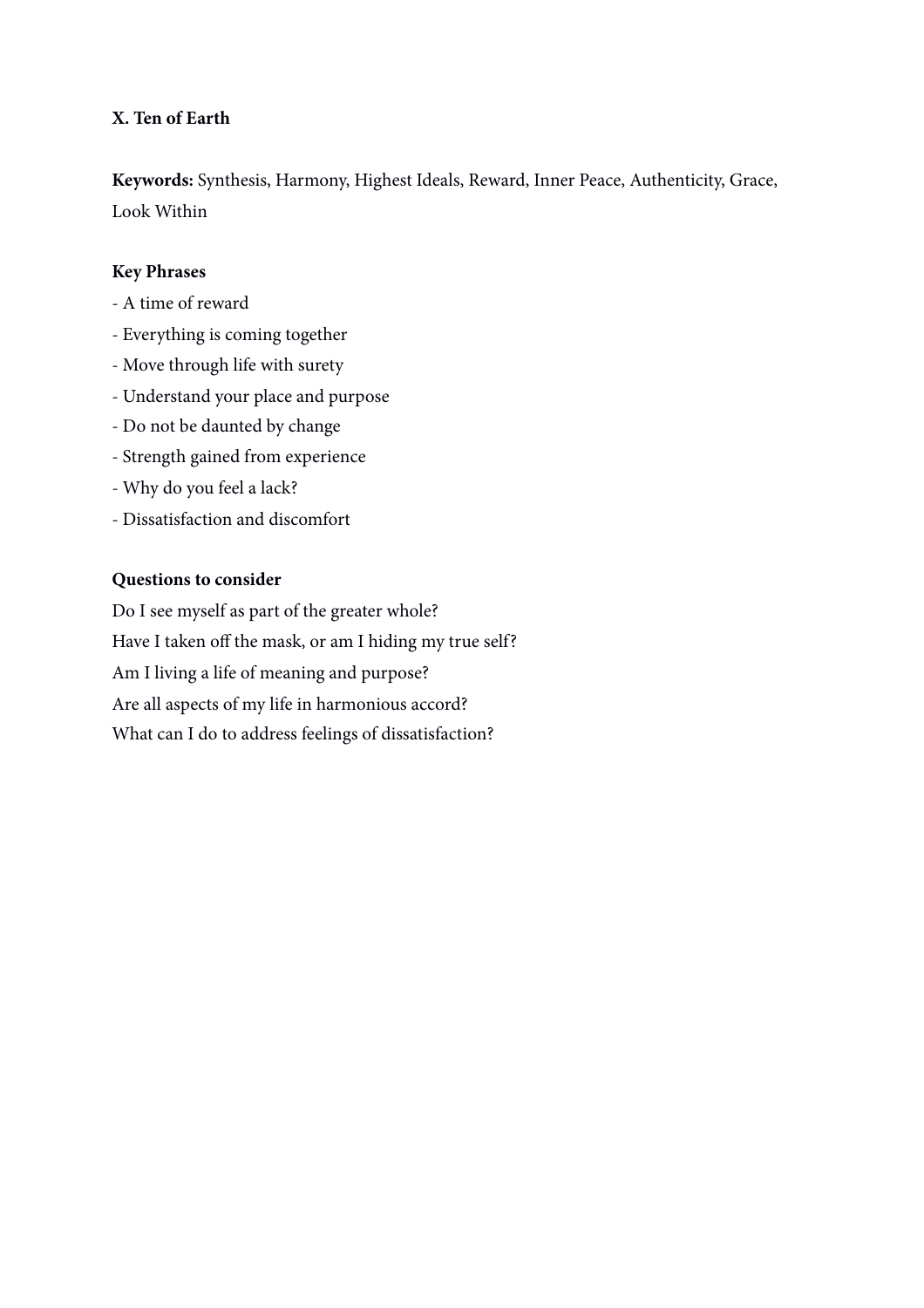# **XI. Eleven of Earth: Heaven/Earth**

**Keywords:** Above/Below, Nature, Humanity, Magic, Mundane, Material, Immaterial

# **Key Phrases**

- Separation is an illusion
- Centre and align
- Spiritual being in a physical body
- Spirit dwells in nature
- Experience life, and learn from experience
- Symbiotic relationships
- Harm the planet, and you harm humanity
- The ordinary is magical, and the magical is ordinary

# **Questions to consider**

Do I see the magical in the mundane, and the mundane in the magical?

Am I making the most of my human experience by seeing the Divine in the world around me?

Do I incorporate all that I am into everything I do?

Am I honouring self and spirit at all times?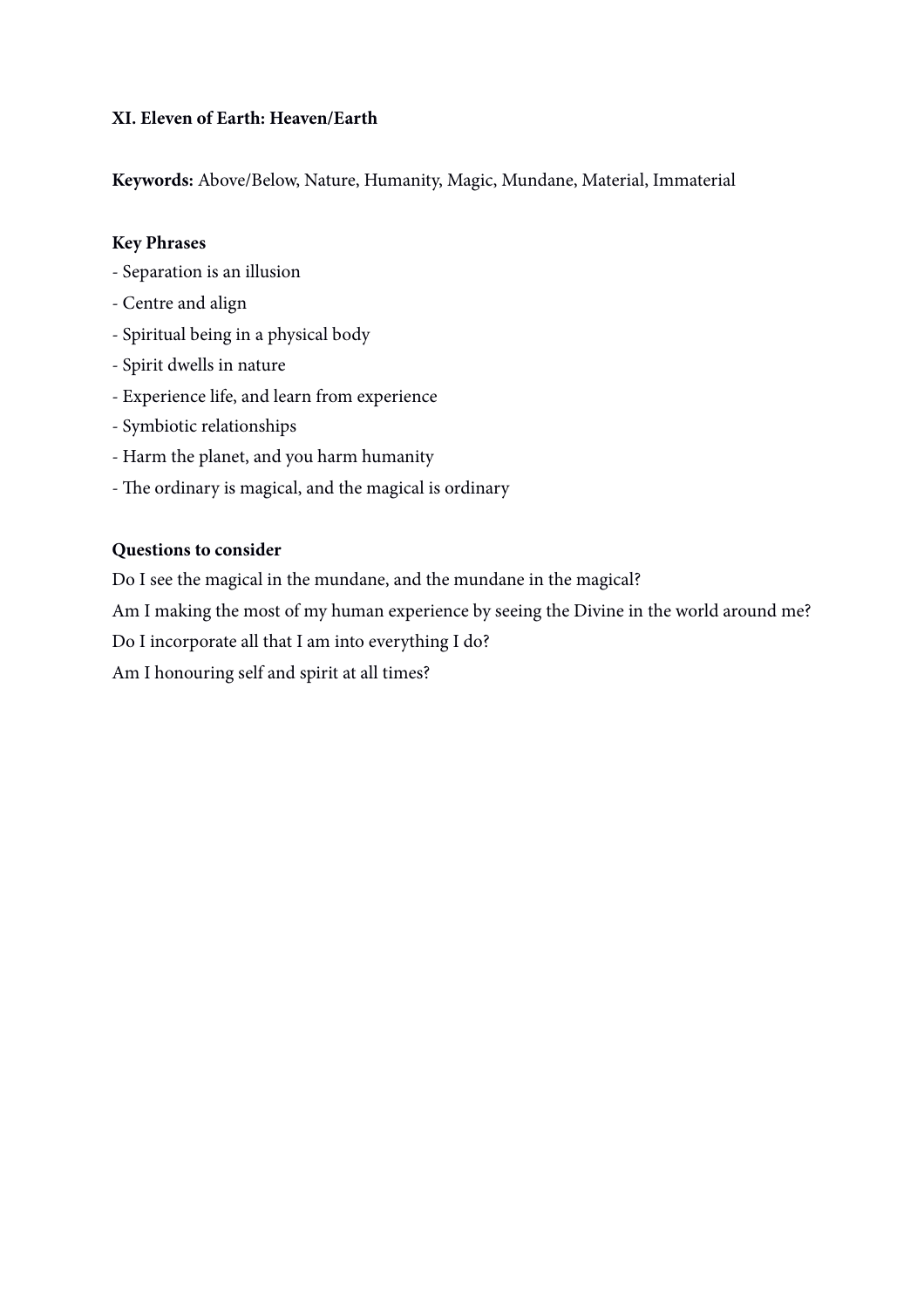# **Te Seneschal of Earth**

**Keywords:** Servant, Administrator, Mediator, Justice, Law, Organised, Trustworthy, Loyal

# **Key Phrases**

- Service to a higher purpose
- Loyalty to authority
- Speak for others
- Is your power real, or borrowed?
- Follow the rules or directions given
- Use personal power wisely
- Question everything
- Blind loyalty makes one blind

# **Questions to consider**

Is my power real, or borrowed? Whom do I serve? Am I approachable to all? And can those around me confde and trust in me? Does my loyalty to one affect my ability to be just and kind? Is there something I need to account for or organise?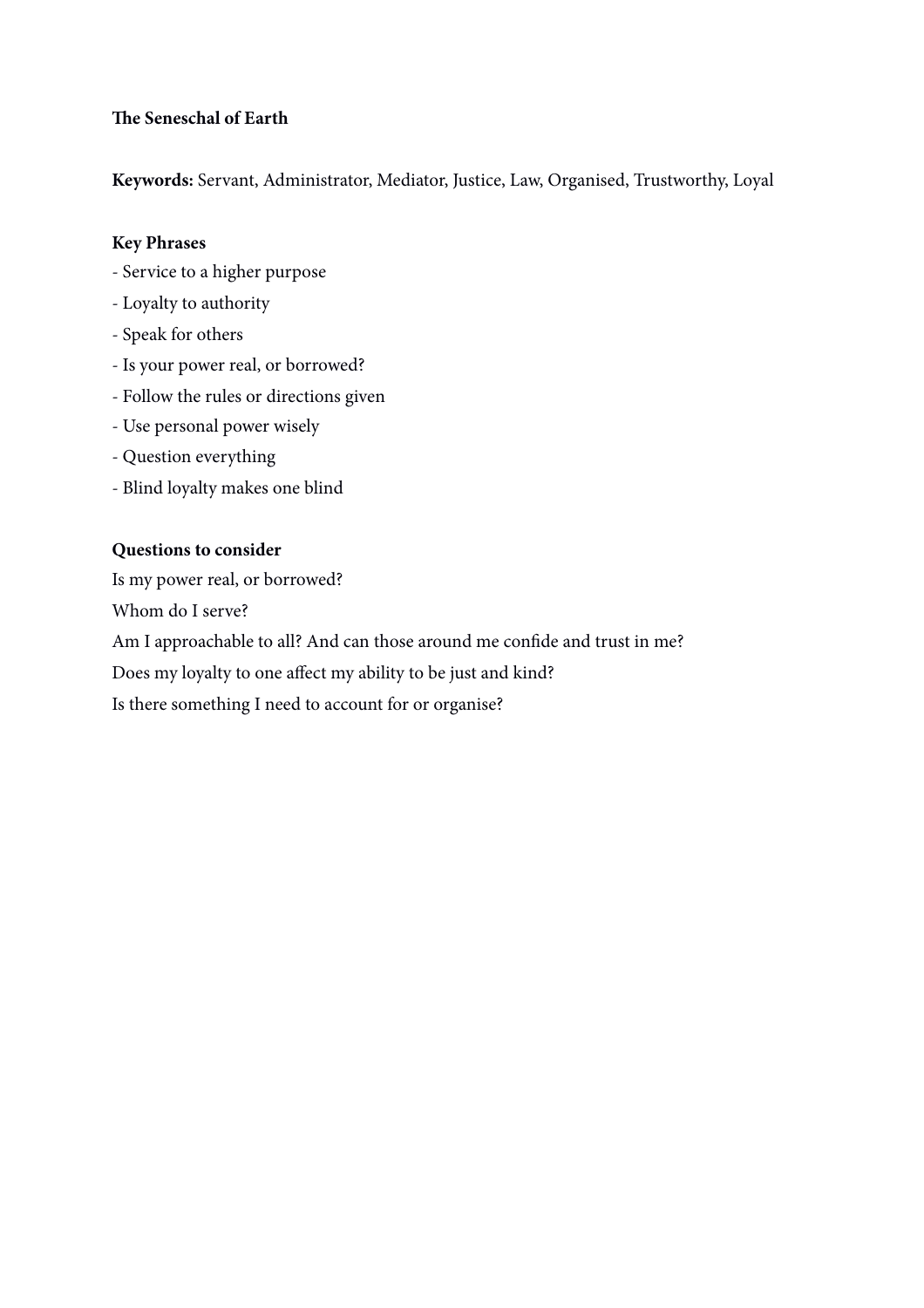# **Queen of Earth**

**Keywords:** Earth Mother, Pragmatic, Real, Kind, Nurturing, Abundant, Fertile Mind, Wise

#### **Key Phrases**

- Touch, connect, and create with your hands
- Be supportive and nurturing
- Seek out a motherly role model
- A need for wise and honest counsel
- Kindness is required
- You are loved and supported
- Mother do not smother
- Share the responsibilities

#### **Questions to consider**

Am I being sensible and realistic?

Love, kindness, support, and nurturing – is it time to embody the Earth Mother, or surround myself with Earth Mother types?

Is it time to get out of the office and into the garden?

Am I overwhelming or disempowering those I care about?

When was the last time I *showed* those I care about that I love them? Or myself?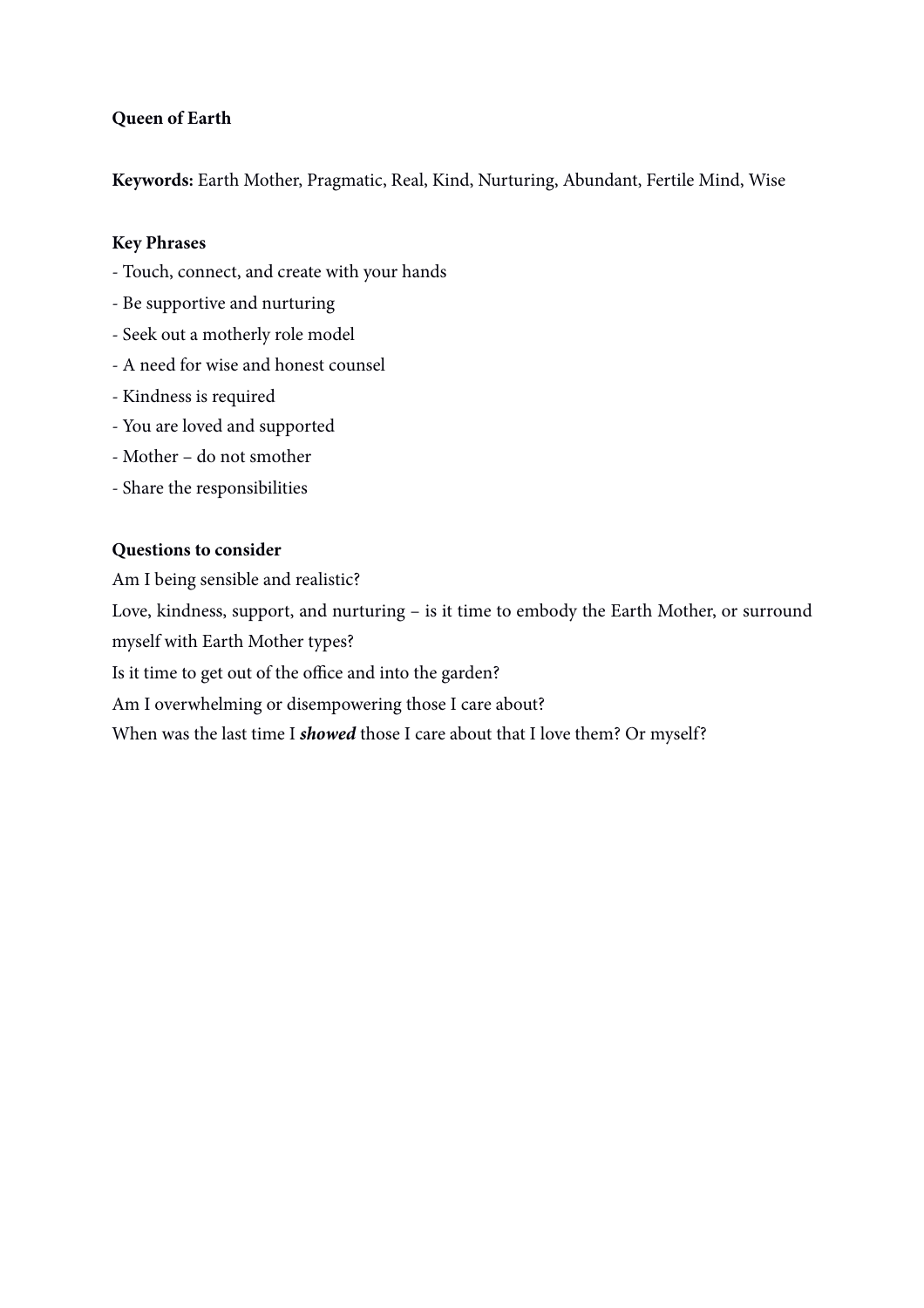# **King of Earth**

**Keywords:** Virile, Successful, Industrious, Devoted, Steadfast, Authoritative, Reliable, Dedicated

# **Key Phrases**

- Take pride in accomplishments
- Pay it forward
- Honour your process
- Now is not the time to make changes
- Life is meant to be enjoyed
- Free yourself from control
- Don't be lazy
- Abuse/misuse of power

# **Questions to consider**

Is there a need to be open and candid?

Do I share my methods with others to help them?

Have I taken the time to rejoice in my successes and achievements? Or does a sense of guilt keep me silent?

Should I approach someone in authority for advice?

Am I over-estimating my importance? Could it be time for an ego check?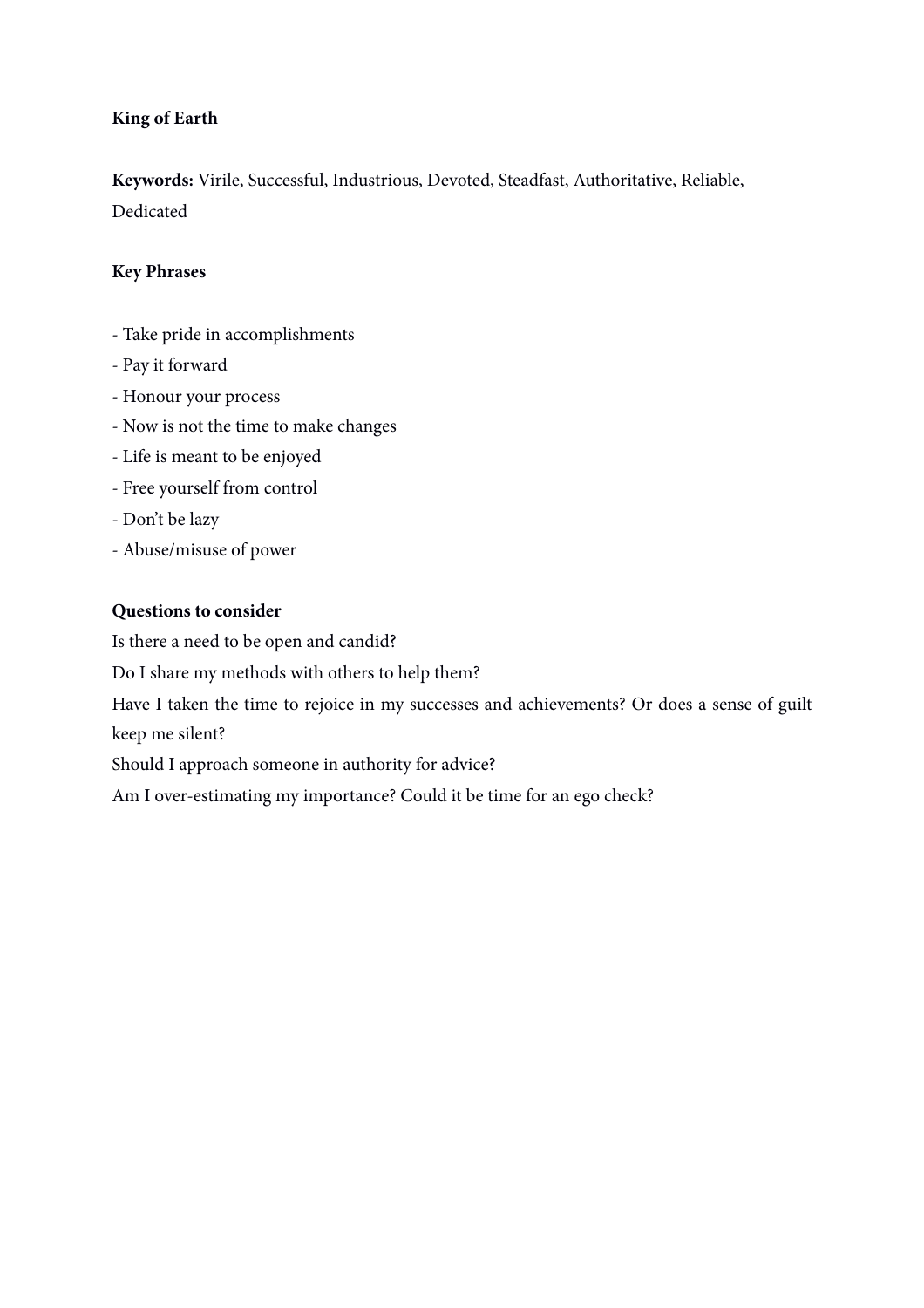# **Air**

# **I. Ace of Air**

**Keywords:** New Ideas, Personal Truths, Paradigms, Originality, Individualisation, Motivation, Choices, Belief

#### **Key Phrases**

- A new personal ideology
- Unlearn and let go
- Fact and genuine knowledge
- Honour personal truths
- Reality is frst conceived in the mind
- Know your mind
- Be excited and motivated
- Old beliefs sabotaging future goals

# **Questions to consider**

It is time to act upon an idea. Am I willing to implement it, or discuss it with others?

Am I honouring personal truths that have a foundation in experience?

Do I need to unlearn what I have been taught by others to make way for a new personal ideology?

How does my personal ideology infuence my reality, my life, and my choices?

Are my beliefs sabotaging my future goals?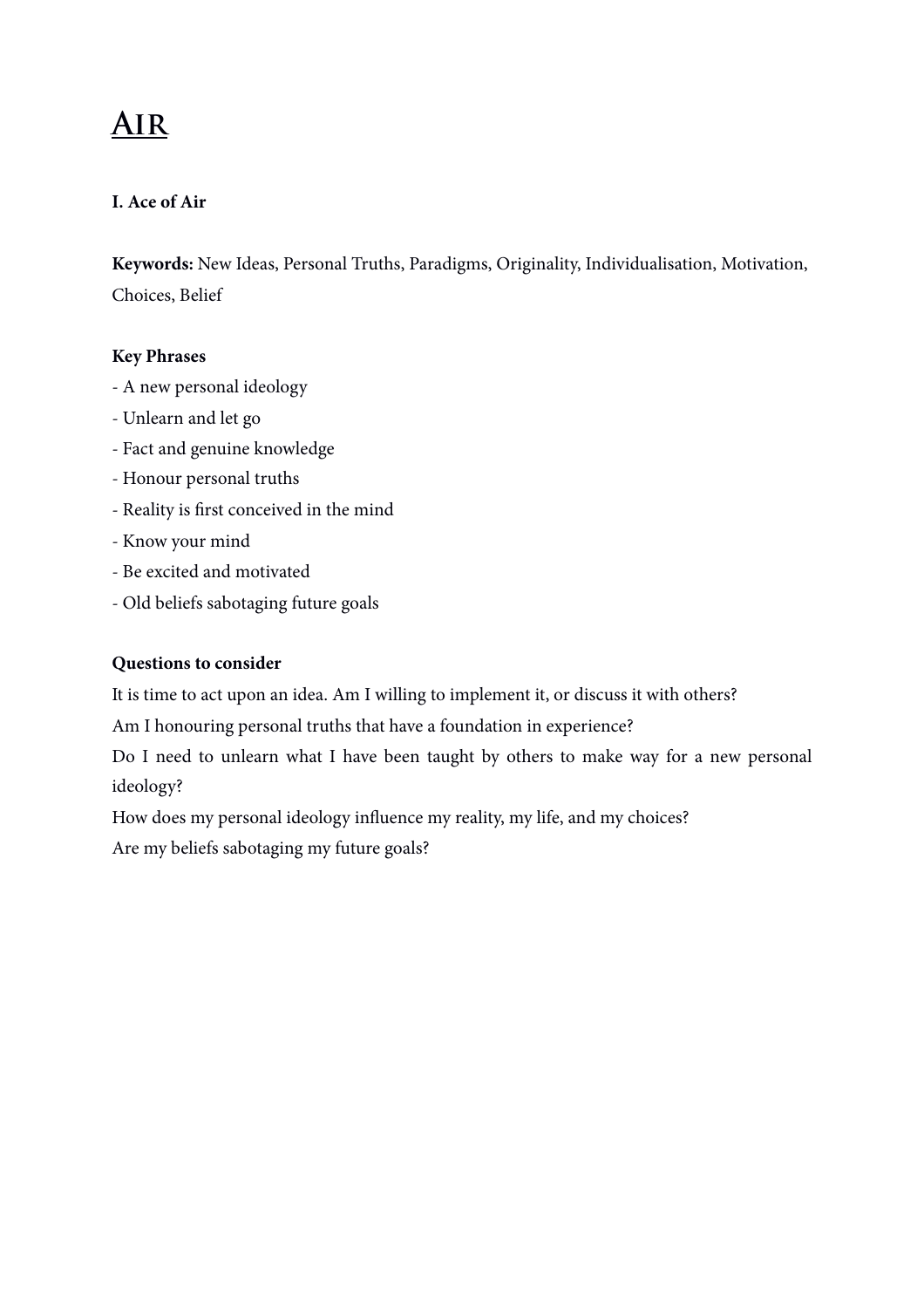# **II. Two of Air**

**Keywords:** Duality, Polarity, Separation, Unity, Dichotomy, Integration, Choice, Big Picture

#### **Key Phrases**

- Everything has an opposite
- Duality divides and separates
- Polarity unites and integrates
- When you create, you also destroy
- Nothing is ever black and white
- A choice between dichotomy and integration
- Embrace an open mind
- Sometimes both parties can be right

# **Questions to consider**

Is my thinking a little too black and white when an open heart and mind are needed?

Do I need to step back and see the bigger picture?

Do I avoid acknowledging my fears and concerns?

Could speaking to someone with an opposing point of view offer clarity?

I am both positive and negative. Do I view both states with the loving acceptance that they are part of the whole?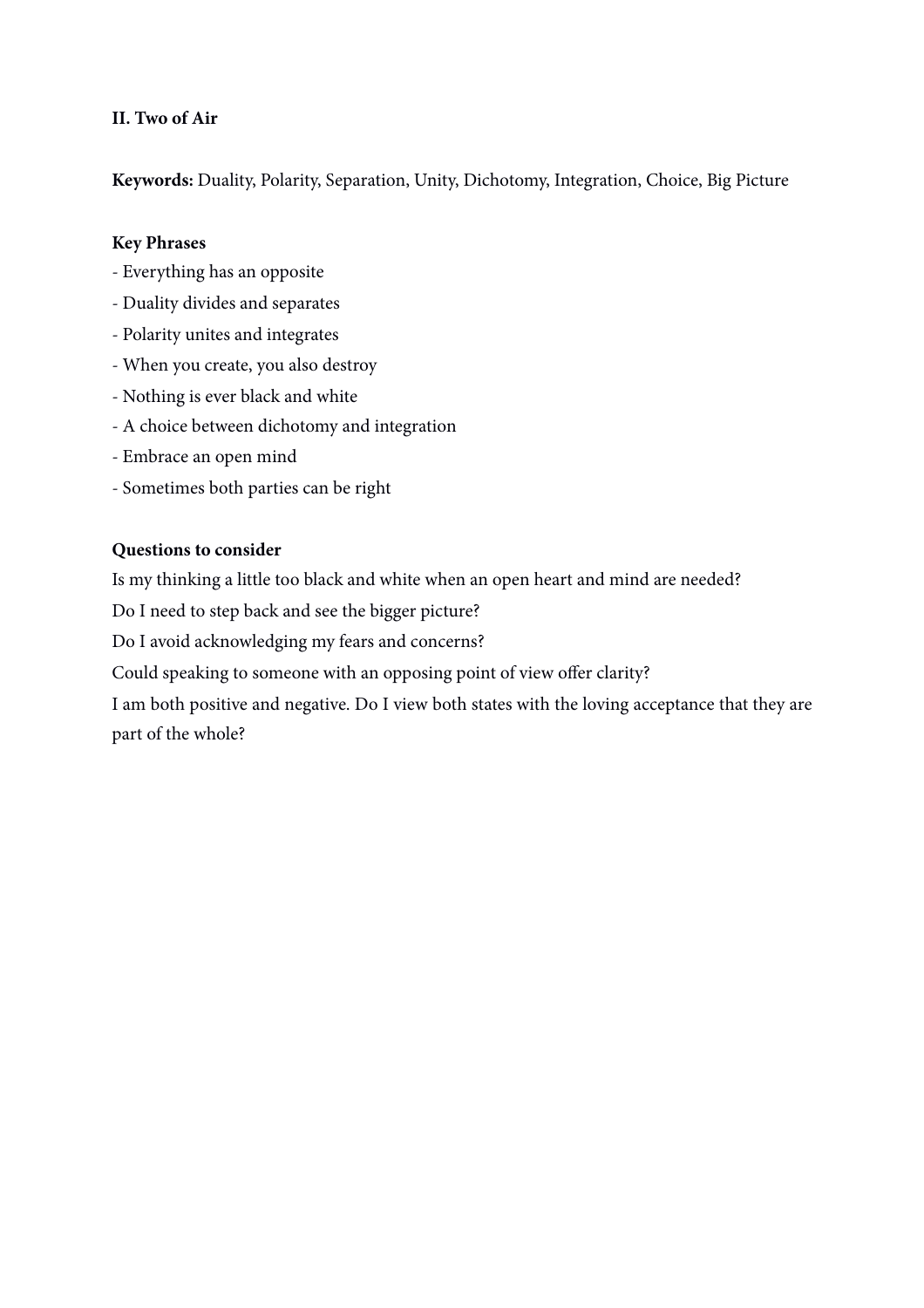#### **III. Tree of Air**

**Keywords:** Education, Talent, Study, Willingness, Guides/Teachers, Comprehension, Communication, Perception

#### **Key Phrases**

- Expand your mind
- Every experience offers a lesson
- Education is a lifelong process
- Learning aids comprehension
- Lessons repeat until we understand
- Learning transforms talent into skill
- Don't kill the messenger
- Ignorance is nothing to be proud of

#### **Questions to consider**

What are my talents? What am I good at? Should I commit my time and resources to long-term study? Would doing so allow me to turn my talent into practical skill? Is it time to do research in order to have a better understanding?

Have I taken the necessary time to listen, observe, and evaluate properly?

What have I learned from those around me?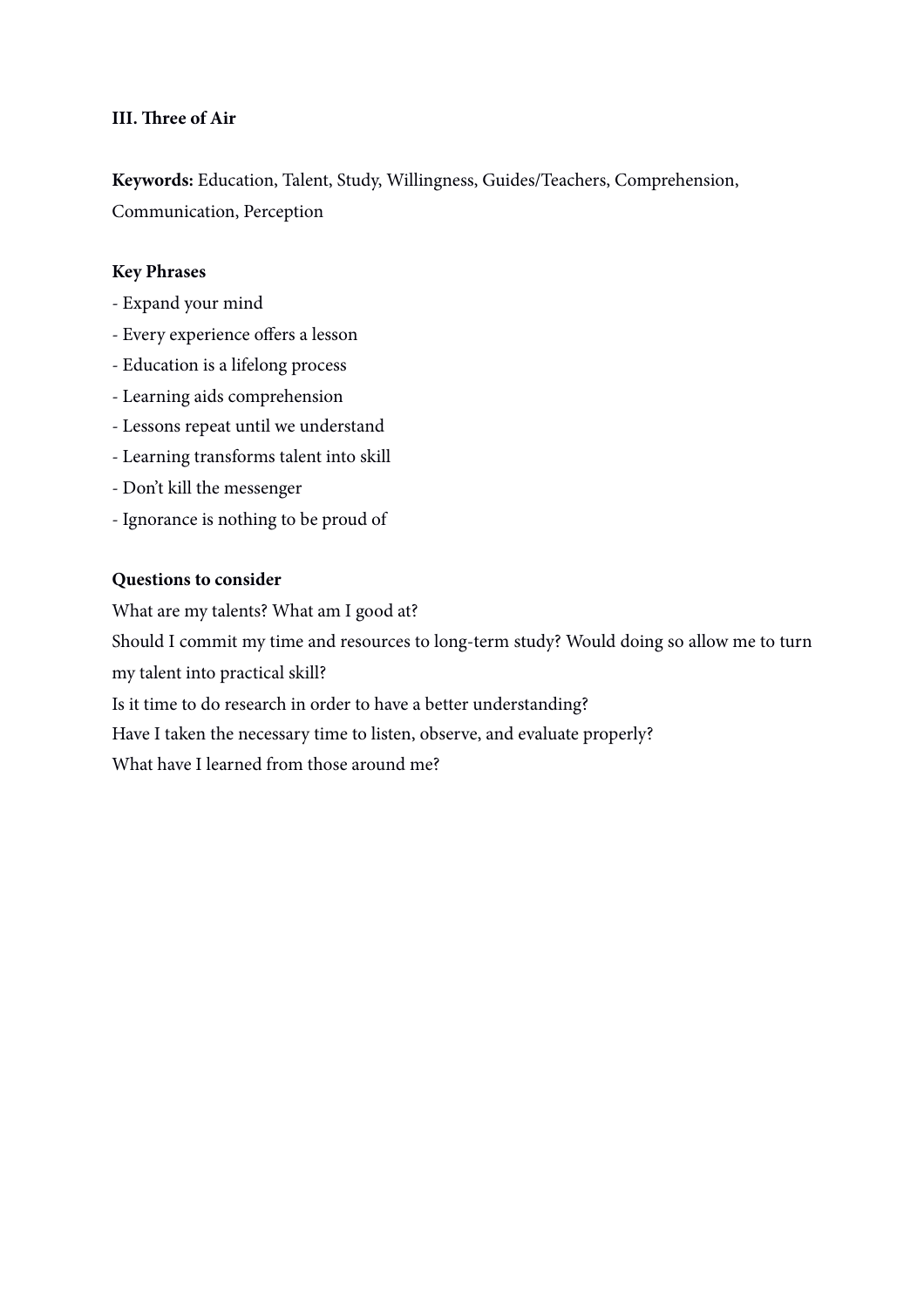#### **IV. Four of Air**

**Keywords:** Structure, Routine, Order, Patterns, Discipline, Organisation, Understanding, Productivity

#### **Key Phrases**

- Order your environment
- Banish clutter, clean house
- Create structure in your day
- Follow a routine
- Keep a time budget
- If you truly want something you, will make time for it
- Limit distraction and time wasters
- Weed out bad habits
- Remove negative infuences

#### **Questions to consider**

Am I managing my time effectively? Do I need to restore order or embrace a routine?

Is my mind or space in need of decluttering?

Am I willing to make time for those things I believe I want?

Is a disciplined approach required?

Have I embraced bad habits or distractions that provide an emotional payoff, but destroy productivity and waste time?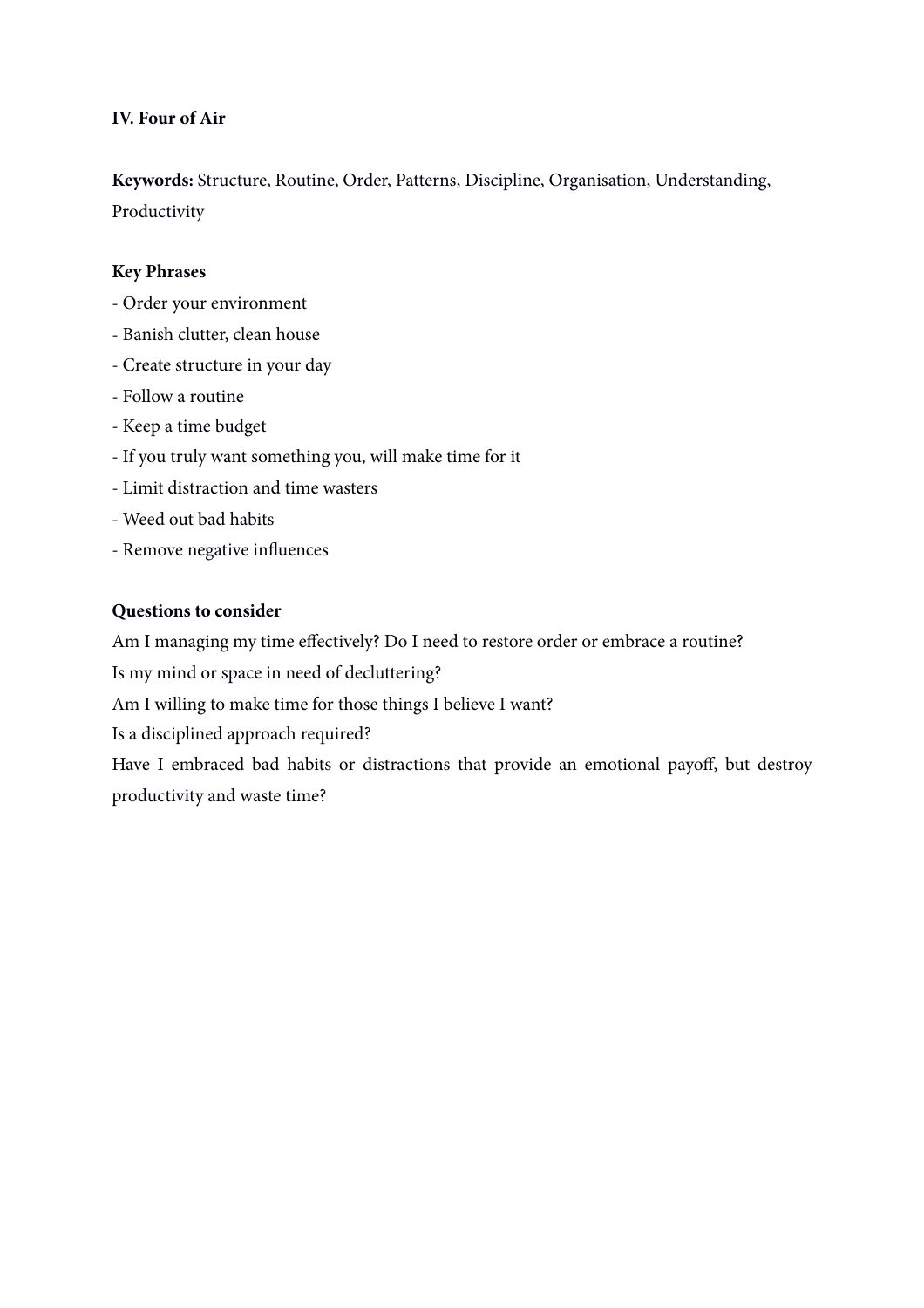# **V. Five of Air**

**Keywords:** Illusion, Reality, Separation, Self-Sabotage, Self-Deception, Criticism, Conditioning, Healing

# **Key Phrases**

- A confict between reality and belief
- A time for honesty
- Let go of illusion and pretence
- Face a painful reality
- Advice and constructive criticism are not a personal attack
- Drop the mask; reveal your true self
- You are not alone
- Forgive others for wearing their masks

#### **Questions to consider**

Do I take an objective stance when I, or something I have done, is criticised? Or do I see it as a personal attack?

Does my inability to listen to critical advice or commentary prevent me from succeeding? Am I deceiving myself and others by hiding behind lies so I will be seen in a positive light? Do I believe I am deserving of success?

Am I judging another harshly for behaviour I am, or have been, guilty of myself?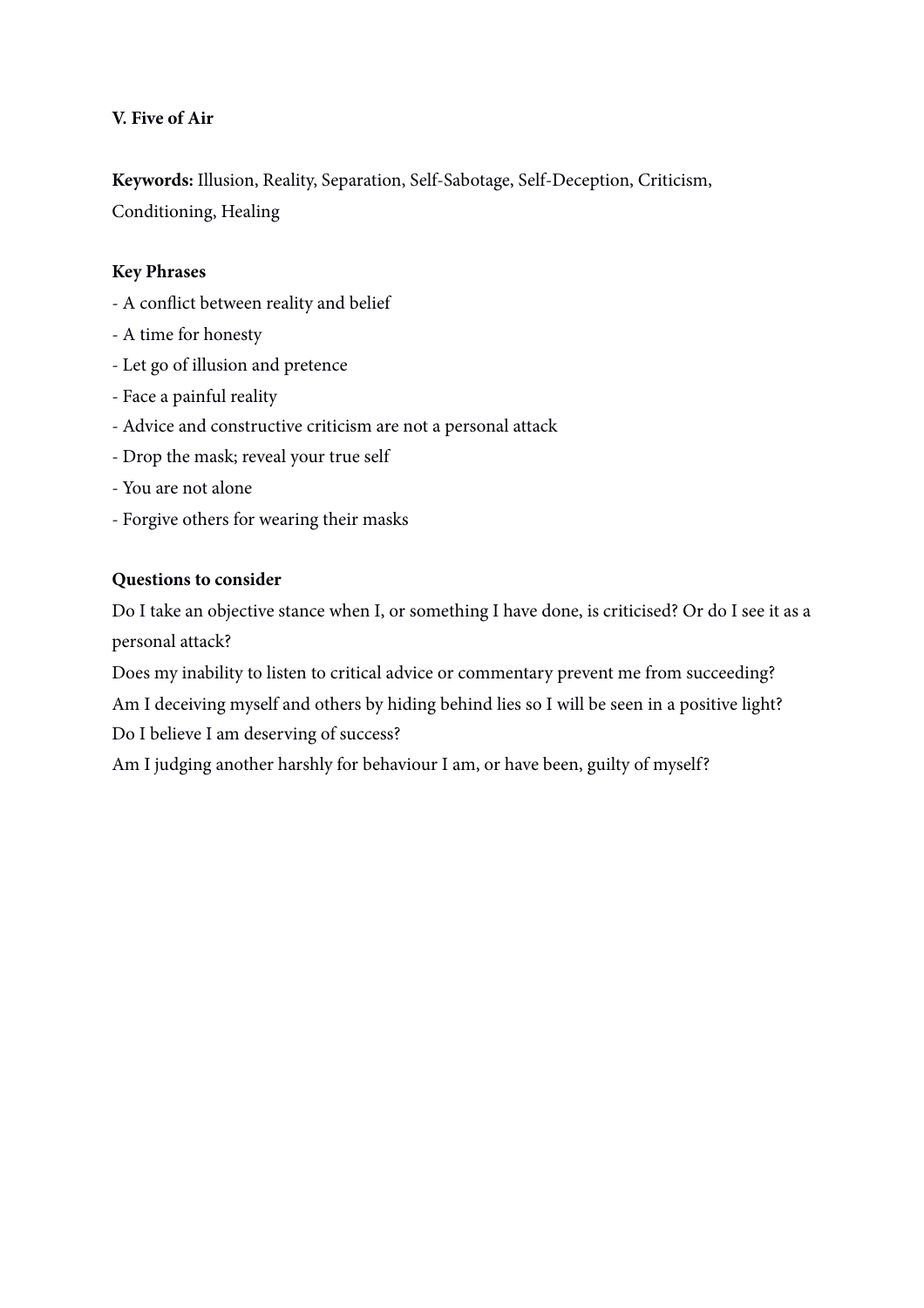# **VI. Six of Air**

**Keywords:** Solutions, Comparisons, Compromise, Open-Mindedness, Mindfulness, Illumination, Epiphany, Personal Power

# **Key Phrases**

- A time of research and investigation
- Look at and compare a range of options
- Weigh the pros and cons
- Be willing to compromise
- Don't let rigidity hamper possible success
- A moment of epiphany
- Step into your personal power
- Do not discredit what others offer

# **Questions to consider**

What problem needs to be resolved?

What do I need to do in order to bring about a solution or resolution?

What are my options?

Is compromise necessary?

Do I take full ownership and responsibility for my beliefs and how they infuence my choices and actions?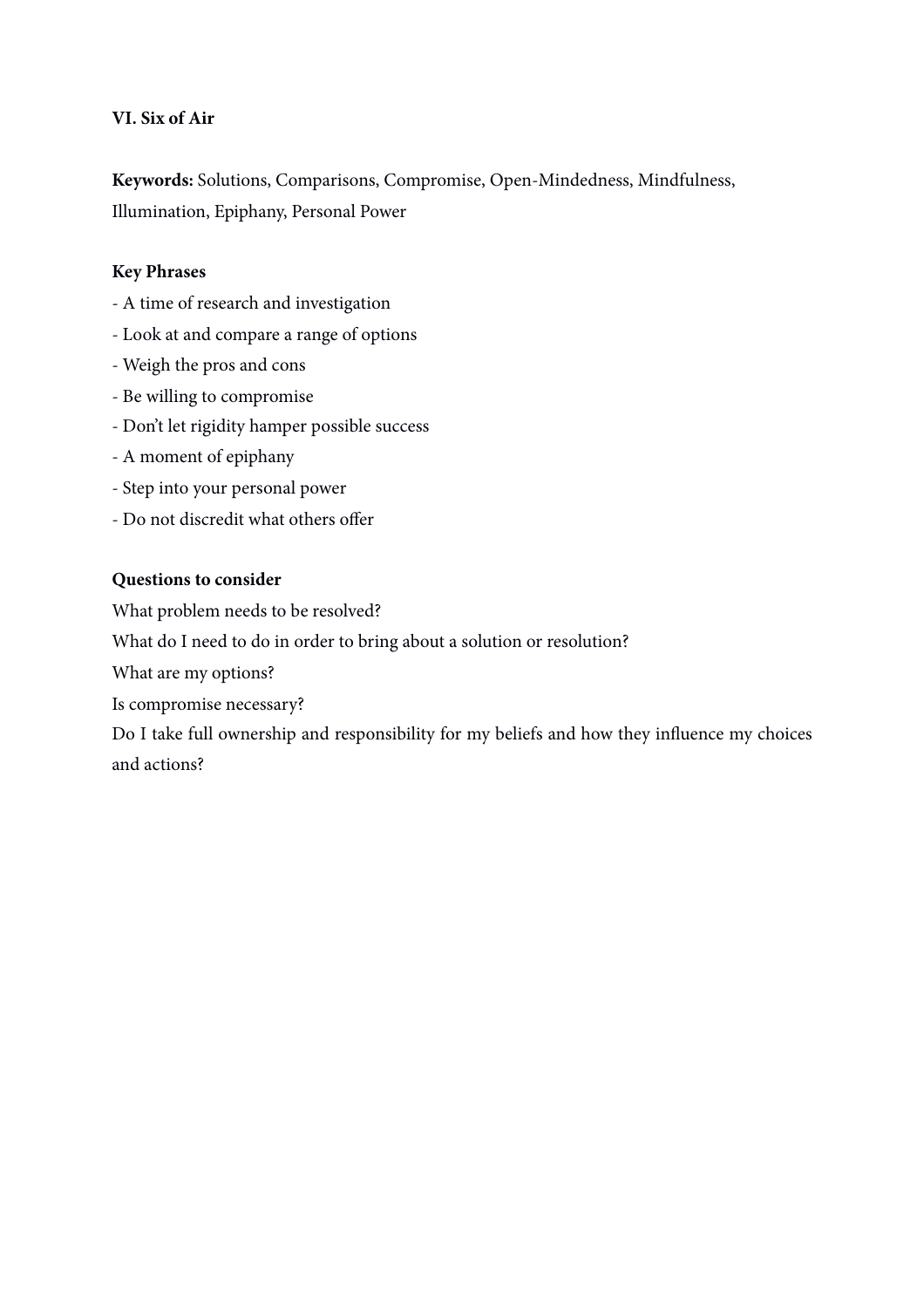# **VII. Seven of Air**

**Keywords:** Spirituality, Religion, Politics, Personal Dogma, Atheism, Fundamentalism, Indoctrination, Kindness

#### **Key Phrases**

- It's not what we believe, but how we believe
- Lift others up
- Beliefs that make us kinder people
- Losing friends and family because of our beliefs
- There are many ways, not just your way
- Educate, don't indoctrinate
- Seek a kind approach
- Moderate fundamentalist beliefs

#### **Questions to consider**

Do I lift others up, or tear them down? Do my spiritual beliefs and practices make me a happier, healthier person? Which do I want to I be – right or kind? Do my spiritual beliefs embrace or separate? Do I believe myself to be spiritually superior to others?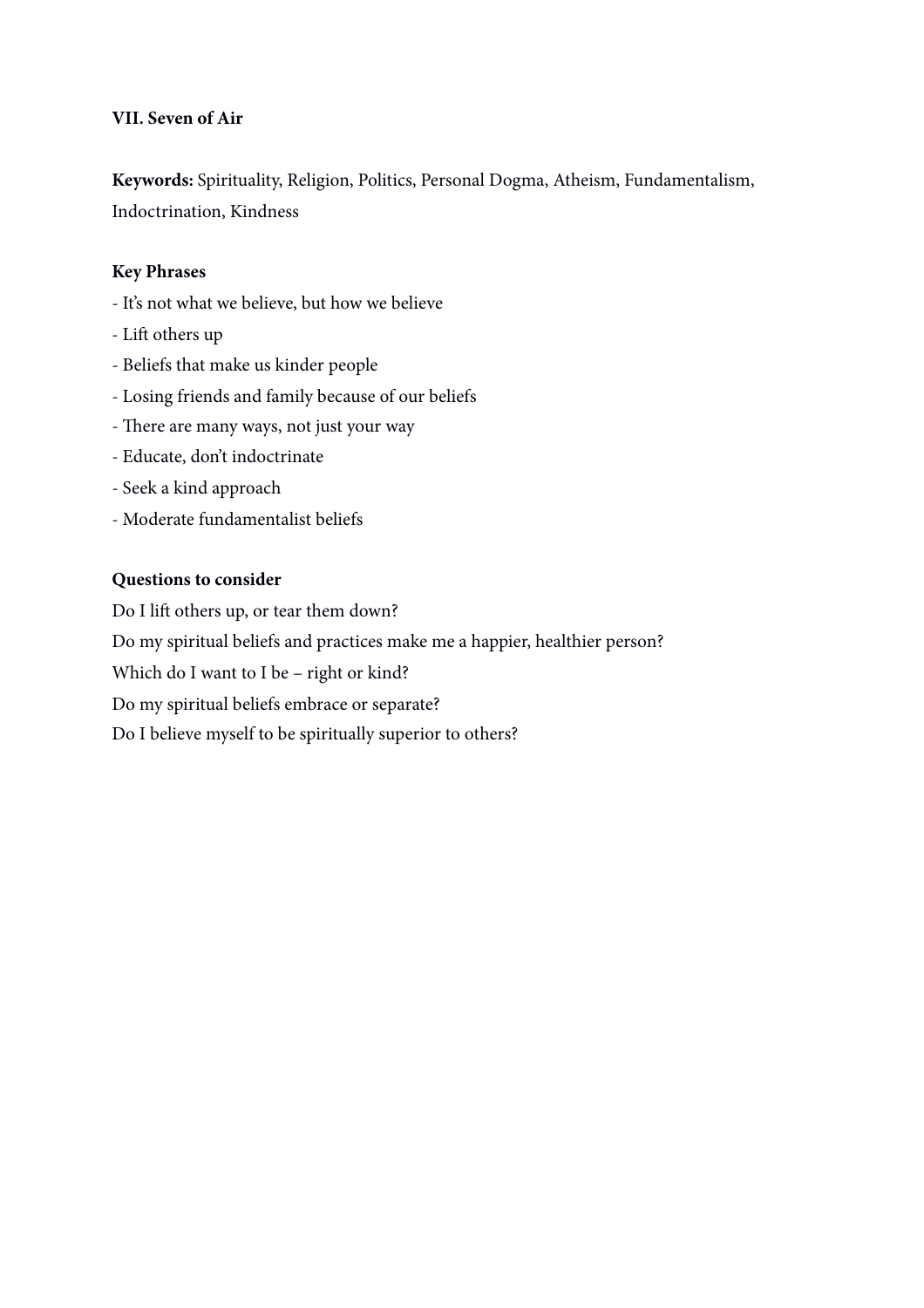#### **VIII. Eight of Air**

Keywords: The Ego, Truth, Power, Responsibility, Consequences, Cause and Effect, Lessons Learned, Memory

#### **Key Phrases**

- Ego does not always tell the truth
- Effect will always follow cause
- Time to change your ways
- Admit that you made a mistake
- Self-justifcation does not mitigate harm
- Consequences are inescapable
- We *all* make mistakes
- Memory is imperfect

#### **Questions to consider**

Is my ego friend or foe? Do I have conficting beliefs? Are my beliefs and actions contradictory? Is my ego protecting me from a harsh truth or a dissonant reality? Is what I remember accurate? How much do my memories infuence my present and future?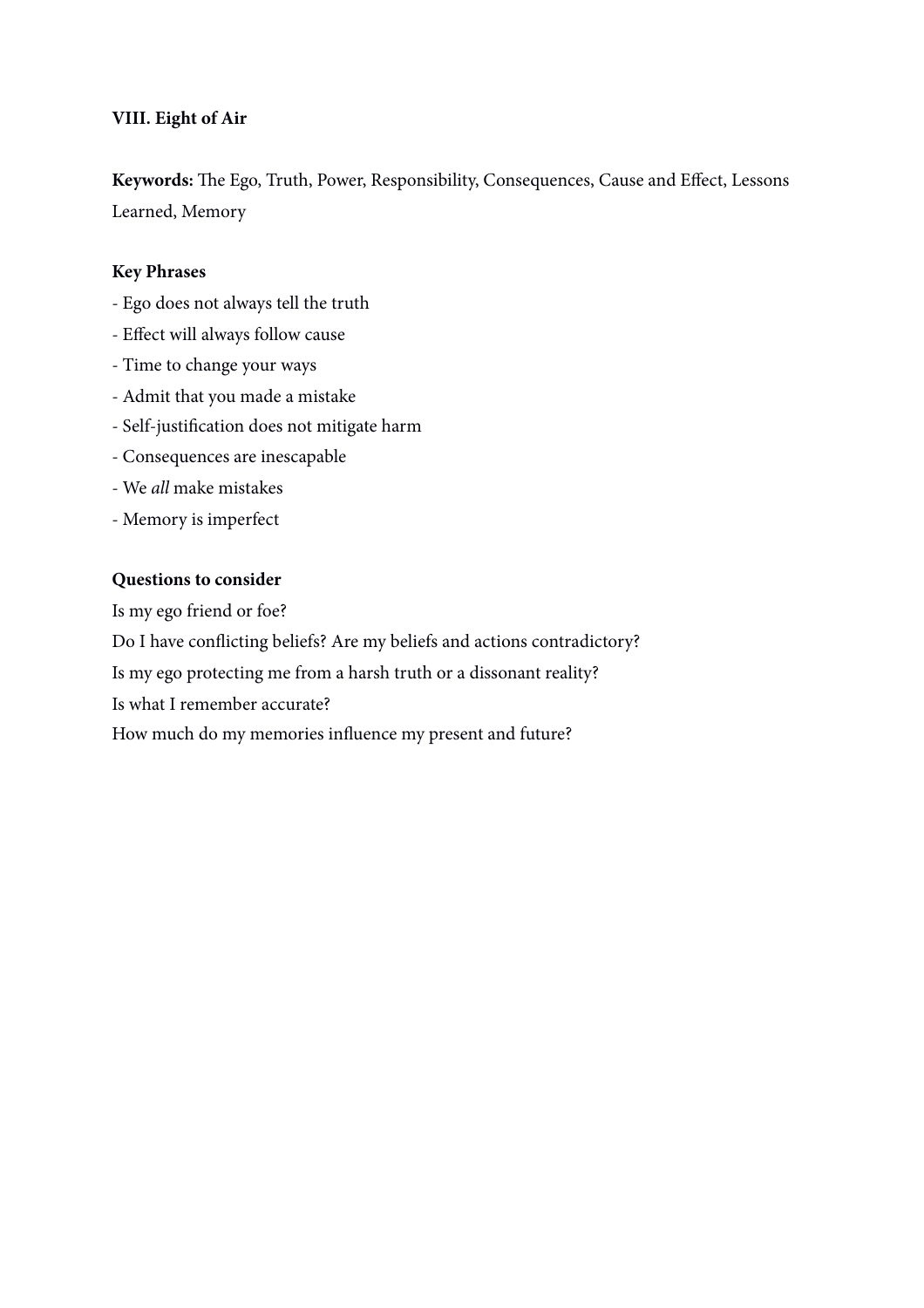#### **IX. Nine of Air**

**Keywords:** Self-Awareness, Universal Consciousness, Understanding, Insight, Vision, Imagination, Fantasy, Creativity

#### **Key Phrases**

- Open to possibility
- Possibilities are infnite
- Know thyself and know the Universe
- What dwells within you dwells within nature
- Belief creates
- All that exists was frst imagined
- Fantasy is the birthplace of reality
- You were born to create
- Imagine your fears away

#### **Questions to consider**

How well do I know my own mind?

Do I embrace the power of my imagination and put my imaginings to good use?

Is my approach or idea innovative and original?

Do my fears and self-doubt stife my creativity?

Does my imagination create monsters and shadows, or beauty and light?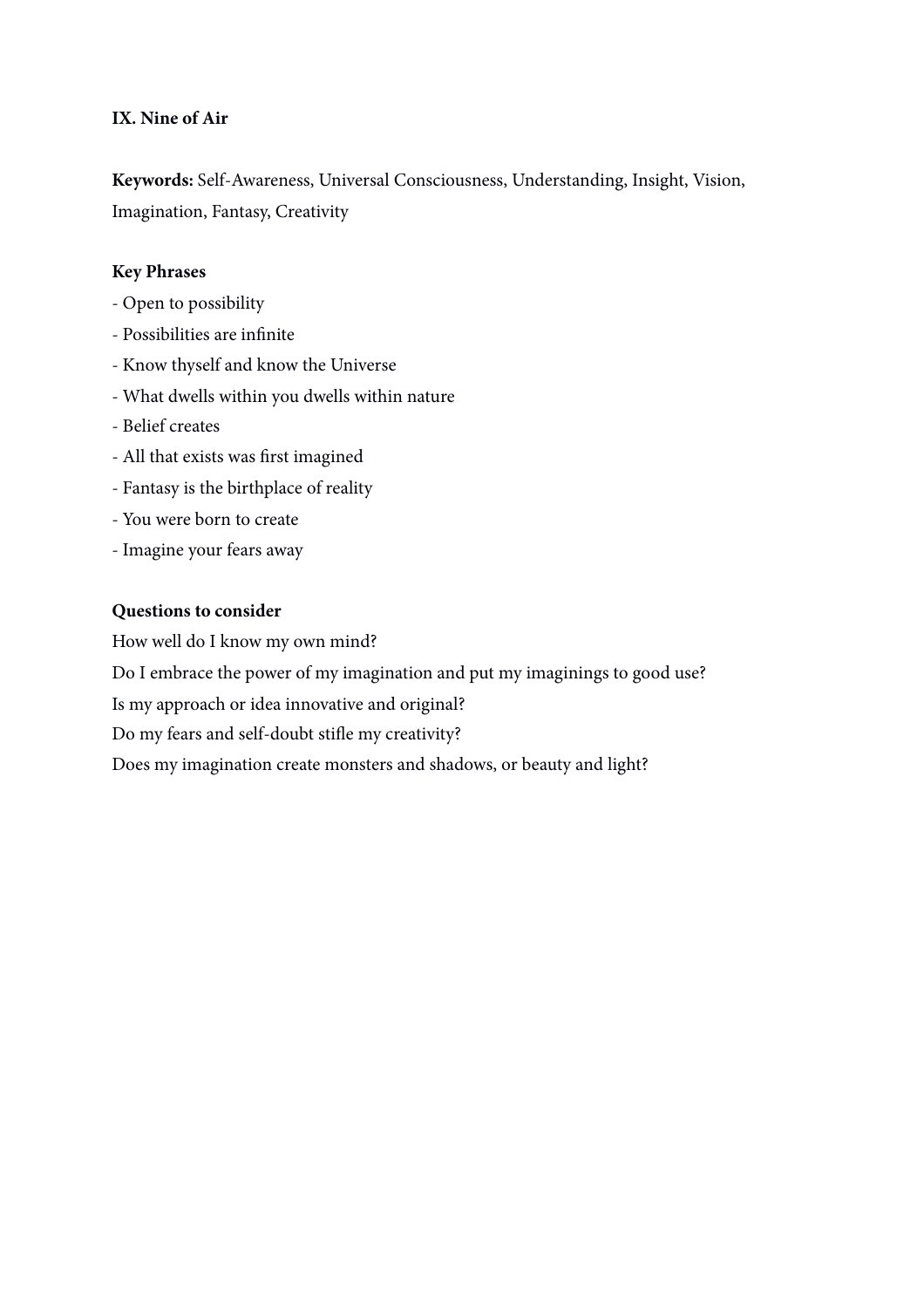# **X. Ten of Air**

**Keywords:** Individuation, Self-actualisation, Liberation, Altered Perception, New Paradigms, Great Mystery, Paradox, Potential

# **Key Phrases**

- A time of independence
- Say goodbye to the public persona
- No longer bound by another's opinion
- Walk your own path
- Humans are paradoxical by nature
- See and know your potential
- The self is whole
- Time to grow up and leave home

# **Questions to consider**

Do I recognise and embrace my uniqueness and individuality?

Do I think, act, and behave independently? Am I walking my own path or am I allowing others – family or friends – to determine my direction?

How much do I care about what others think of me?

Have I sacrifced my own independence, goals, or future happiness for another? What price will I pay for doing so?

Am I looking to the unknown future or the unchangeable past?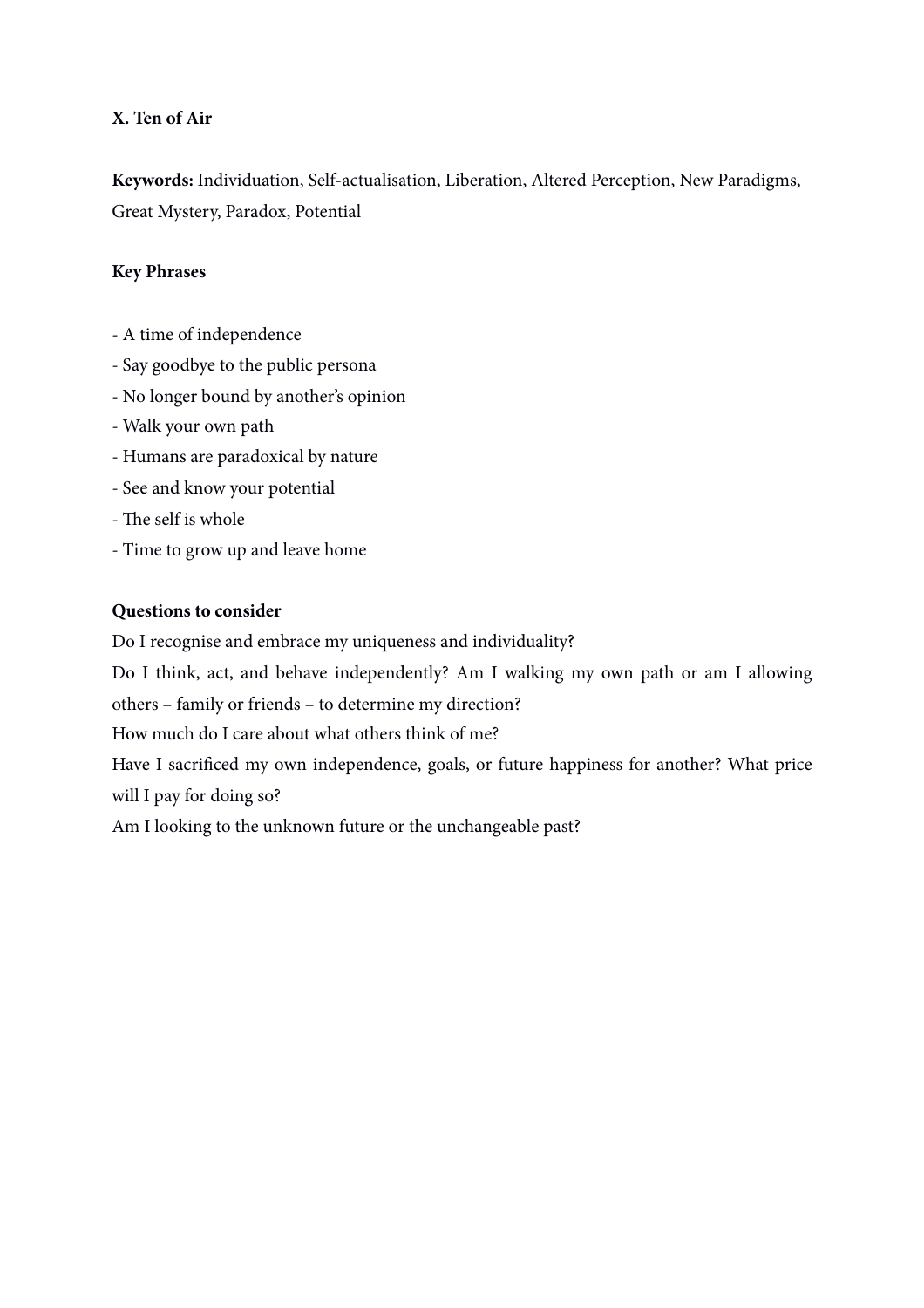# **XI. Eleven of Air: Body/Mind**

**Keywords:** Imagination, Reality, Fact, Opinion, Body, Mind, Open Mind, Narrow Mind

# **Key Phrases**

- Be open-minded and questioning
- You are only limited by your mind
- Be discerning
- How is your mind affecting your body?
- How is your body affecting your mind?
- Facts are certainties
- Opinions are not facts
- We can only change ourselves

# **Questions to consider**

Am I being both open-minded *and* questioning?

Does my scepticism limit my potential?

Is it real? Or am I imagining things?

Are a little discernment and good judgement required?

How are my mind and my beliefs affecting my body, and how are my body and lifestyle affecting my mind?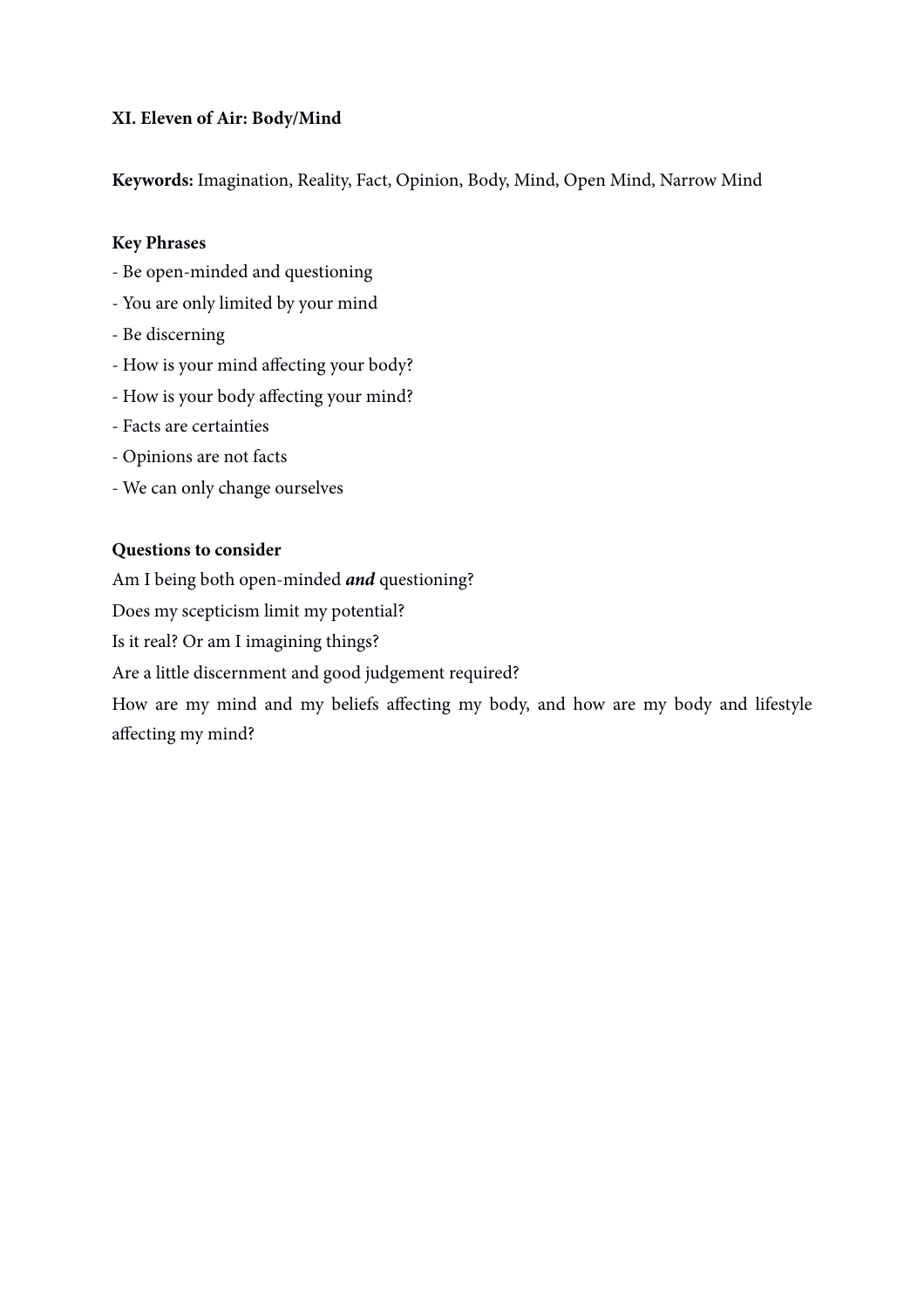# **Te Scribe of Air**

**Keywords:** Record-Keeper, Information, Knowledge, Tradition, History, Personal History, Preservation, Censorship

# **Key Phrases**

- Look for an unbiased source
- Be objective and seek multiple perspectives
- Visit the library or archives
- Value the written word by writing things down
- Document your life journey
- Make multiple copies of your digital fles
- A need to censor yourself
- Guard your personal information

# **Questions to consider**

Who controls the information I have access to? Is it unbiased and impartial?

Am I unbiased and impartial?

Do I believe because I want to believe? Or do I believe because it is both true and factually accurate?

When did I last back up my digital information, and is my personal information protected?

Have I forgotten the value of writing things down and preserving precious memories on paper?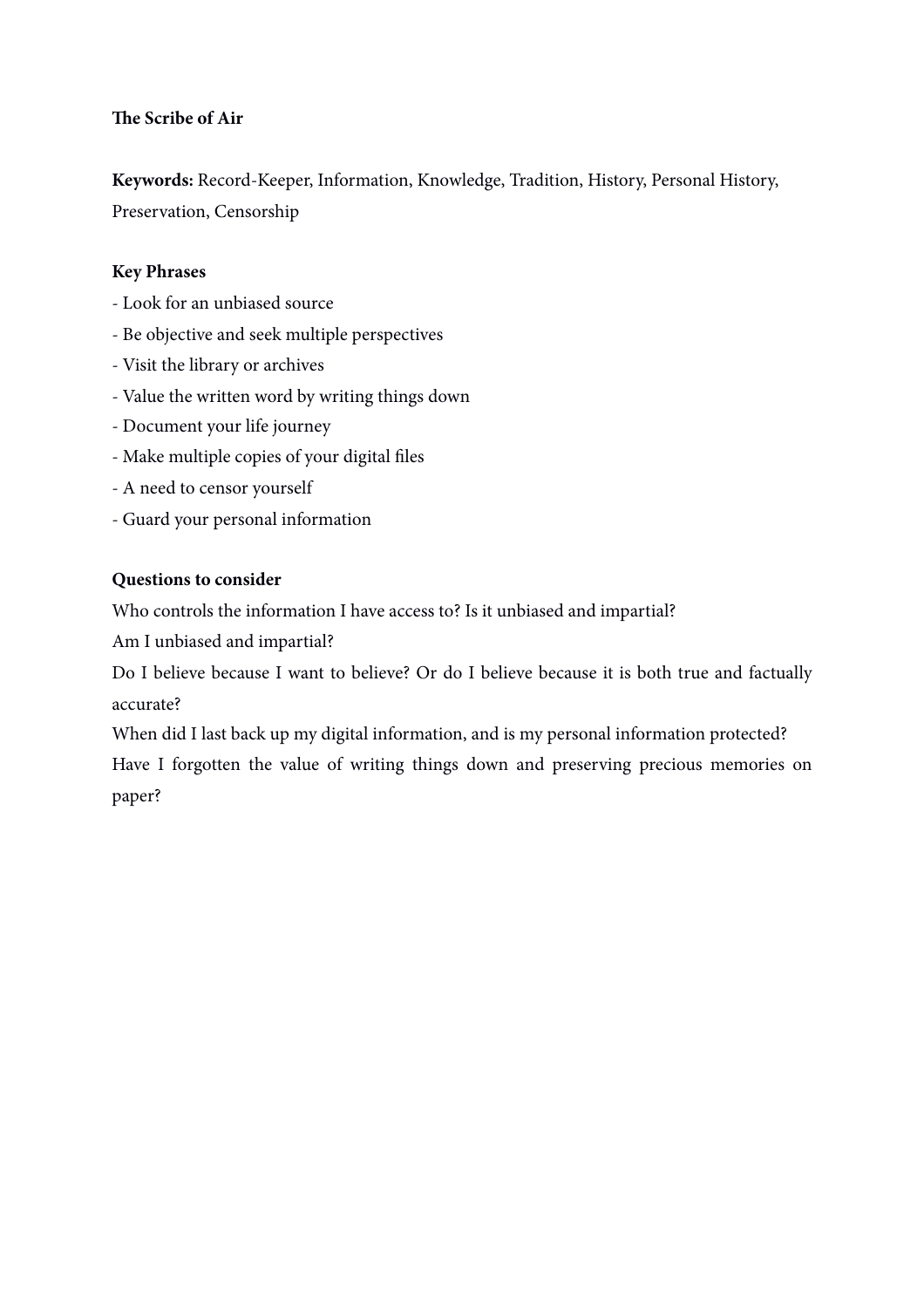# **Queen of Air**

**Keywords:** Weaver, Observant, Wise, Truthful, Analytical, Strategist, Just, Detachment

#### **Key Phrases**

- Time to be realistic
- Be observant
- Plan, organise, and determine your course of action
- A need for emotional detachment
- Be decisive and precise
- Choose your words with care
- Stick to the facts
- Don't allow your intellect to alienate

#### **Questions to consider**

Head or heart? Am I allowing my emotions to cloud my judgement?

Is an emotional response, or one born of an intuitive feeling, counterproductive at this time?

Do I speak and act with honesty and authority?

Does the situation call for a strategic approach?

Am I being just and fair?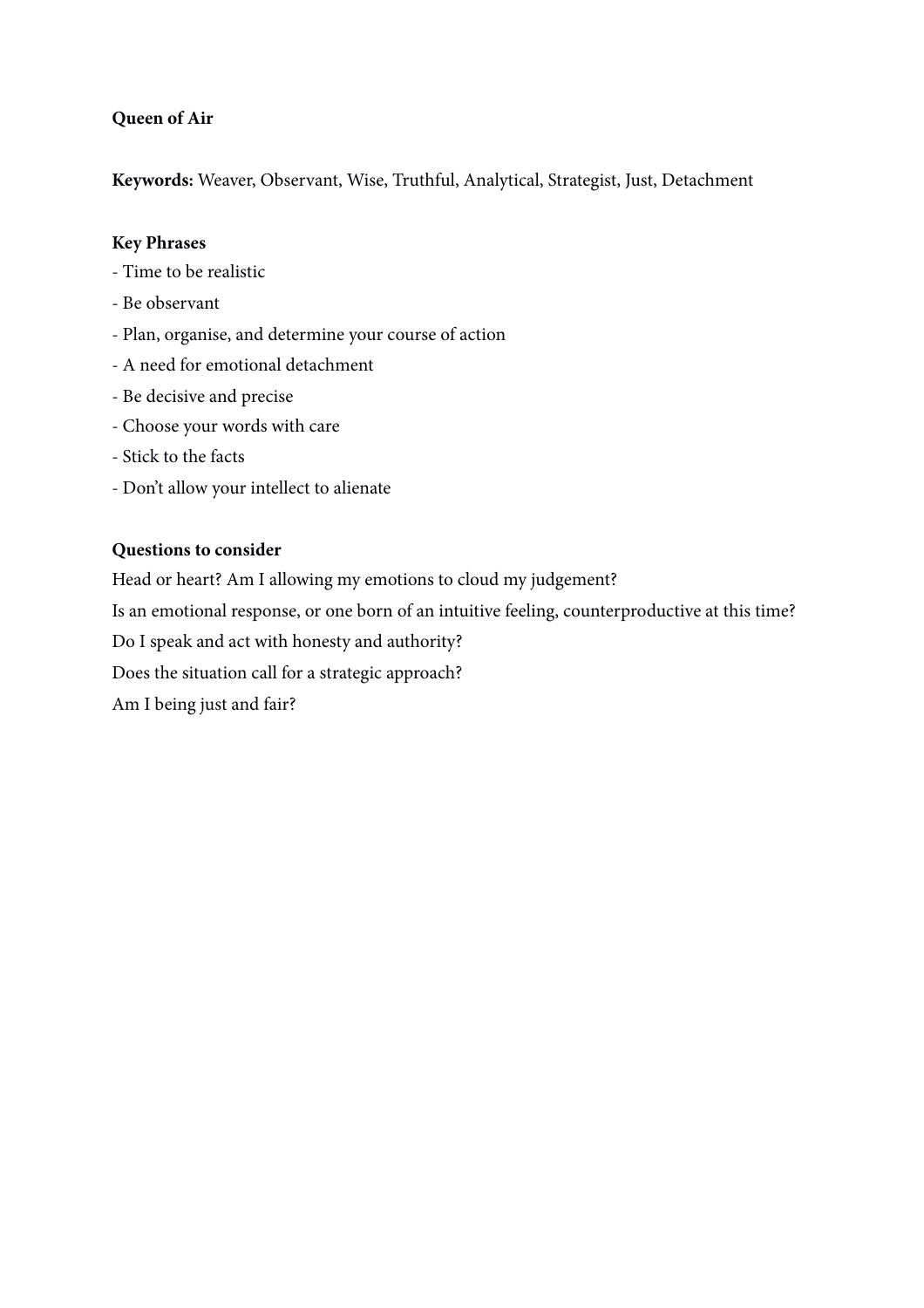# **King of Air**

**Keywords:** Disciplined, Ethical, Commanding, Expert, Forceful, Precise, Rule-Oriented, Respectful

# **Key Phrases**

- A time for ethical behaviour
- No room for compromise
- Seek the advice of an expert
- Respect the rules or laws
- Keep your judgement free of emotional impediment
- Don't be drawn into an argument
- Why are you pushing boundaries?
- Don't reject unsolicited advice

#### **Questions to consider**

Do I require legal or fnancial advice?

Do I know where I stand?

Am I pushing boundaries because those boundaries need to be shifed? Or am I pushing them just because they are there?

Am I guilty of gas-lighting others and flling them with doubt?

Do I need to approach someone who is not involved or emotionally invested for advice or help?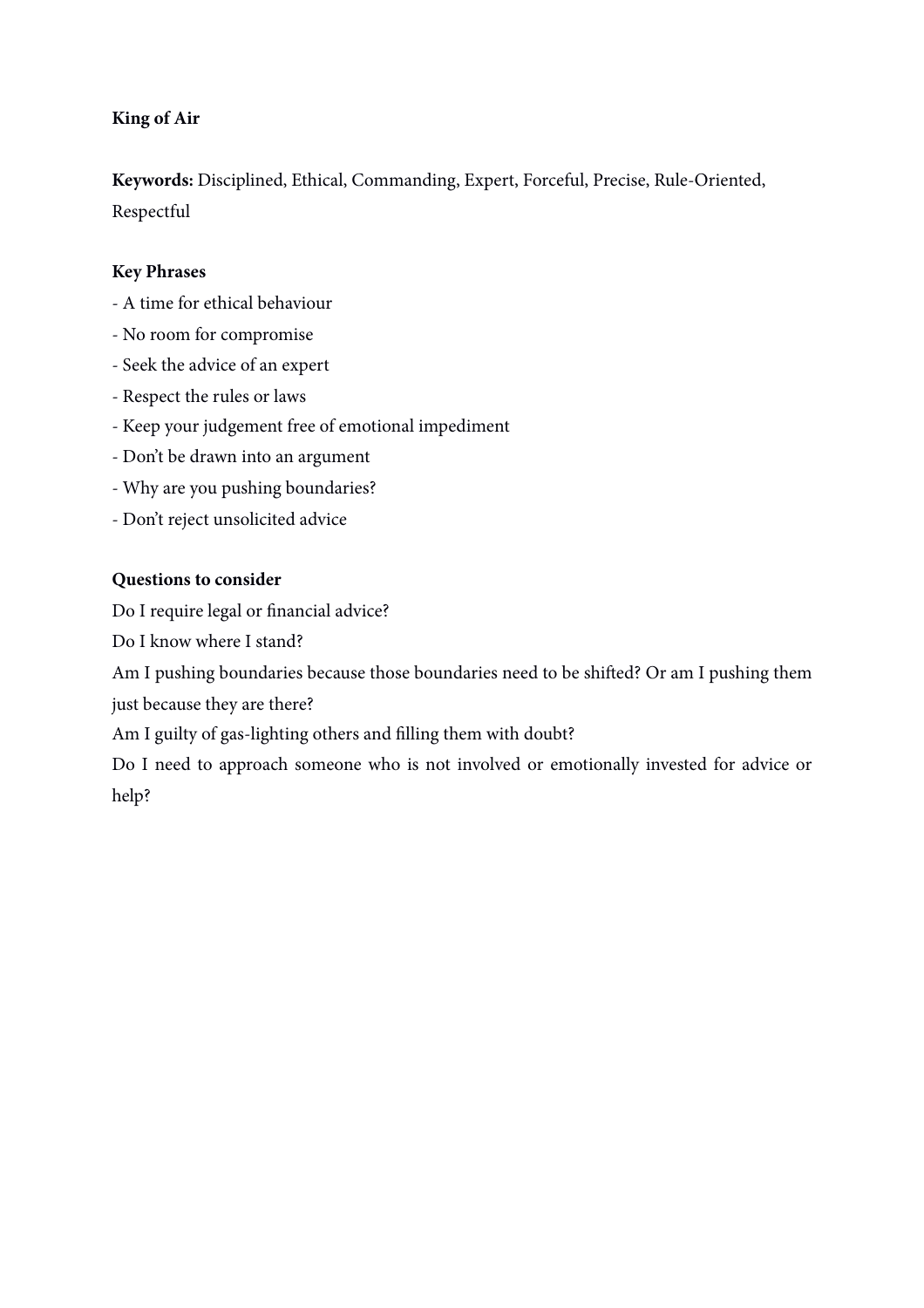# **Fire**

# **I. Ace of Fire**

**Keywords:** New Beginnings, Initiative, Action, Conception, Invention, Creation, Creativity, Procrastination

#### **Key Phrases**

- New beginnings and opportunities
- Actively pursue your goals
- Take advantage of what's being offered
- Move beyond research and planning
- Weave your future into being
- Take something old and make it better
- Break with tradition and offer something new
- Uncertainty inspires procrastination

#### **Questions to ask:**

Am I waiting for permission to act? Do I need to take the initiative and just go for it? What kind of action is required at this moment – none, gentle, or aggressive? Have I taken an innovative or inventive approach? Am I offering something new? I need to say 'yes' more ofen. Am I acting on *all* opportunities available to me? Do I need to take a moment to clarify my intentions and goals before I act on them?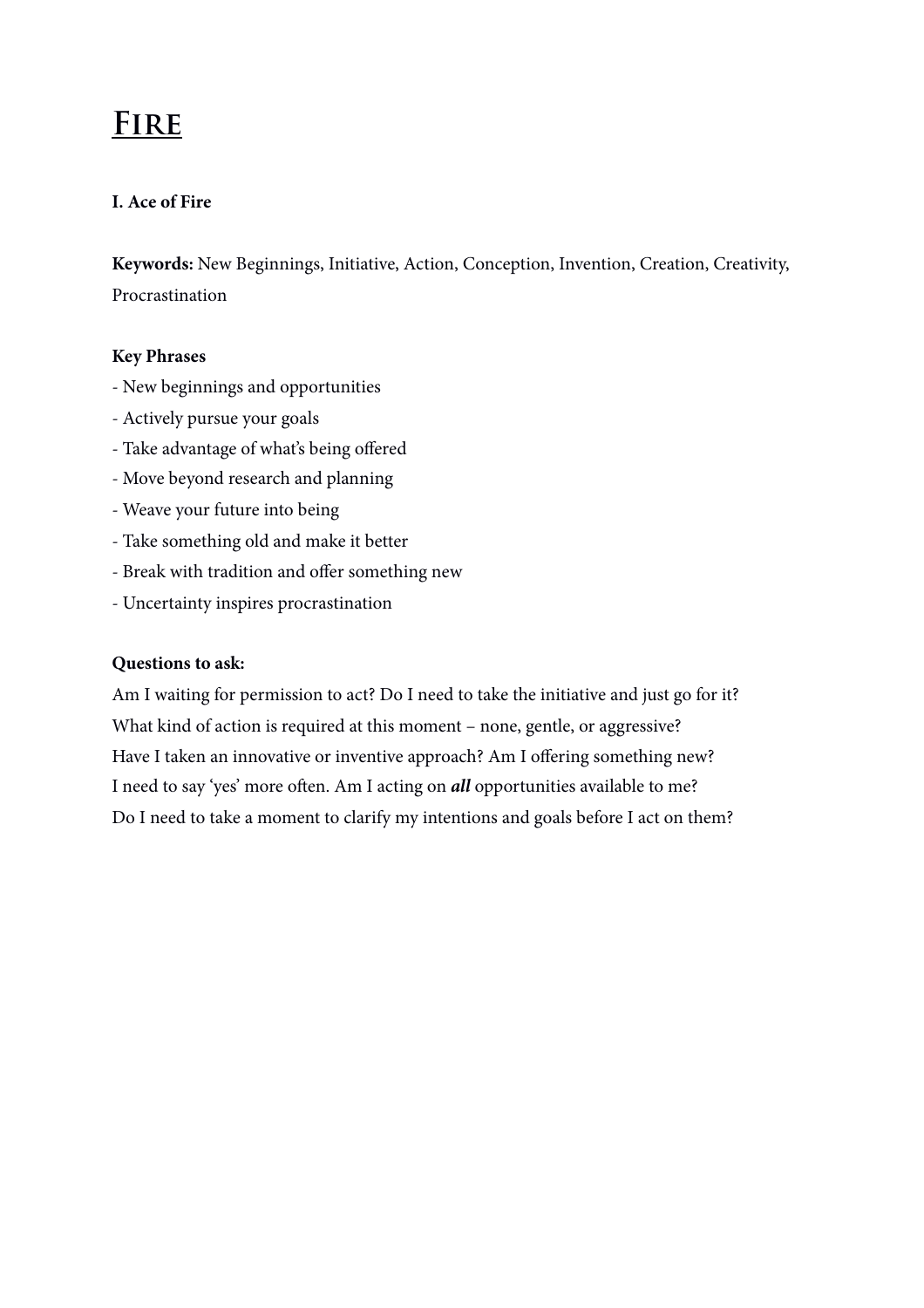#### **II. Two of Fire**

**Keywords**: Power-Sharing, Mentorship, Partnerships, Equality, Teamwork, Mutual Interests, Ambition, Control

#### **Key Phrases**

- Align yourself with another
- A power-sharing situation
- Two heads are better than one
- A time for teamwork and cooperation
- Seek one who will teach much needed skills
- An equal exchange of energy
- Someone who will help you overcome obstacles
- A struggle for power

#### **Questions to consider**

Do I require help or assistance?

Would a mentor help me to learn the skills required?

Is our relationship a harmonious one, where each of us works to our strengths?

Equal partnership, equal investment – am I doing the lion's share of the work, or am allowing my partner to carry the load by themselves?

Is a need to be the one in charge causing confict within the team?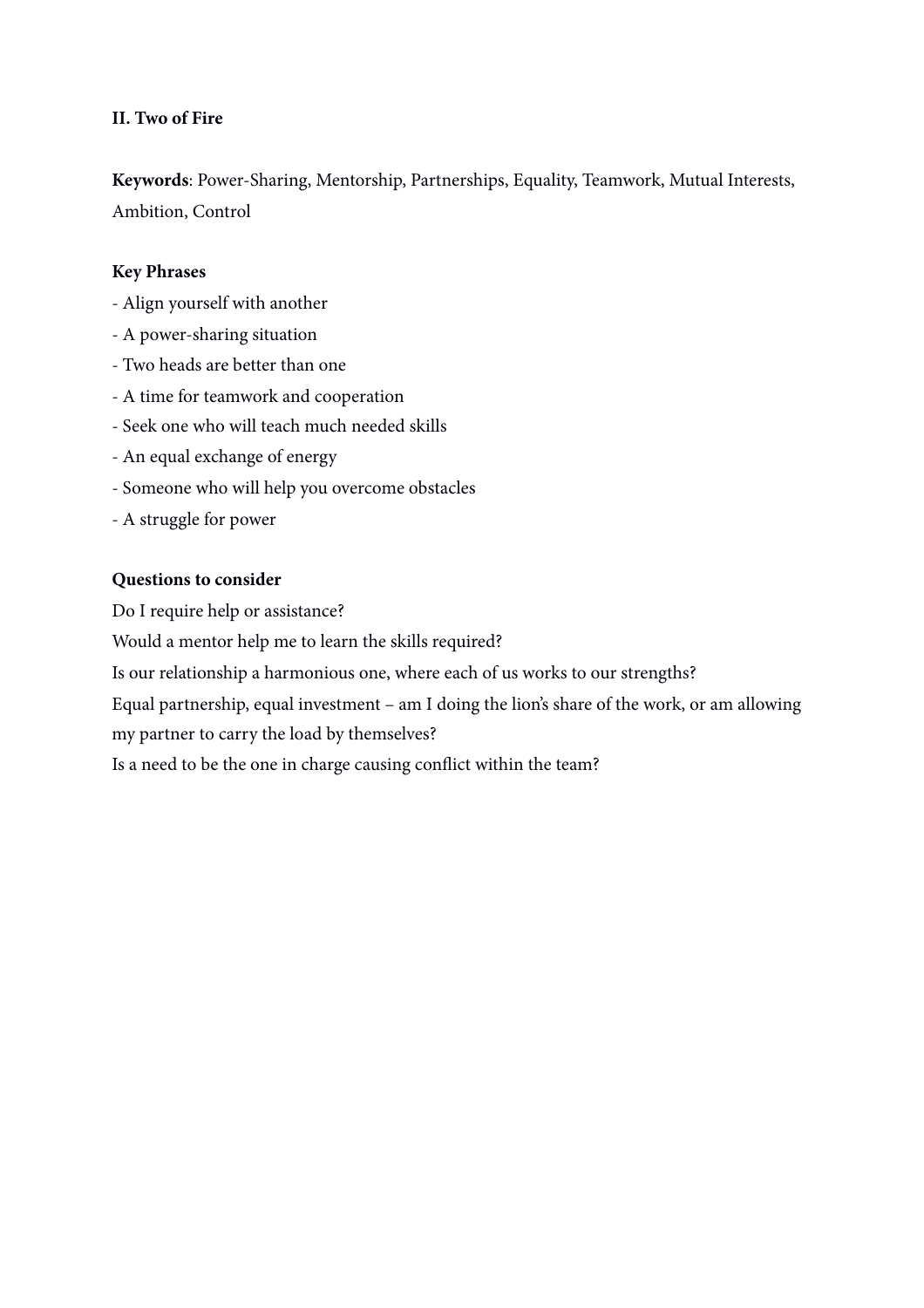#### **III. Tree of Fire**

**Keywords:** Action, Implementation, Exploration, Expression, Energy, Hard Work, Sacrifce, Imitation

#### **Key Phrases**

- Necessary sacrifce
- Experiment, practice, and refne
- Avoid copying those who inspire
- Step out into the great unknown and trust
- Put your objectives frst
- Avoid cutting corners
- Pay attention to details
- Have you lost your direction?

#### **Questions to consider**

In what ways can I best express myself? Do I have an idea or creative venture that I would like implement?

Is my idea unique or innovative?

Is it relevant in the present?

Is now the right time to explore and experiment?

Am I afraid of missing out, while I am required to focus and work hard?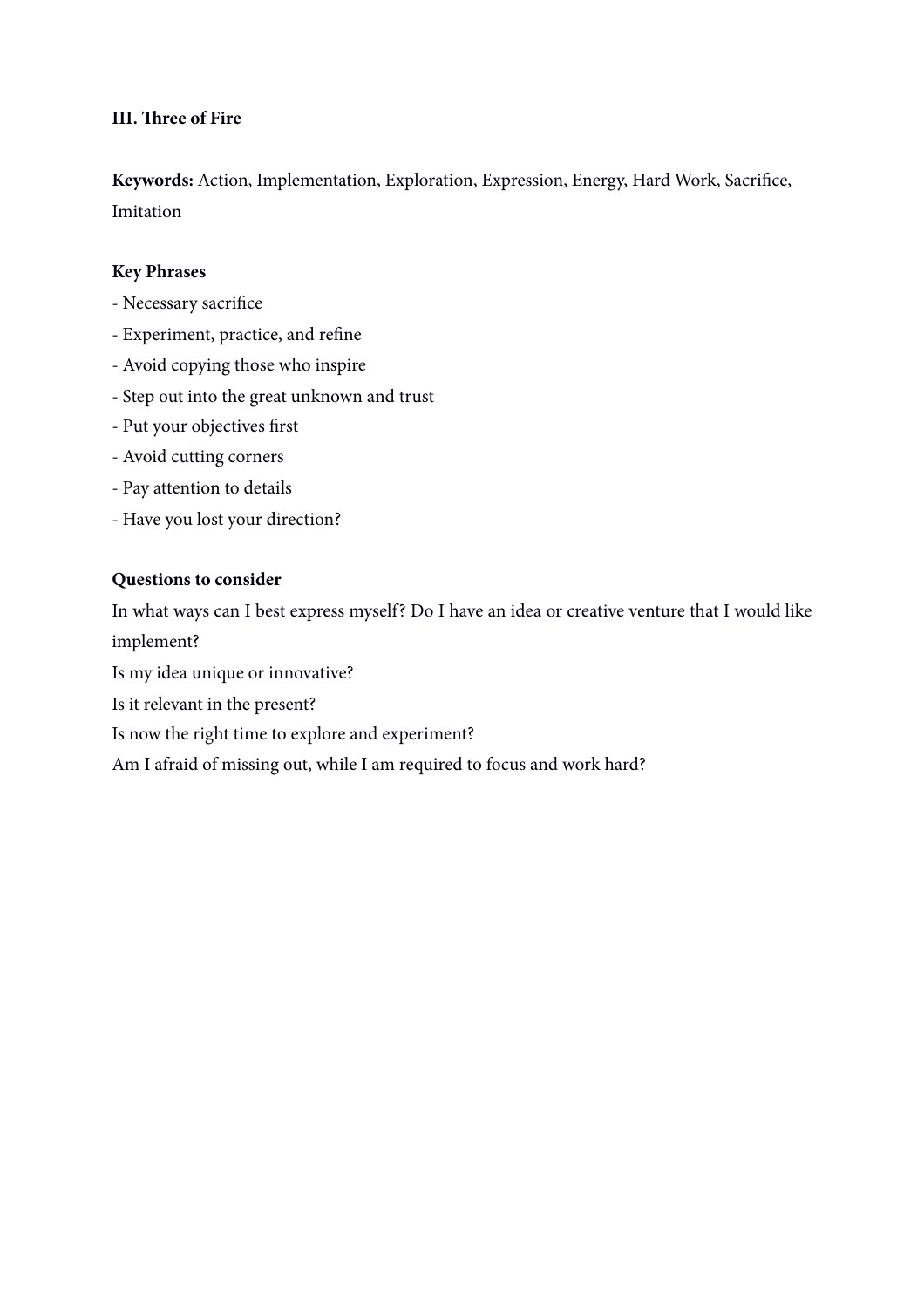# **IV. Four of Fire**

**Keywords:** Action, Concentration, Focussed Energy, Application, Practice, Increased Skill, Impetus, Work Ethic

# **Key Phrases**

- Focussed mind, emotion, and deliberate action
- Creating impetus and momentum
- Establish a good work ethic
- Establish a creative process
- Devote time to regular practice
- Be willing and prepared
- Pay your dues
- Something is falling short of its target

# **Questions to consider**

Do I have the discipline to devote regular time and energy to repeated practice and application?

What are my key distractions, and how greatly do they impact on my productivity and momentum?

What is my creative process, and do I understand it, honour it, and, more importantly, enjoy it?

Does it feel natural and flowing?

Have I double-checked everything and made adjustments where needed?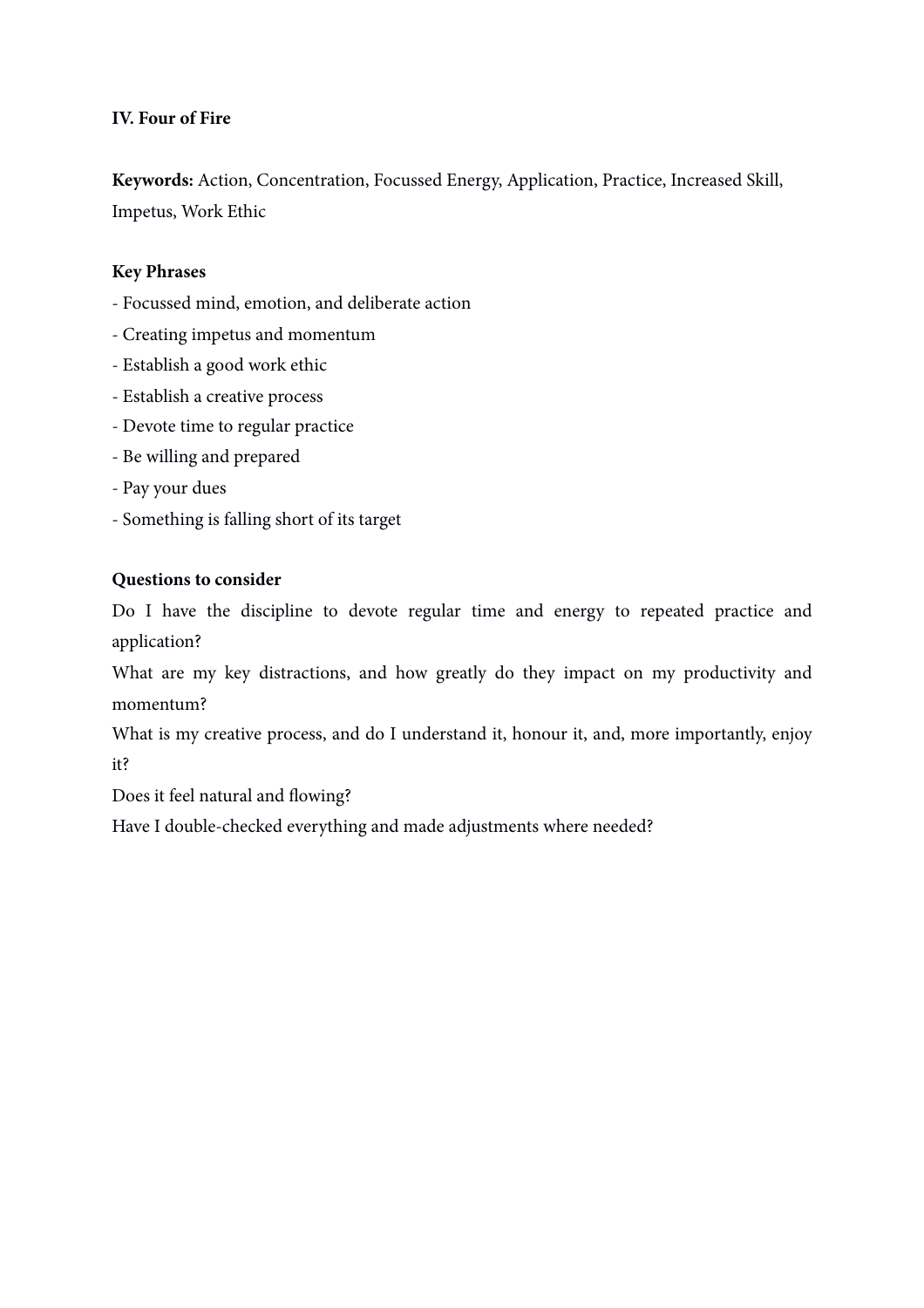# **V. Five of Fire**

**Keywords:** Rivalry, Competition, Aggression, Bullying, Confict, Discord, Chaos, Obstacles

# **Key Phrases**

- A time of chaos, confict, or confrontation
- A battle for control or dominance
- A desire for power, infuence, or wealth
- Do not judge or condemn others
- Base your concerns in fact
- Avoid pack-mentality behaviour
- Make no place for bullying
- Focus on your vision, not on what others are doing

# **Questions to consider**

Am I headed toward a confrontation? Does the way in which I communicate and behave come across as aggressive?

Have I allowed a friendship to make me an unwitting contributor to bullying or condemning behaviour?

Do I believe I have the right to question another person's lifestyle choices?

Am I being overly aggressive in my actions and behaviour when it comes to those I perceive to be my rivals?

Am I treating others how I would like to be treated?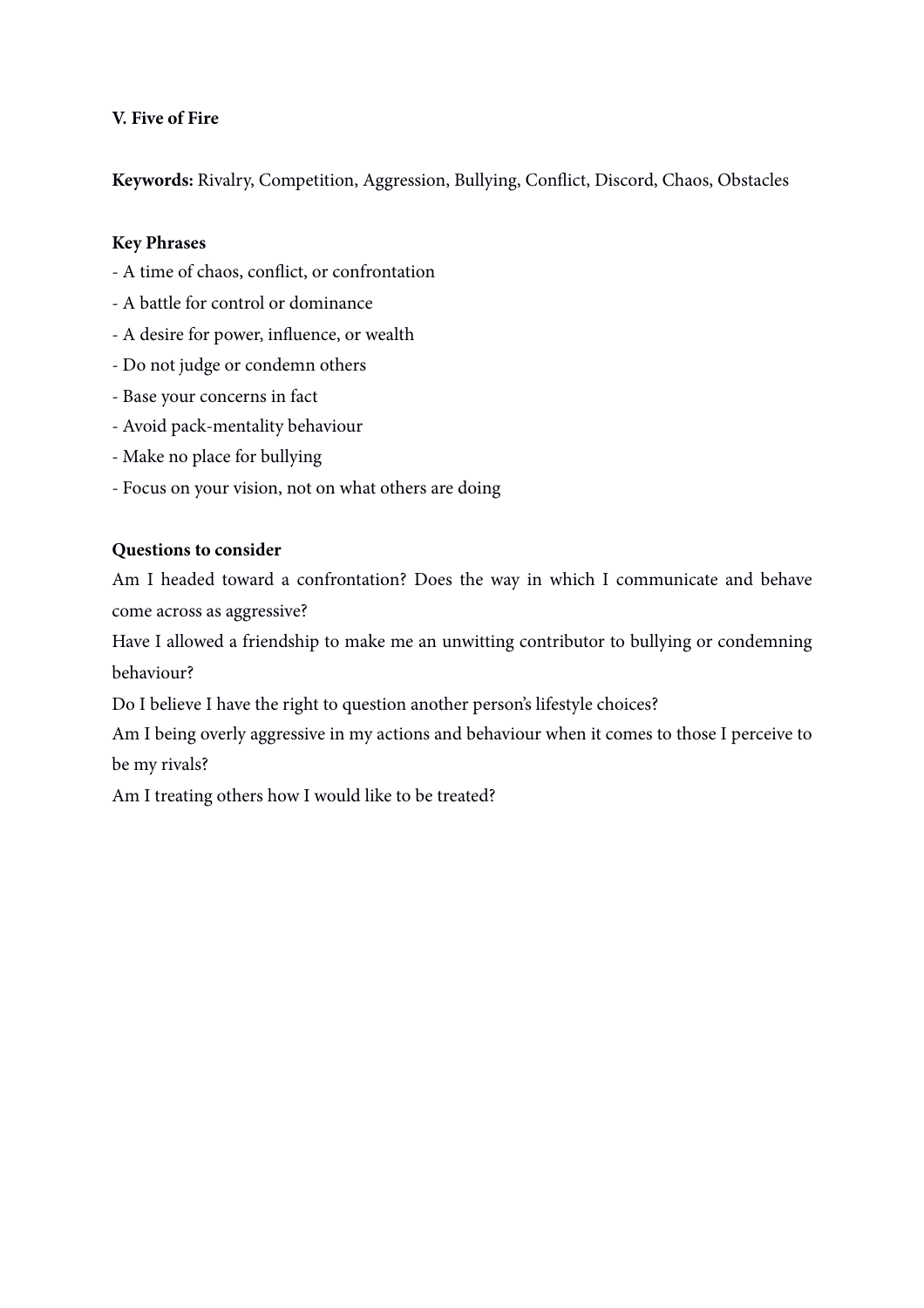# **VI. Six of Fire**

**Keywords:** Healing, Mediation, Negotiation, Arbitration, Truce, Boundaries, Support, Diplomacy

# **Key Phrases**

- Resolution is needed
- Communication and diplomacy required
- Be willing to make concessions
- Let go of bias, be open-minded
- Two sides to every disagreement
- Know the facts
- Understand your rights
- Don't be stubborn

# **Questions to consider**

Is it time to bring in a mediator or seek legal advice?

Am I willing to concede that we could *both* be right and fnd middle ground or compromise?

Do I understand my rights and responsibilities?

Is my unwillingness to communicate preventing a possible resolution from being found? Would the better choice be to be just and kind, instead of right and enforcing the law?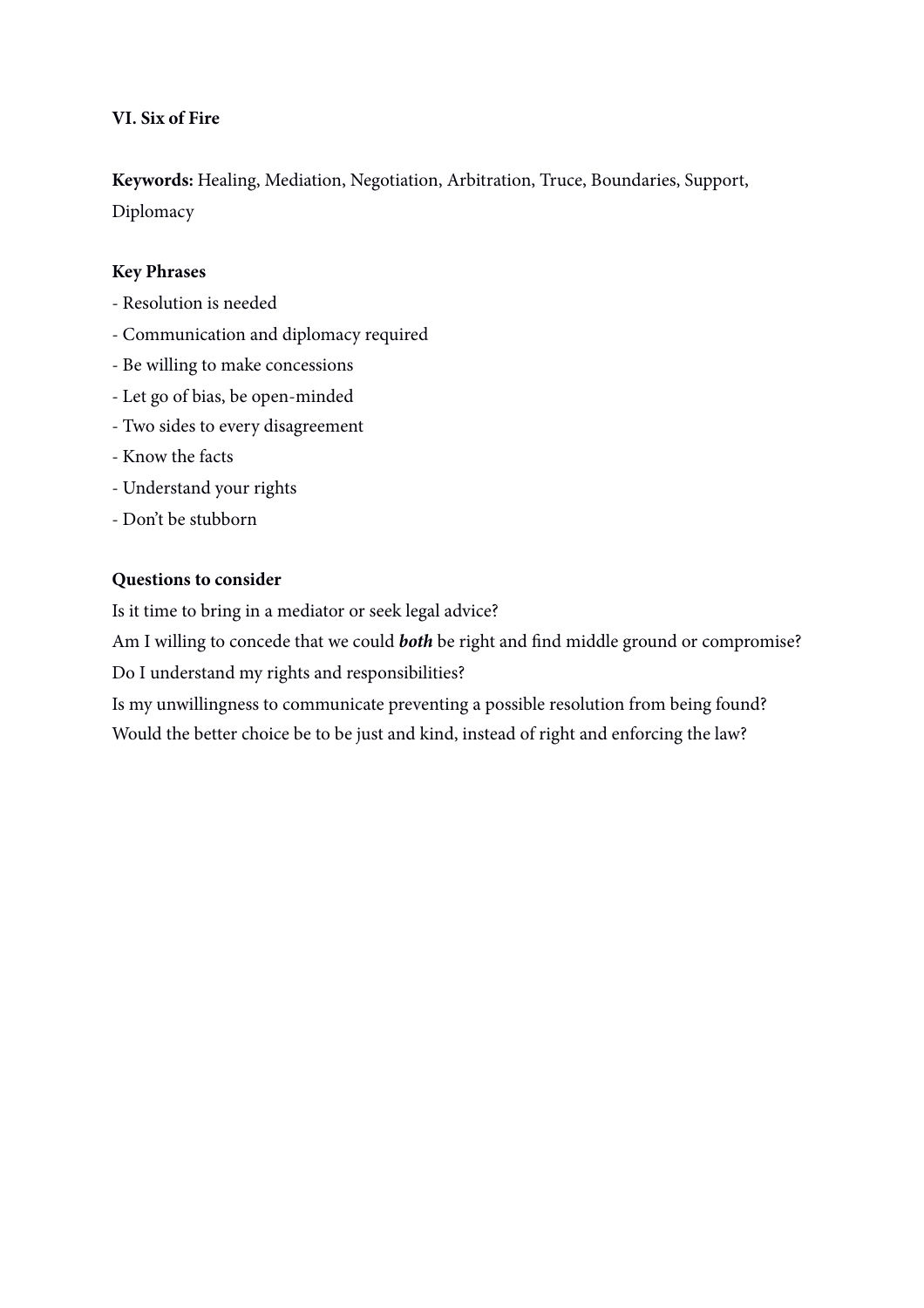#### **VII. Seven of Fire**

**Keywords:** Divination, Signs, Heeding Intuition, Looking Within, Seeking Answers, Discovery, Awareness, Trust

#### **Key Phrases**

- Heed your intuition
- A feeling of recognition
- Inexplicable coincidences
- Moments that repeat
- Personal interpretation is crucial
- Only you know the answer
- Look beyond the surface
- Observe and be aware

#### **Questions to consider**

Are there repeating patterns within myself and those around me that affect my behaviour and actions?

Am I paying attention, observing the world and the people around me, and seeing those moments of synchronicity?

Have there been any recent inexplicable coincidences?

What does it mean or represent to me on a symbolic or personal level?

Am I paying too much attention to what others say, instead of divining my own answers?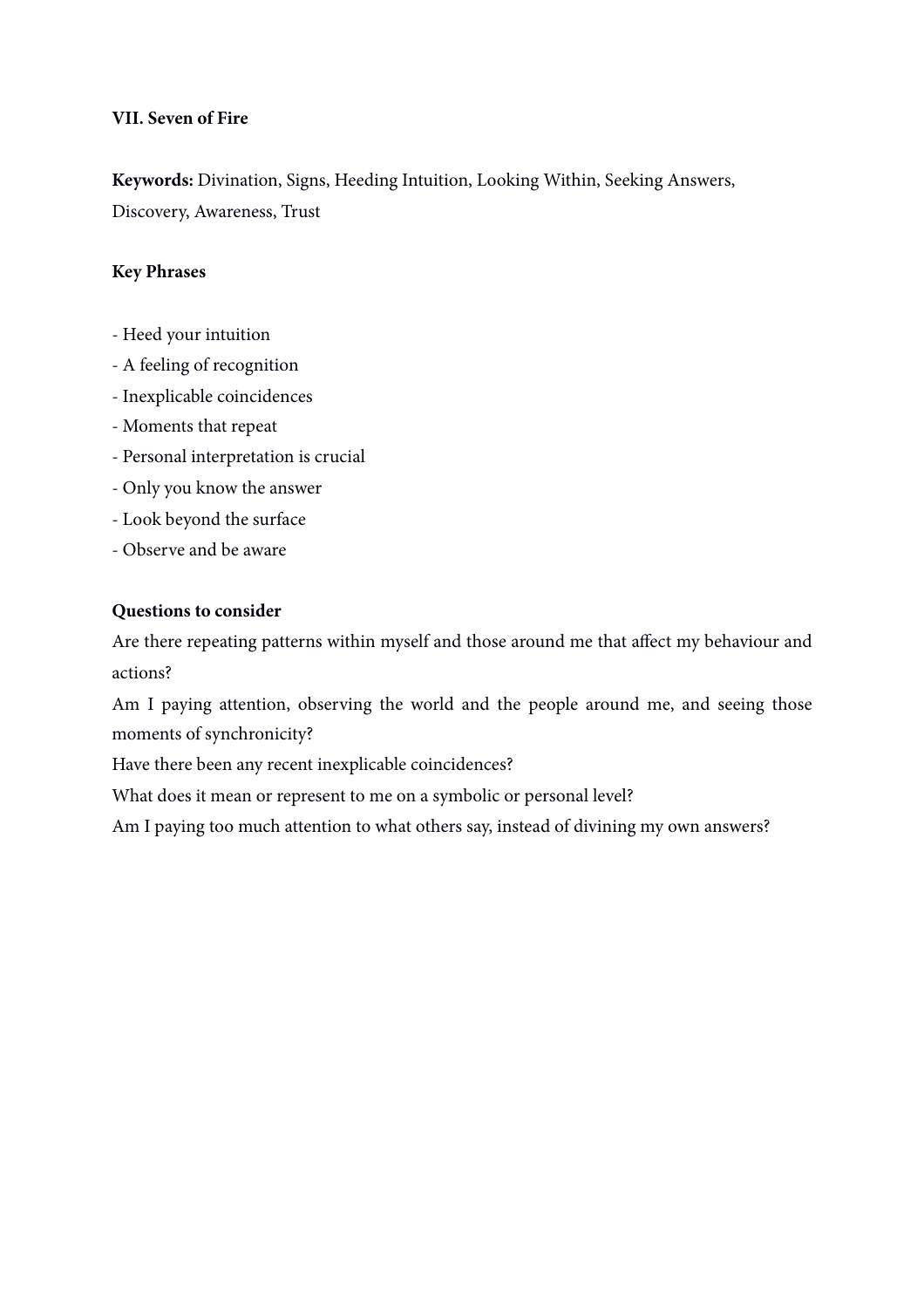## **VIII. Eight of Fire**

**Keywords:** Action, Change, Transformation, Transmutation, Rebirth, Freedom, Renewed Purpose, Joy

#### **Key Phrases**

- Transformation through action
- Change on a physical level
- It is time to act
- Give something a new purpose
- Transmute negative energy
- A renewed sense of purpose
- Don't be lazy
- Inaction may yield unwelcome changes

#### **Questions to consider**

Did I, or do I need to, make time for physical activity or exercise today? Is it time to lose weight or improve my mobility and physical ftness? Do I need to make sweeping changes in my life? Is it time to "clean house" by decluttering, moving house, or by changing jobs or career paths? What changes can I make to create a renewed sense of purpose? Have I become a person who is all talk and no action?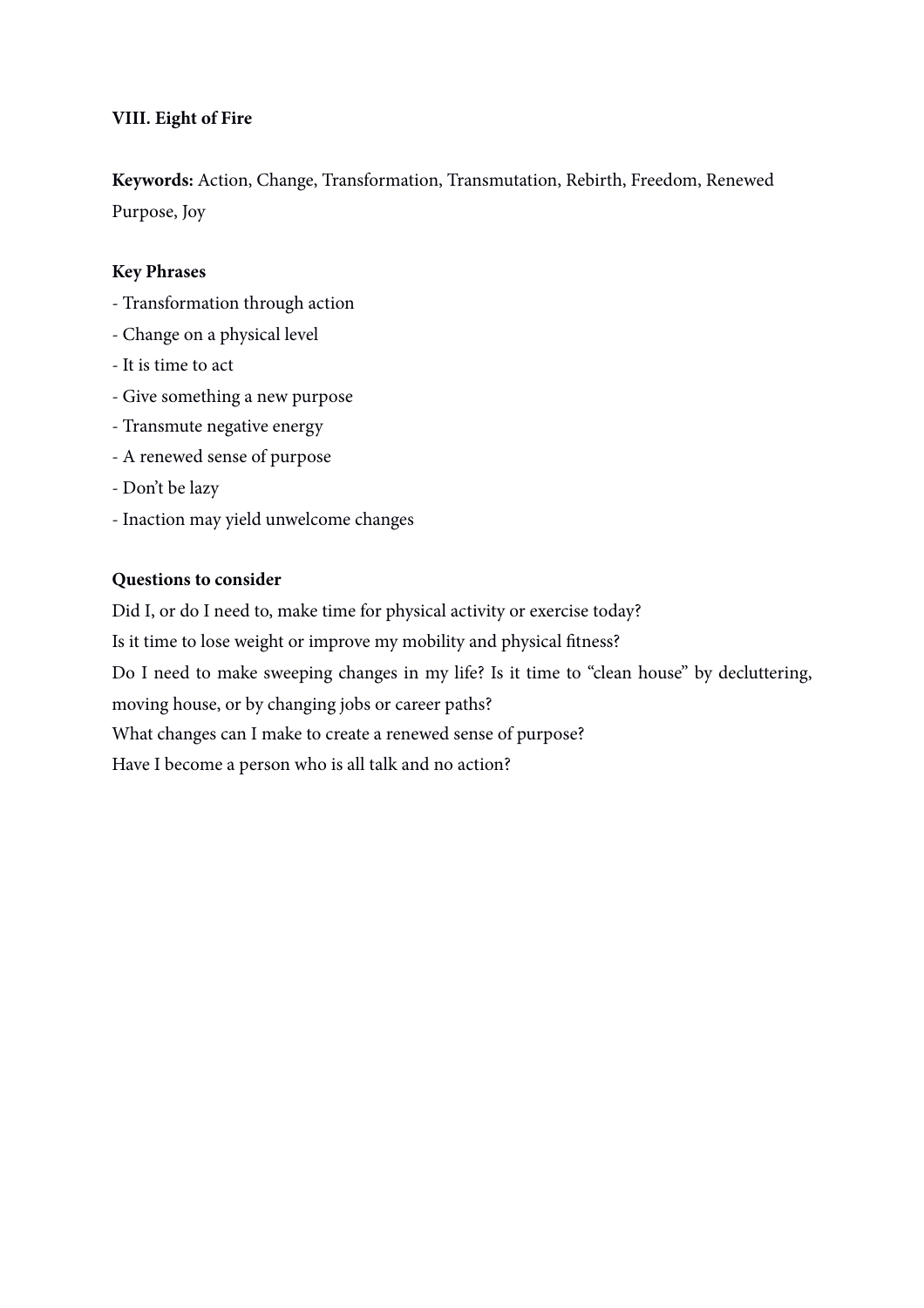## **IX. Nine of Fire**

**Keywords:** Attainment, Fruition, Inspiration, Creation, Ease, Simplicity, Detachment, Restrictions

#### **Key Phrases**

- Move through life with confdence
- A time of fruition and attainment
- Knowledge and experience bring ease
- Do not seek praise or affirmation
- Give your best every time
- Once you have fnished, move on
- Simplify your life
- Remove obstructions and restrictions

#### **Questions to consider**

Do I give my best each and every time?

What can I do to create more flow and ease?

Am I putting my knowledge and practical skills to good use?

Am I making my life or a situation more difficult by over-complicating things? Is it time to let go and simplify?

What steps can I take in order to overcome a challenge or restriction in a beneficial way the next time one arises?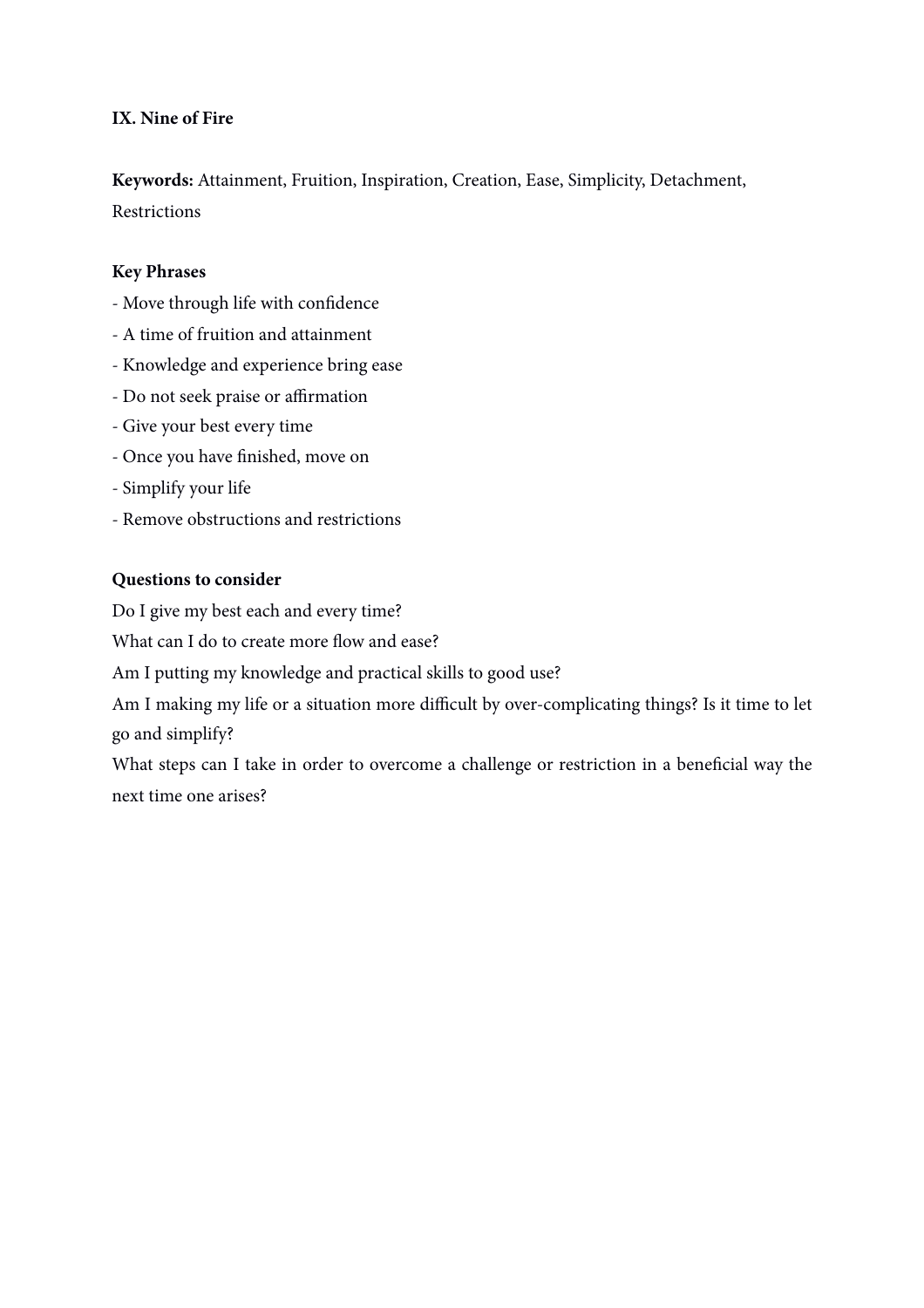## **X. Ten of Fire**

**Keywords:** Doing, Self-Mastery, Mastery, Evolution, Enlightenment, Lightwork, Light being, Discipline

## **Key Phrases**

- Mastery of both craft and self
- Take command of yourself and life
- Take responsibility for your actions
- Do not be a slave to outside forces
- Order, structure, and simplicity
- Be disciplined and dedicated
- Stop making excuses act
- You can do anything you set your mind to and act upon

## **Questions to consider**

Am I using my knowledge to actively create a life of my own choosing and design?

Self-mastery requires that I be in control and fexible and adaptable. Am I?

Are the outcomes I desire clear in mind, and am I both disciplined and dedicated when it comes to actioning them?

Am I making excuses?

Am I doing things the hard way, or the smart way?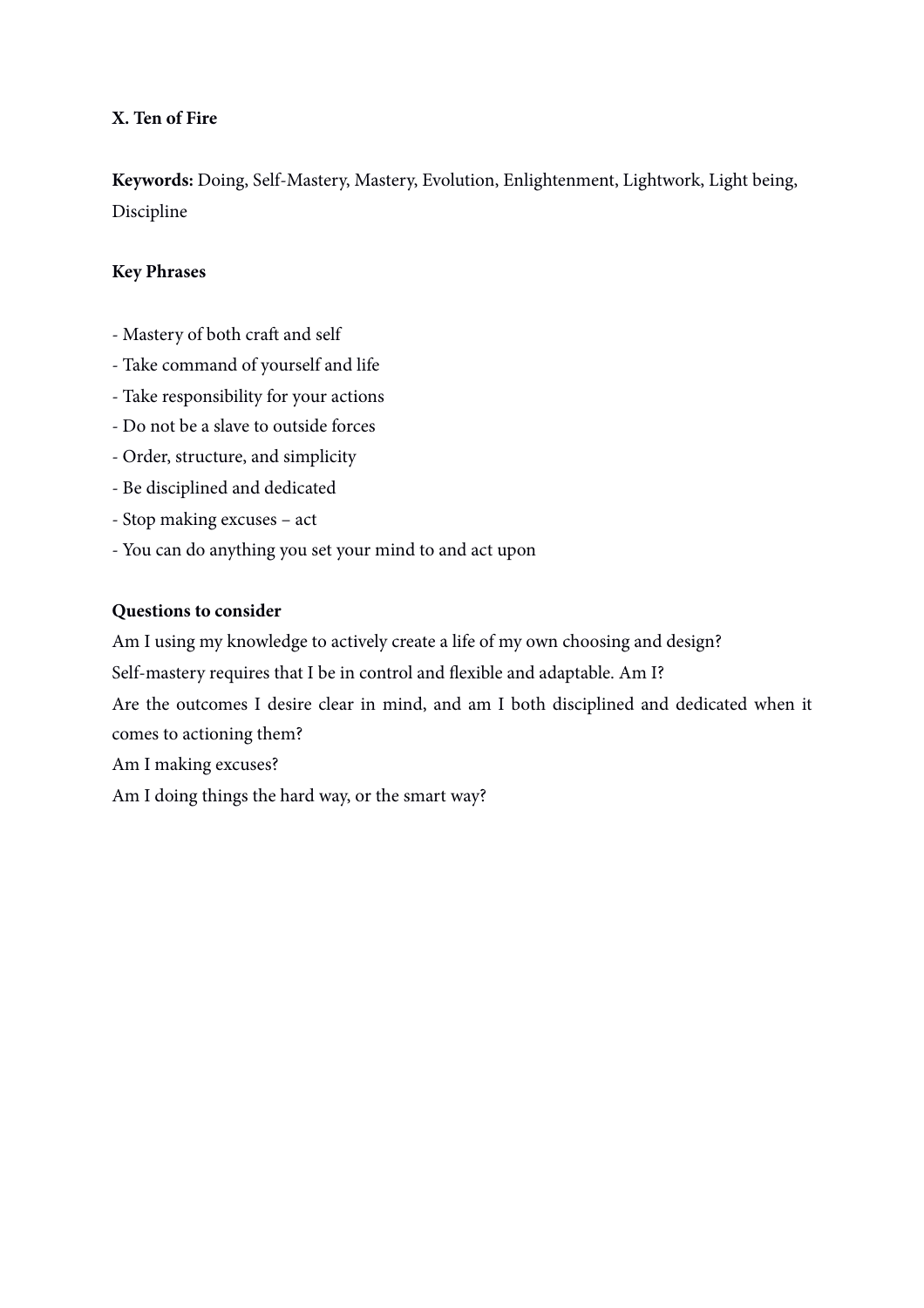## **XI. Eleven of Fire: Masculine/Feminine**

**Keywords:** Passive/Aggressive, Creation/Destruction, Action/Inaction, Masculine/Feminine

#### **Key Phrases**

- Put aside gender stereotypes
- We are both masculine and feminine
- Masculine energy serves to protect
- Feminine energy serves to nurture
- Too much of one, not enough of the other?
- Time to evaluate and realign
- Allow the energy to increase and ebb
- Embrace the energy that best suits your needs

#### **Questions to consider**

Am I choosing a path of inaction when action is required? Am I afraid to be aggressive because I see it as being only destructive? Am I allowing the masculine and feminine energy within me to ebb and flow as needed? As a man, am I denying, repressing, or rejecting my feminine side? As a woman, am I denying, repressing, or rejecting my masculine side?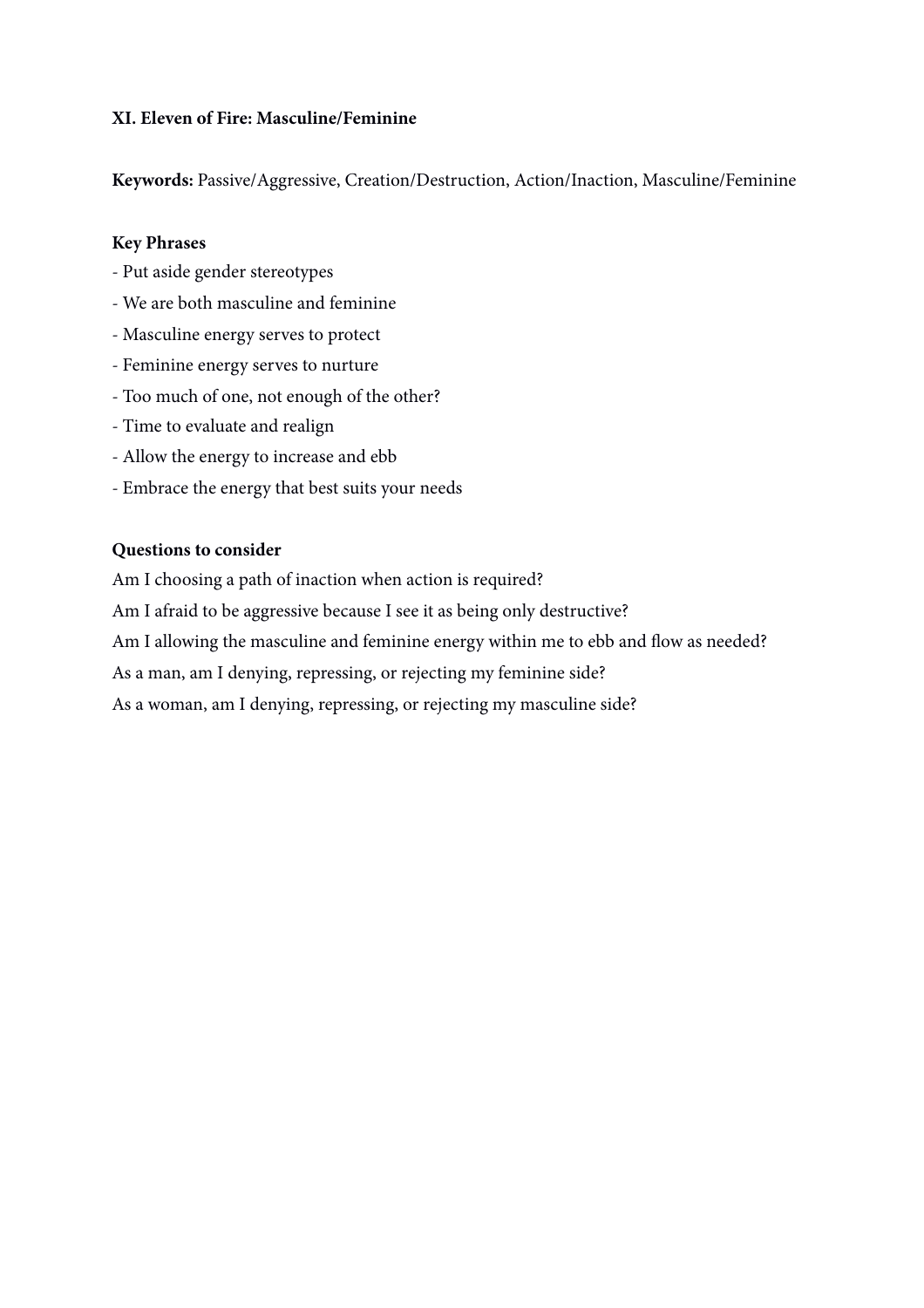## **The Hero of Fire**

**Keywords:** Guardian, Protector, Saviour, Activist, Honourable, Integral, Selfess, Honest

## **Key Phrases**

- A person of noble qualities
- Ordinary people who do extraordinary acts
- A person who lies cannot be trusted
- Put another's wellbeing before your own at this time
- Accord others with respect and dignity
- Avoid gossip
- An opportunity for redemption
- Give a second chance
- Altruism? Or wounded ego?

## **Questions to consider**

Do I work for the greater good, taking an active approach to defend and serve when needed?

Do I act with honour, honesty, and integrity?

Is an innocent party in need of my protection or support?

What motivates my desire to act? Do I help others for altruistic reasons, for personal gain, or for redemption for past wrongs?

Do I need to be the hero and rescue myself?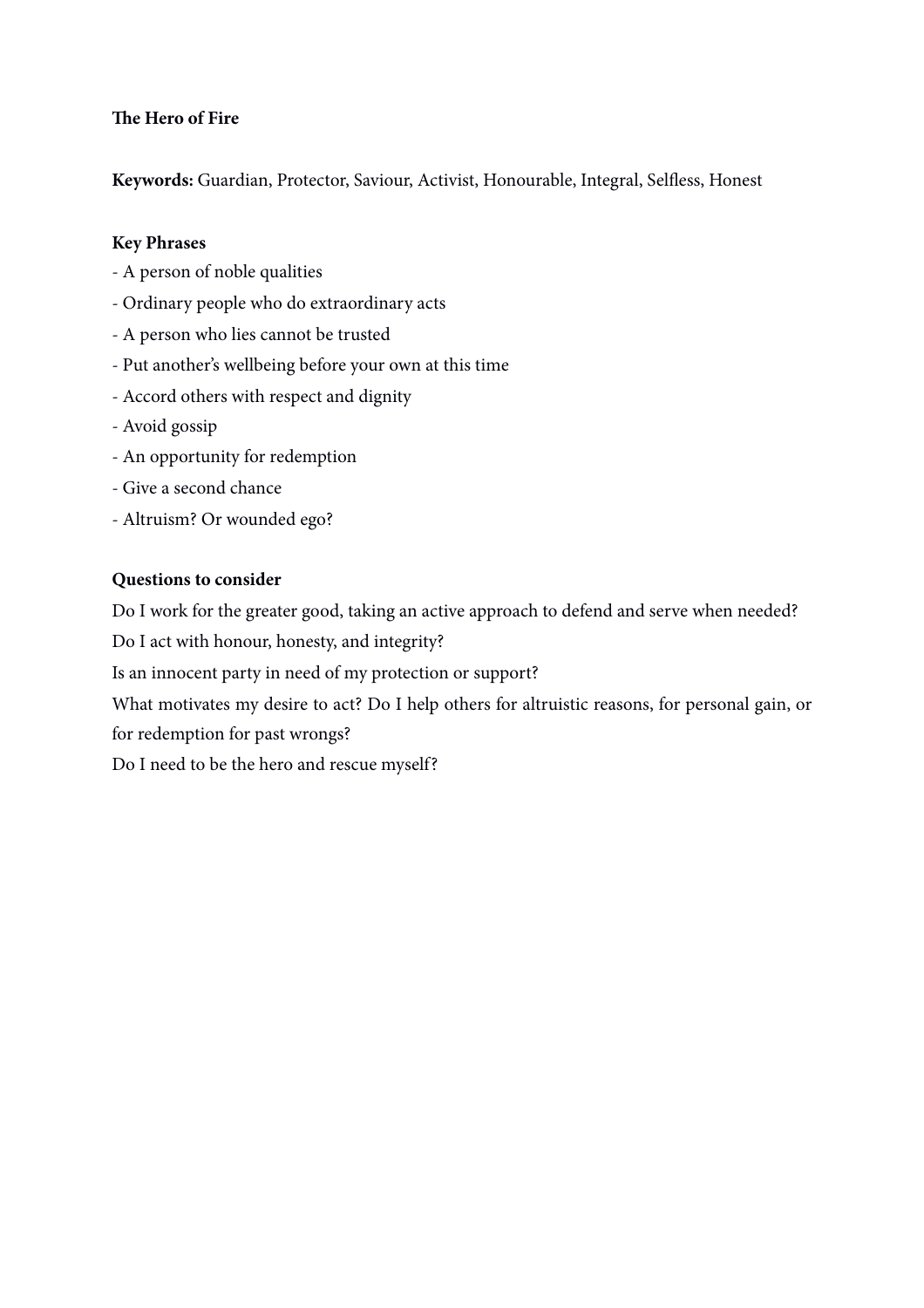## **Queen of Fire**

**Keywords:** Warm, Vibrant, Sexual, Sensual, Independence, Primal, Expansive, Energetic

## **Key Phrases**

- Be optimistic and enthusiastic
- Engage and stimulate all senses
- Give your full attention
- Be focussed and confdent
- Take pleasure in life
- Don't second-guess yourself
- Hold your head up high
- Avoid petty behaviour

## **Questions to consider**

Am I leading a sensory life that puts my senses and their amazing gifs to good use?

Do I know someone with a vast network of friends and social acquaintances who can aid my cause?

Are doubts preventing me from acting upon an idea or plan that I know will bring positive change and growth to my life?

Do I need to make a proactive choice not to focus on the lack in my life, by instead choosing to focus on taking part in activities and being around people who bring me joy? Am I seeking attention in a manner that harms and dishonours me and hurts others?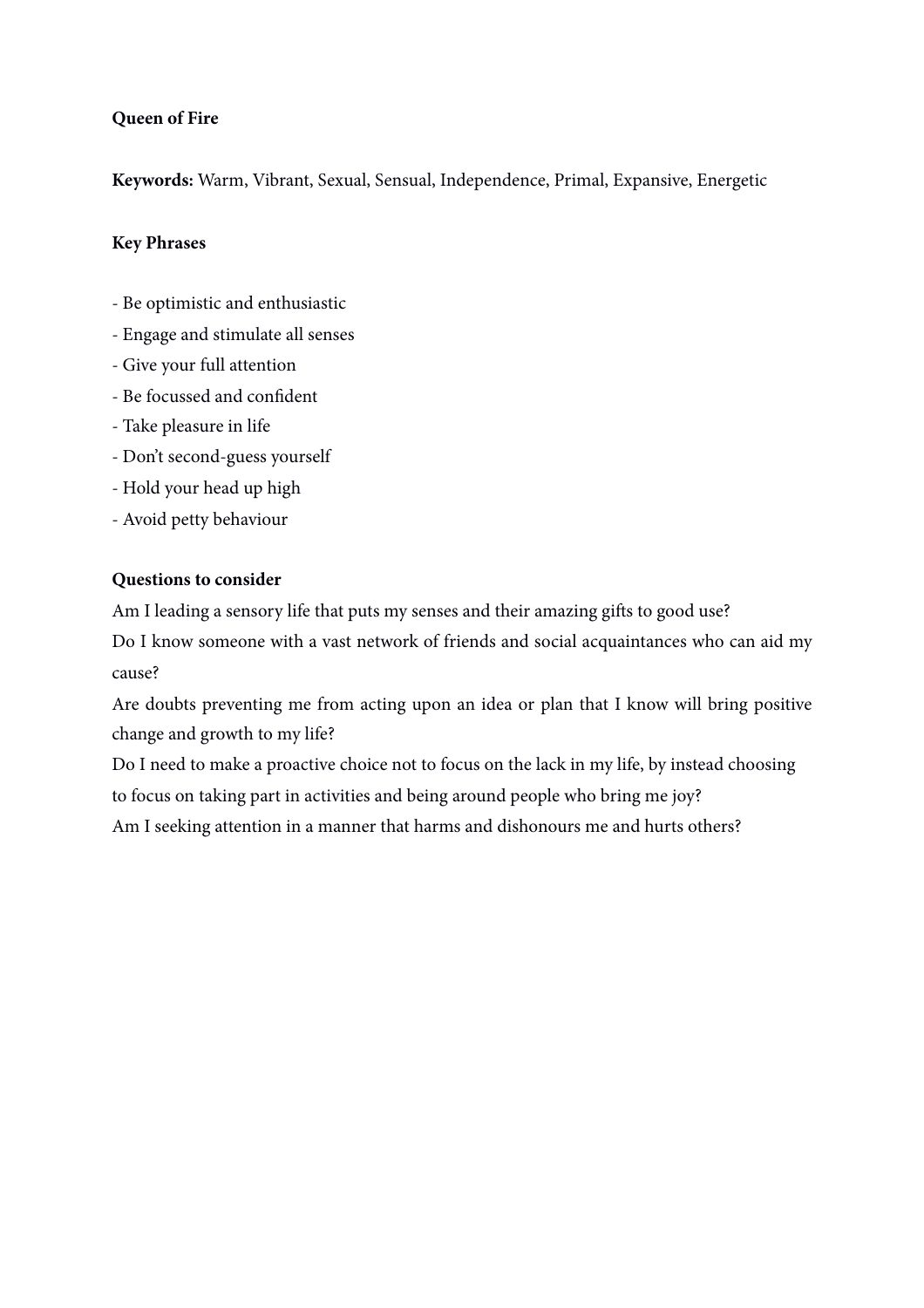## **King of Fire**

**Keywords:** Proactive, Dauntless, Inspirational, Vital, Powerful, Passionate, Charismatic, Involved

## **Key Phrases**

- Ground and focus your passion
- Be more than an ideas person
- Remain involved from start to fnish
- Be dauntless
- Every leader is part of a team delegate
- Respect your position by respecting others
- Show your appreciation
- Keep your temper in check

## **Questions to consider**

Do I want to lead? Or do I want to follow?

Am I willing to do for others what I ask them to do for me?

Do I need to be more involved, or do I need to delegate?

Have I brought together all of the people necessary to achieving the desired outcome?

Am I allowing my temper to get the better of me? Is it time to step back and think frst, before I react?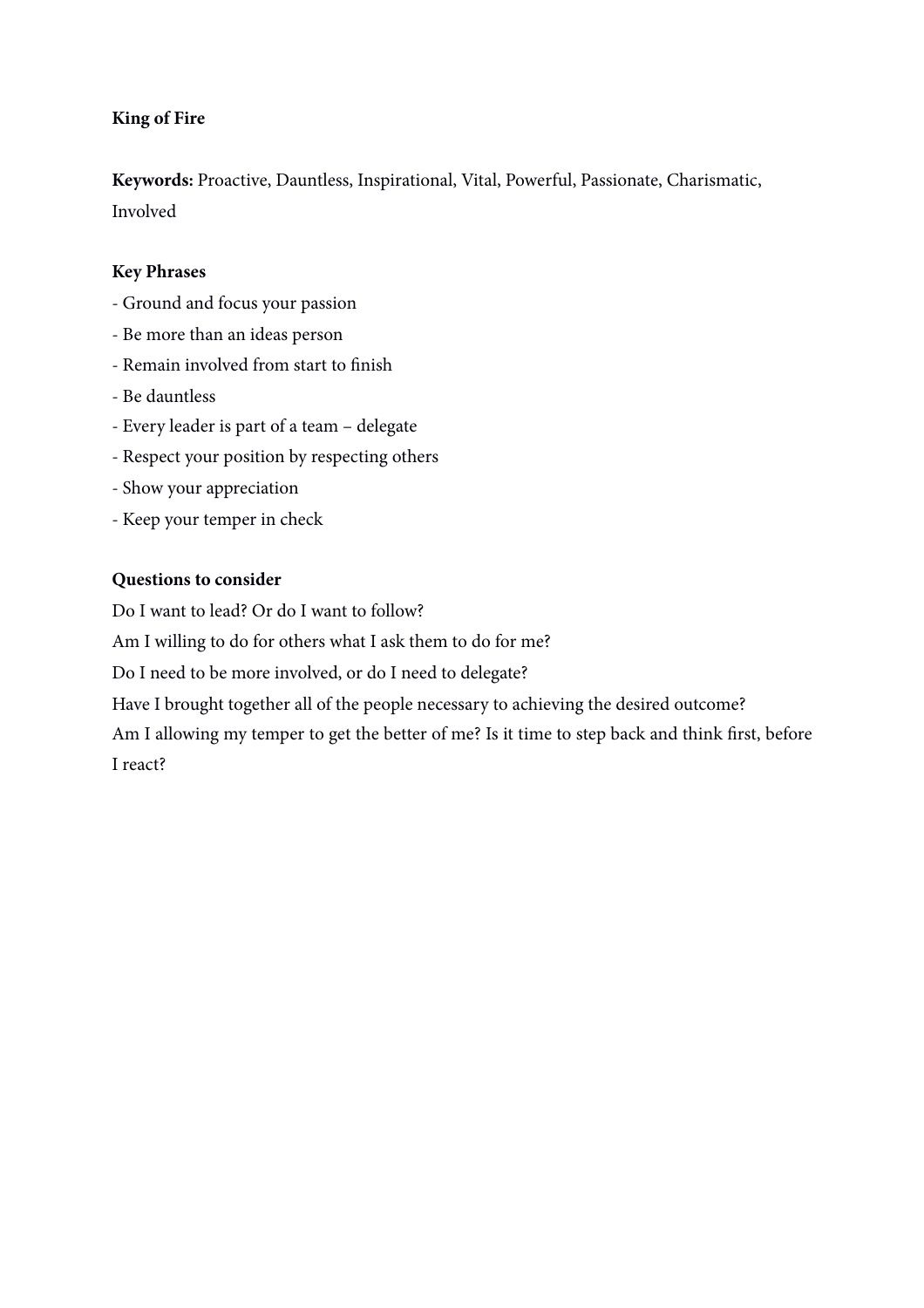## **WATER**

## **I. Ace of Water**

**Keywords:** New Emotions, First Love, Infatuation, Attraction, Lust, Longing, Excitement, Passion

## **Key Phrases**

- An exciting beginning
- Take a leap of faith
- Open your heart
- Follow passion's lead
- A new experience or opportunity
- A new friendship
- Stop fghting your feelings
- Free of fear's infuence

## **Questions to consider**

I have a new interest. Am I allowing myself to go with the flow and see where passion takes me?

What do I expect from a relationship, whether it be platonic or romantic? Are my expectations realistic, and could they hamper healthy growth of a new relationship?

Does a new romantic relationship or exploring a new interest ft with my life and my future plans?

Am I afraid, or do I have legitimate concerns about a new relationship?

Am I emotionally available to others?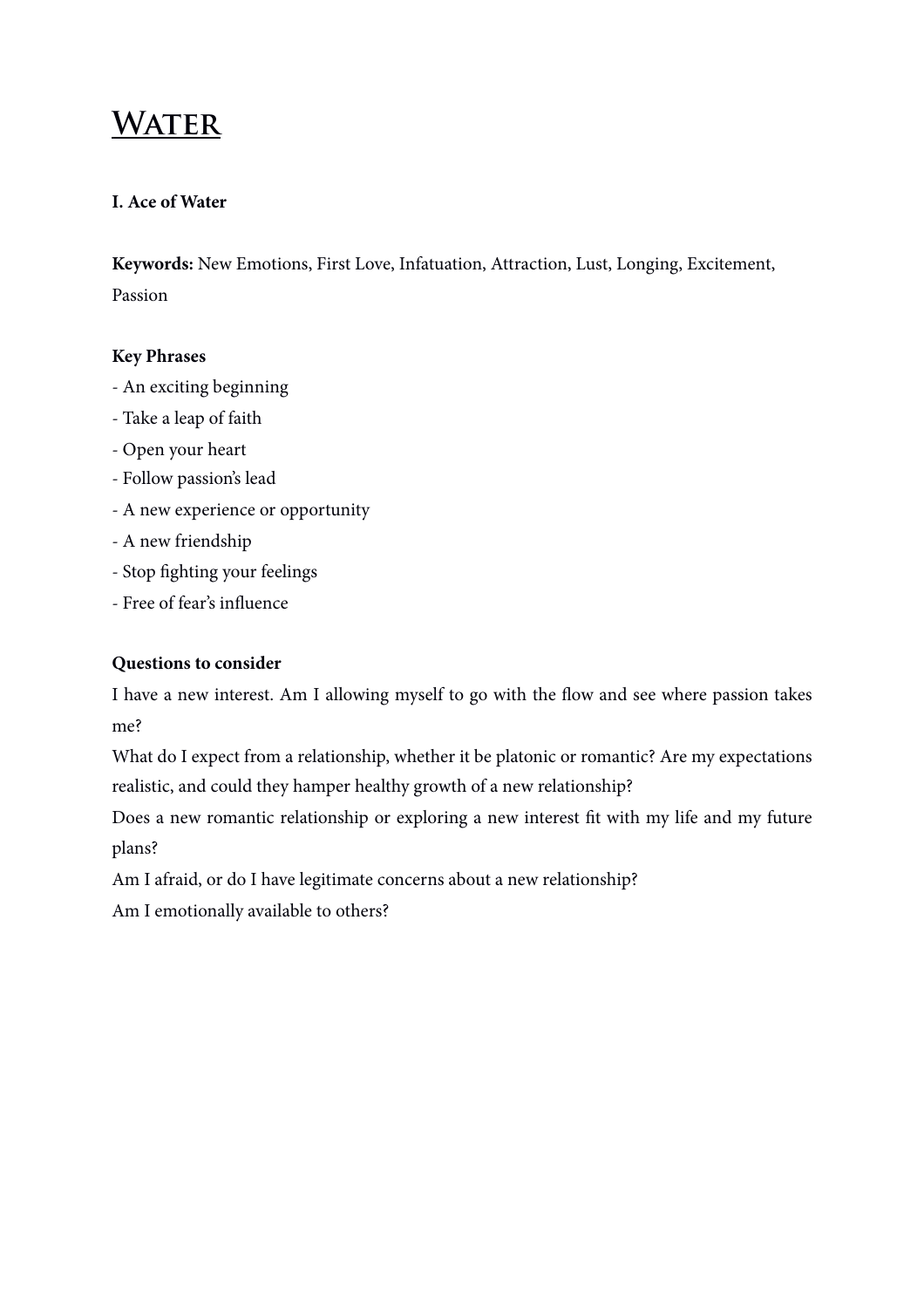## **II. Two of Water**

**Keywords:** Intimacy, Closeness, Trust, Commitment, Reconciliation, Equality, Union, Co-Dependency, Taking Sides

## **Key Phrases**

- Going beyond infatuation and attraction
- A meeting of minds and hearts
- Intimacy sharing, giving, and communication
- Time to forgive and seek reconciliation
- Put aside judgement and blame
- Cherish all of your loves
- Maintain independence and avoid co-dependence
- Avoid taking sides

## **Questions to consider**

Do we share, enrich, and enhance each other's lives?

How close are we? Do I feel confdent sharing my most vulnerable self with this person?

Who do I love, who loves me, and how do I *show* them that I care?

Reconciliation – is it time to forgive and apologise?

Have I lost or forsaken my sense of self – my identity and independence – in order to keep my partner happy?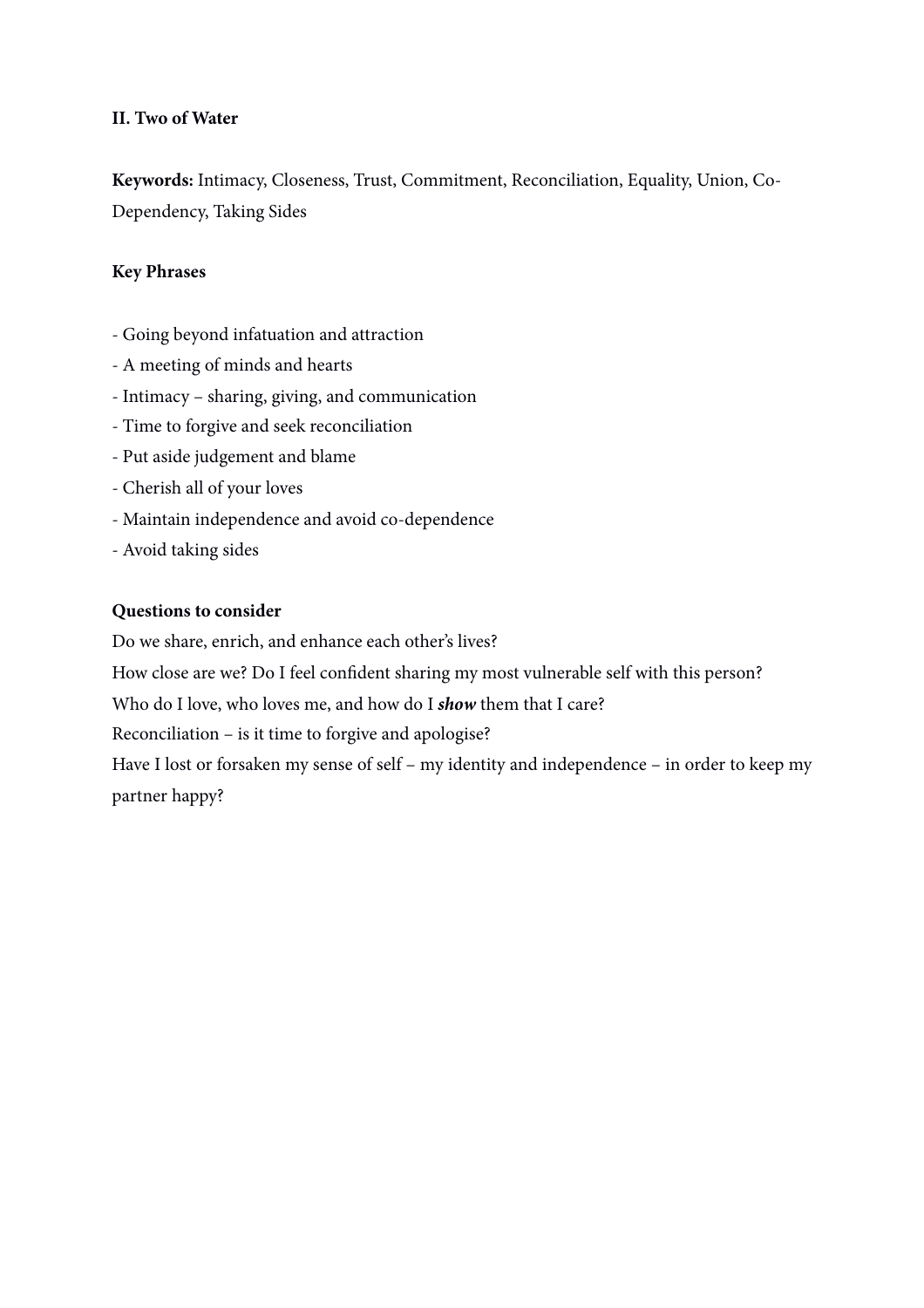## **III. Tree of Water**

**Keywords:** Satisfaction, Pleasure, Joy, Hopefulness, Anticipation, Attachment, Expectation, Disappointment

#### **Key Phrases**

- Celebrate your victories
- Take satisfaction from your endeavours
- Look to the future with anticipation
- Your success will continue
- A rewarding outcome
- An exciting future
- Free yourself of unrealistic expectations
- Allow the outcome to manifest freely

#### **Questions to consider**

What is my defnition of success?

How often do I partake in pleasurable experiences that bring me joy?

What satisfies me - relationships, wealth, growth, learning, life experiences? Is there more I could be doing to increase my satisfaction?

How do I feel about my accomplishments? Do I acknowledge and celebrate them – or ignore them?

Will I be disappointed if the outcome is not the one I want? If so, what can I do in the present that will allow for a range of positive outcomes?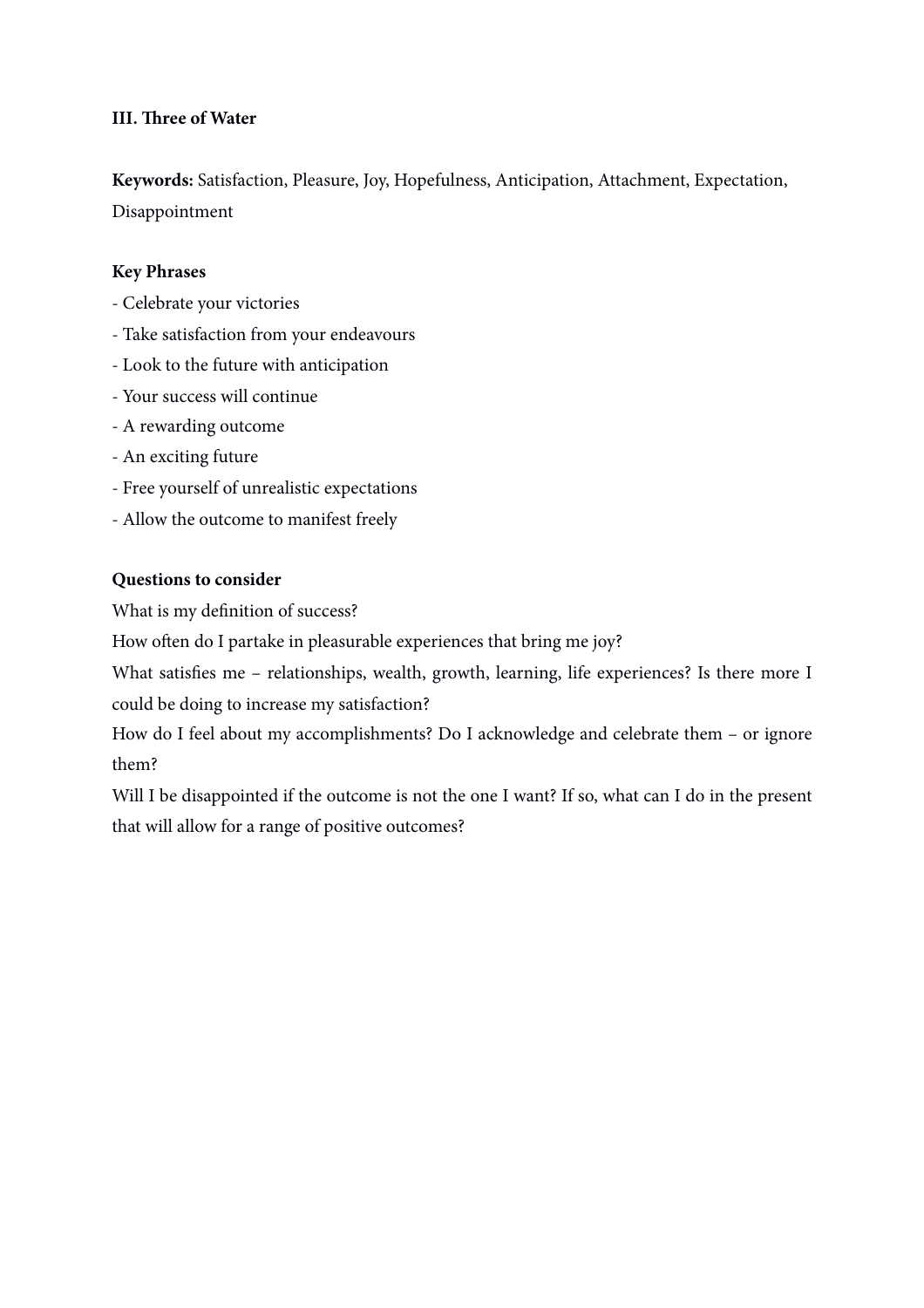#### **IV. Four of Water**

**Keywords:** Confdence, Awareness, Self-Acceptance, Forgiving, Self-Belief, Deserving, Receptive, Consequences

#### **Key Phrases**

- You are beautiful
- Be aware of weaknesses, but focus on strengths
- A mistake is an opportunity to learn
- Love yourself for who you are
- Let go of the ideal of perfection
- Happiness at another's expense
- The emotional cost of your actions
- A need to forgive yourself

#### **Questions to consider**

What do I love about myself?

Am I a confident person? What things contribute to my feeling of confidence?

Do I forgive my mistakes, learn from them, and then move on?

Do I see that my worth is enhanced by both my successes and my failures?

Will the path I choose bring heartache to another? How high will the emotional cost be if I choose to continue?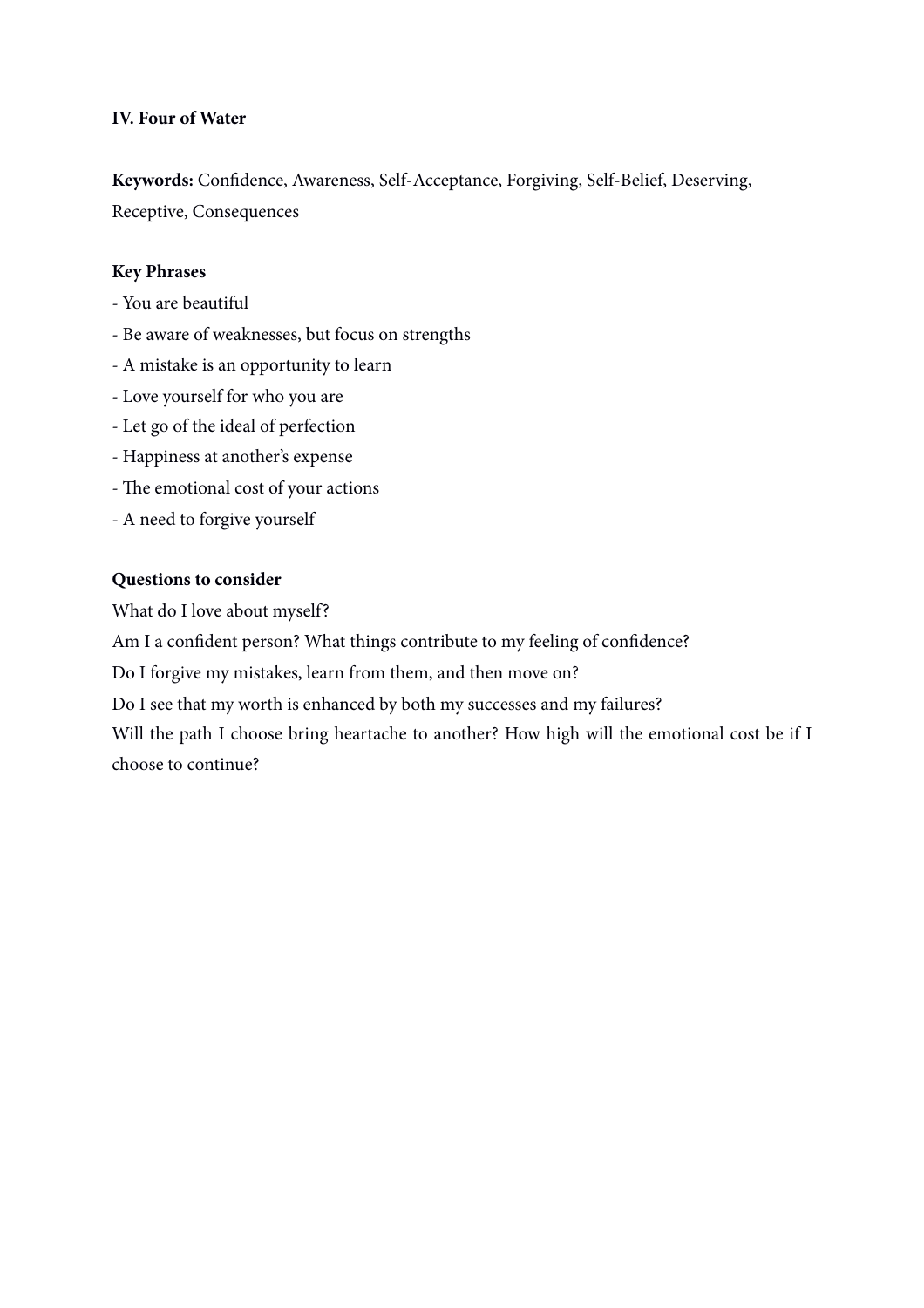## **V. Five of Water**

**Keywords:** Loss, Betrayal, Fear, Doubt, Hopelessness, Isolation, Self-Pity, Blame

## **Key Phrases**

- Feeling alone and isolated
- Without hope
- Consumed by fears and doubts
- Unable to see a way forward
- Trapped in the moment
- Feeling angry and betrayed
- Mourn your loss
- Playing the victim

#### **Questions to consider**

Am I allowing myself to mourn my losses in a patient and loving manner?

Am I isolating myself from those who care?

What positive and healthful choices and activities will help me to better cope with and accept my loss?

Am I willing to allow myself to be vulnerable again?

Have I become a prisoner to emotions and memories that no longer serve or honour me?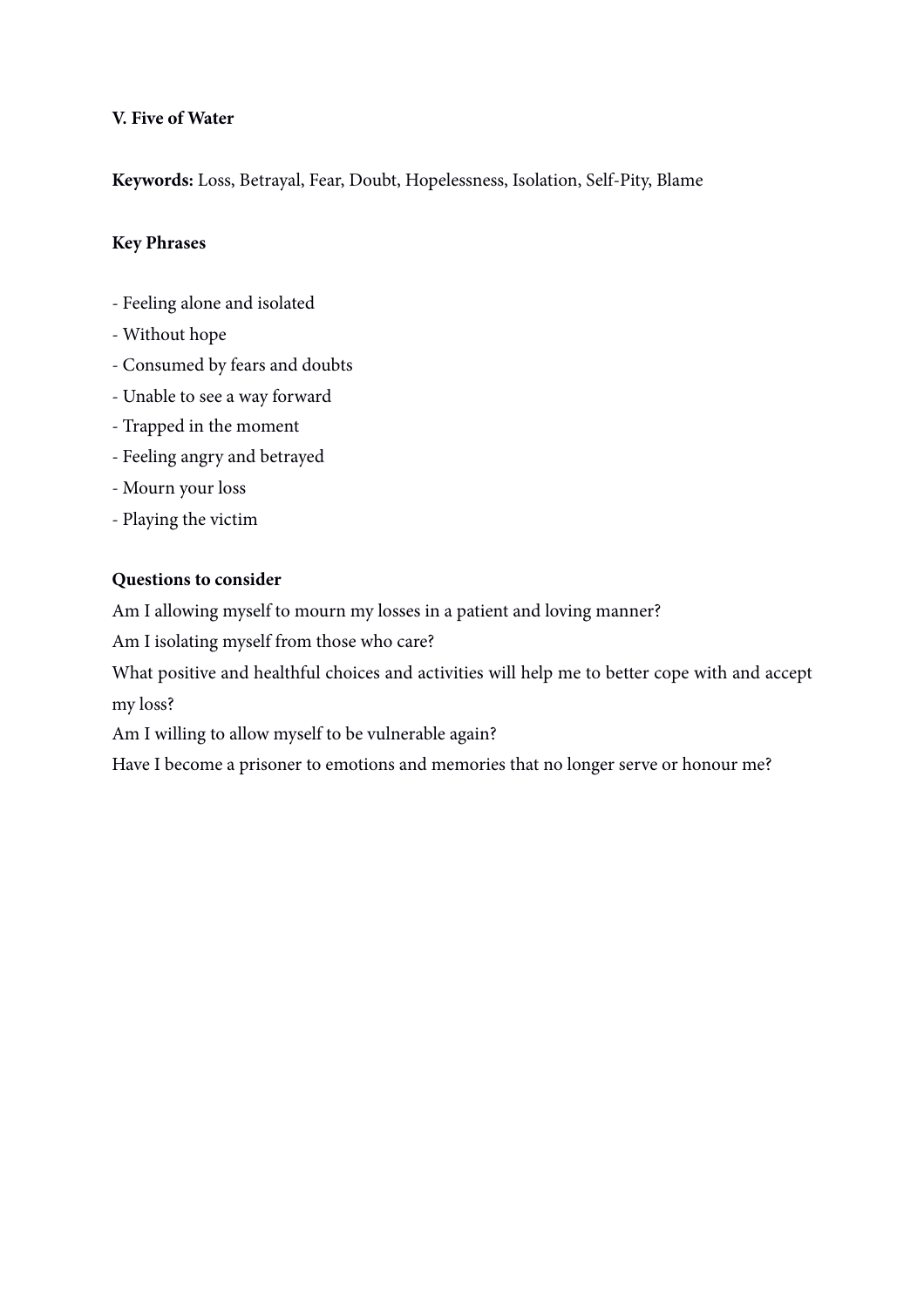## **VI. Six of Water**

**Keywords:** Kindness, Concern, Sympathy, Compassion, Understanding, Forgiveness, Love, Ideals

#### **Key Phrases**

- The ideal of kindness and compassion
- See all that is good and pure in humanity
- Strive to be better
- Embrace healthy boundaries
- Accept that you will falter
- Overcome obstacles with gentle determination
- Do not meet aggression with aggression
- Be kind and walk away

#### **Questions to consider**

Do I surround myself with non-judgmental and genuinely understanding and supportive people?

What prevents me from being kind to myself?

Do I strive to meet an impossible ideal?

Should I be concerned?

Do I need to be kind instead of right?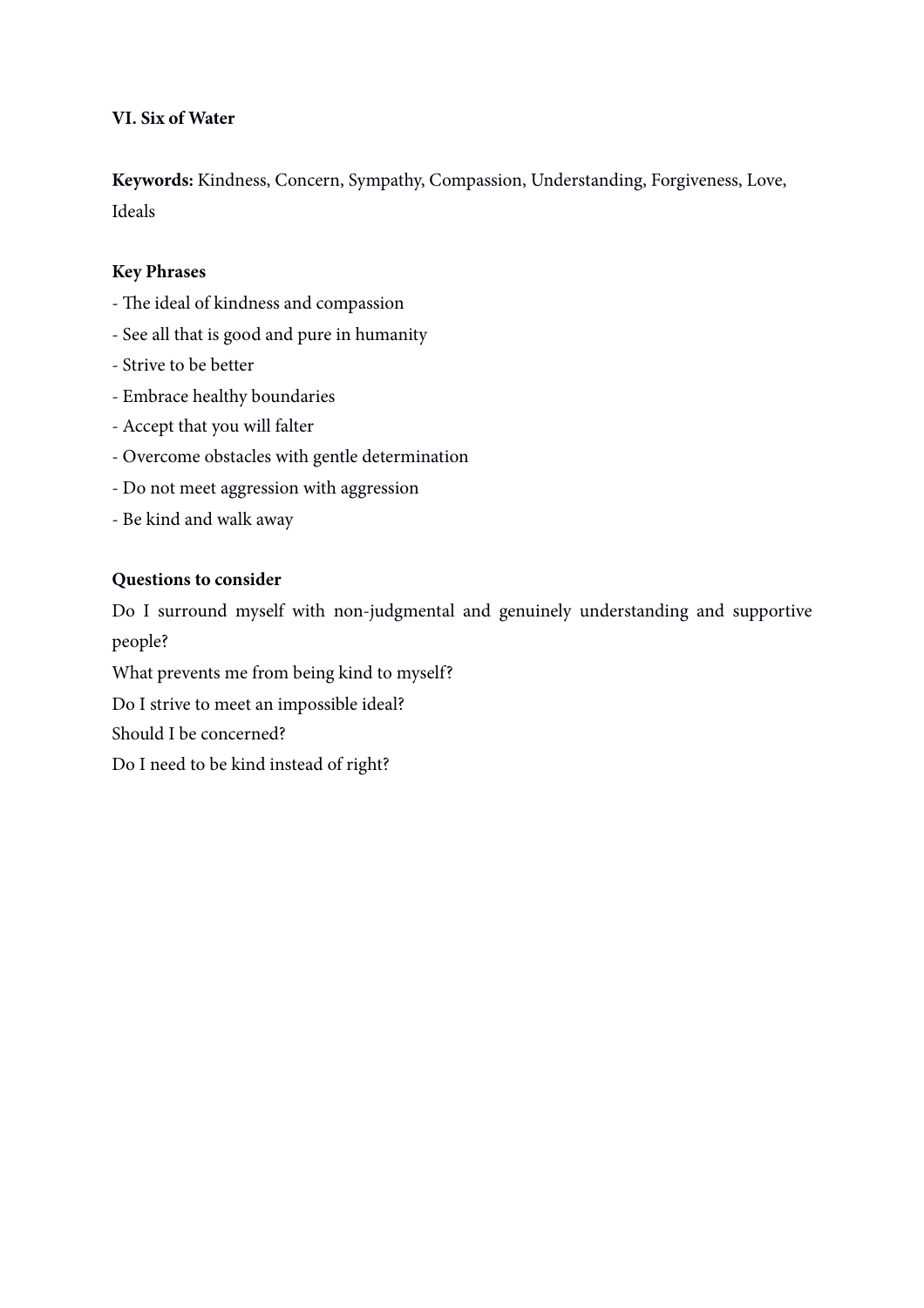## **VII. Seven of Water**

**Keywords:** Knowing, Trust, Faith, Surrender (Control), Release, Peace, Certainty, Passive

#### **Key Phrases**

- Surrender to the fow of life
- Relinquish the need to control
- All happens as it is meant to
- The future will bring what you need, not what you want
- Control is an illusion
- Your infuence on the future is limited
- Yield and be fexible
- A gentle, passive approach

#### **Questions to consider**

What am I afraid of?

Do trust in myself?

Do I have the strength and courage to surrender?

Am I at risk of sabotaging my happiness because I am trying to control all that I experience?

Am I surrendering? Or choosing to be complacent?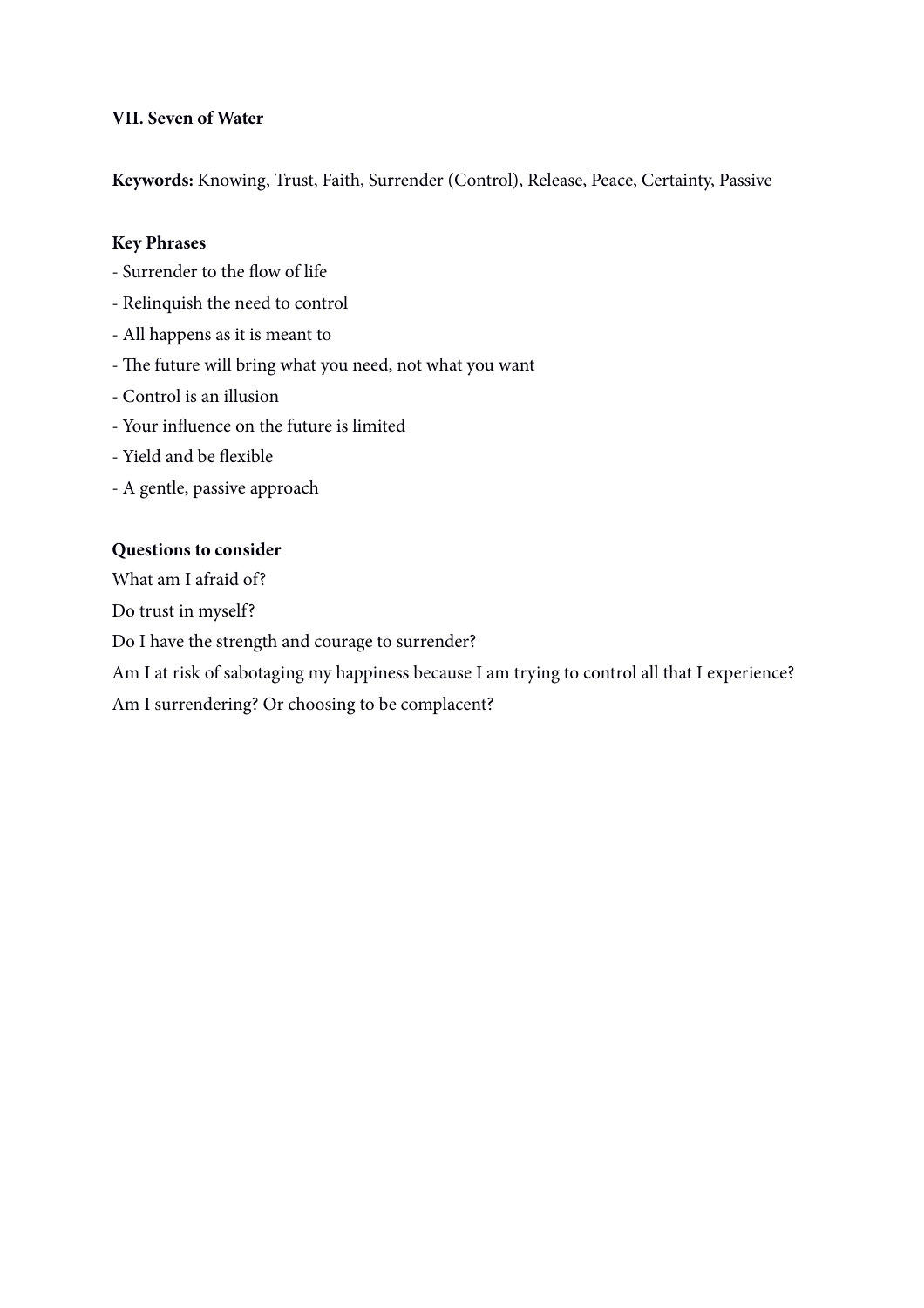## **VIII. Eight of Water**

**Keywords:** Gratitude, Appreciation, Delight, Joyfulness, Happiness, Positivity, Pride, Harmony

## **Key Phrases**

- A positive state of appreciation
- The attitude of gratitude
- Create a positive environment
- Be prideful, not boastful
- Cherish what you have now
- If you are already unhappy, more will not make you happier
- Focus on all that is good in your life
- Question an unnecessary desire for more

## **Questions to consider**

What or who made me laugh or smile today?

What do I have in my life that I am grateful for?

What choices or experiences have I made or had in the last five years that have changed my life for the better? What did those moments teach me?

What have I learned from my mistakes that have made me a better and more confdent person?

How do I show others I appreciate them?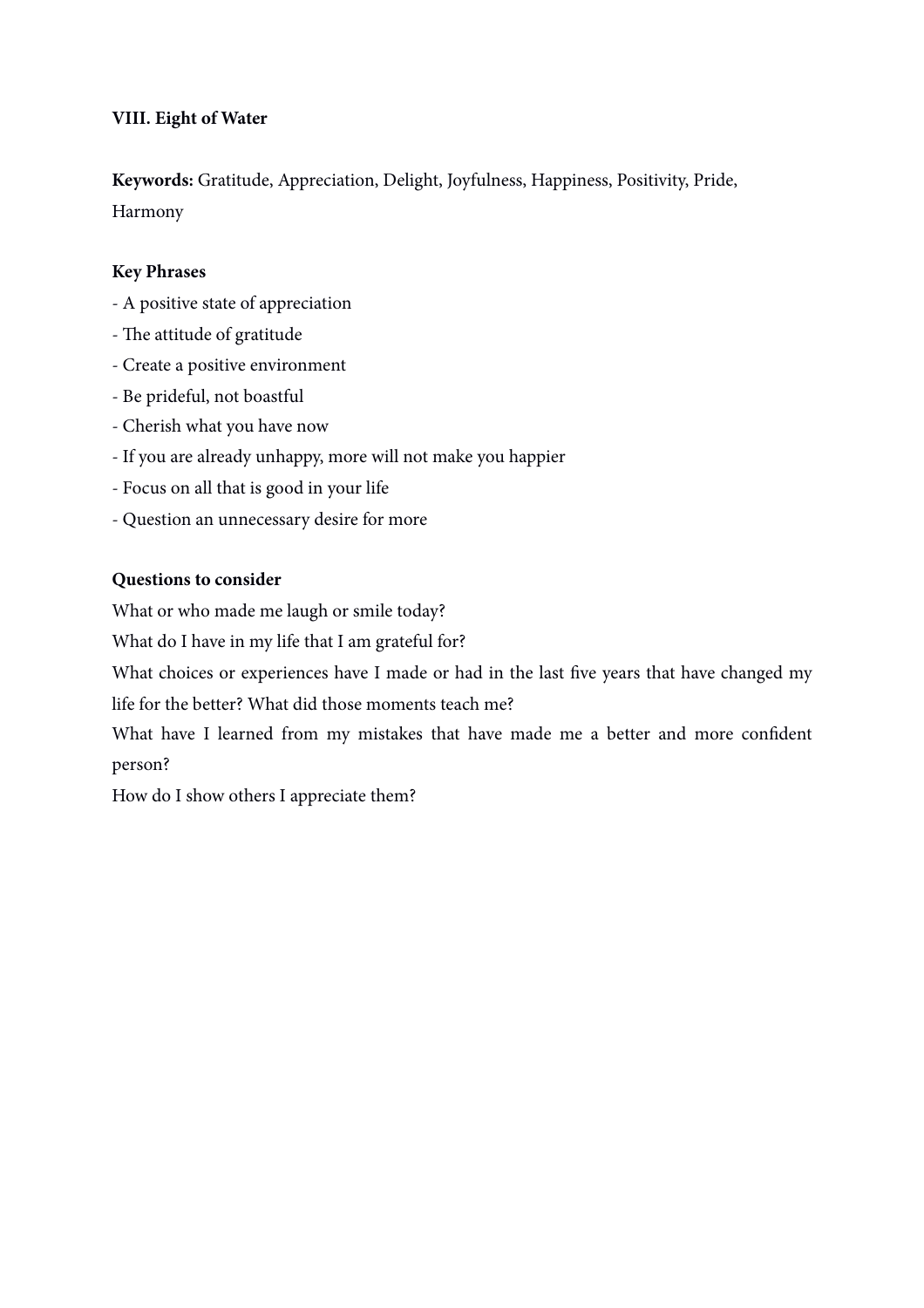## **IX. Nine of Water**

**Keywords:** Illumination, Acceptance, Openness, Emotional Enlightenment, Strength, Courage, Fear, Ignorance

## **Key Phrases**

- Open your heart
- Past experiences leave an emotional imprint
- The weight of our emotions
- Shine a light on the source of the emotional pain
- The effect of past experiences on the present moment
- Emotional enlightenment the process of becoming lighter
- Ignorance is *not* bliss
- Break the cycle; remove the emotional hooks

#### **Questions to consider**

What are my emotional triggers?

What emotional weight am I holding onto that I need to let go of?

Do I need to remember that I am more than the emotion I am feeling?

Do I take ownership of my emotional reactions and change them if they are creating discord

in my life? Or do I choose to react from a place of blissful ignorance?

What emotion do I have trouble expressing, and why?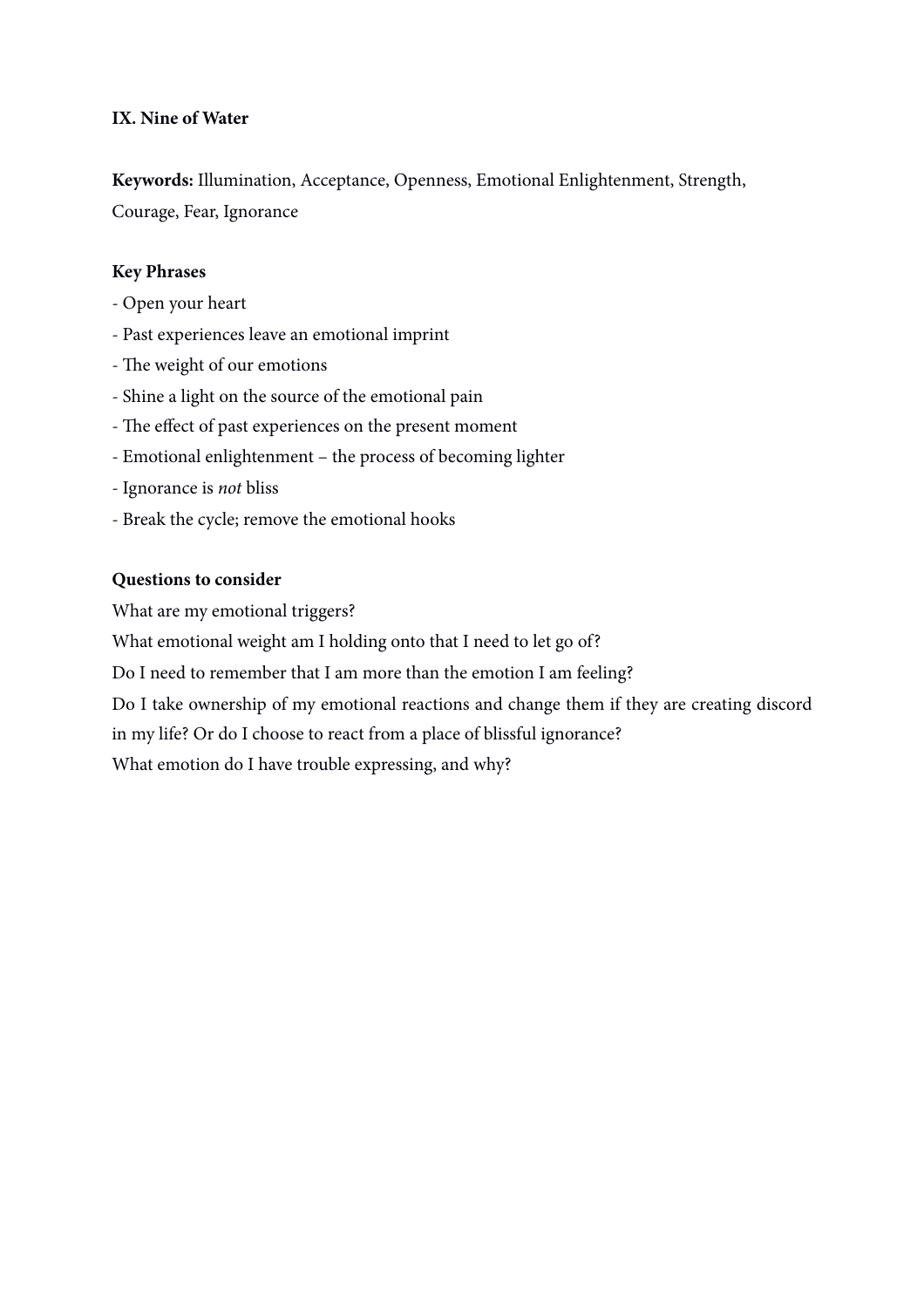## **X. Ten of Water**

**Keywords:** Universal Love, Divine Connection, Centredness, Serenity, Peace, Oneness, Boundaries, Disruption

#### **Key Phrases**

- Truly living in the present
- A feeling of divine connection
- A time of serenity and ease
- A positive emotional state
- Power born of knowledge and understanding
- The power to consciously project your energy
- Say 'no' to disruptive infuences
- Giving life and power to shadows

#### **Questions to consider**

What can I do to increase my ability to remain calm and centred in a time of crisis or chaos? Do I foster an emotional connection with all that surrounds me by living in the moment? What emotional energy am I projecting? What does it say about me?

Am I investing too much emotion in something that has no real foundation or substance? Am I allowing others to disrespect my personal boundaries? Am *I* not respecting my personal boundaries?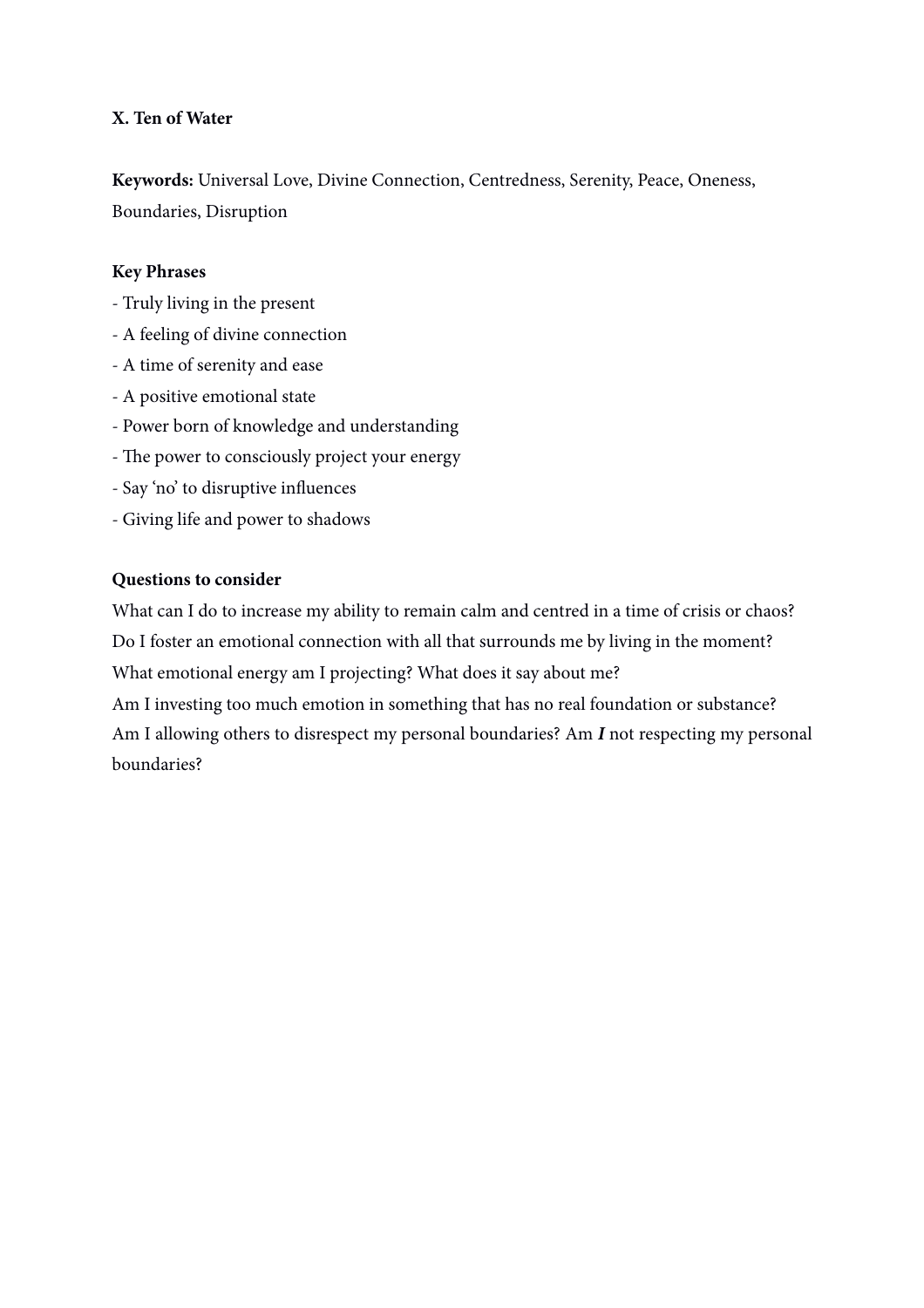## **XI. Eleven of Water: Emotion/Intellect**

**Keywords:** Emotion, Intellect, Love, Fear, Expression, Suppression, Head, Heart, Ease, Disease

#### **Key Phrases**

- Infuence of emotional disharmony
- Both love and fear motivate
- Is fear the more dominant force?
- Unvoiced emotions must be expressed
- Suppressed emotion creates dis-ease
- Address unhealthy imbalances
- Seek a productive means of emotional release
- Be proactive and mindful of your emotions

#### **Questions to consider**

Am I afraid of the darkness that dwells within me?

Am I able to express myself? Or do I hold back because what I am thinking or feeling might expose me to the judgment of others?

Is there an emotional imbalance in my life that needs to be addressed?

Are my fears and doubts preventing me from ending a situation or relationship that is causing unhappiness?

Is my emotional state affecting my health and wellbeing?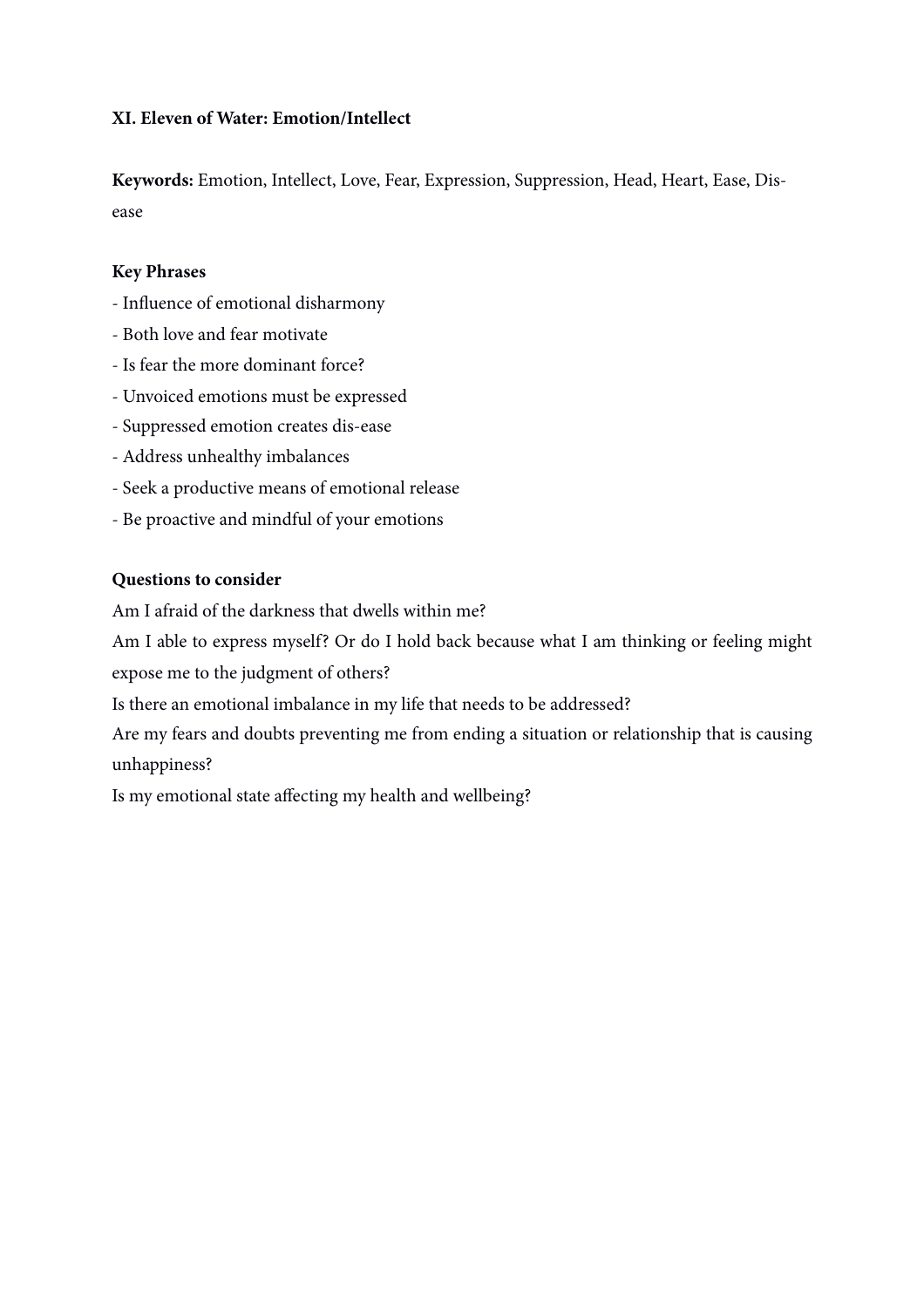## **Te Counsellor of Water**

**Keywords:** Empathetic, Wise, Objective Advice, Trustworthy, Emotional Understanding, Clarity, Sharing

## **Key Phrases**

- A time of questions and mixed emotions
- Seek objective counsel
- Look beyond the words to the emotions
- Mixed or confused emotions
- Listen, listen HEAR
- An emotionally complex situation
- A lack of empathy
- An opportunity for understanding
- Be receptive, not rejecting
- Are feelings preventing a resolution?

## **Questions to consider**

Am I empathetic? Is this something I need to work on or employ in a particular situation?

Would talking less and listening more help me to understand?

How am I feeling, and why? How might what I am feeling affect my ability to be objective and empathetic toward others?

If I were in their position, how would I feel or react? Would I know when to give advice and when to just listen and support?

Mixed up and confused? Do I need wise counsel?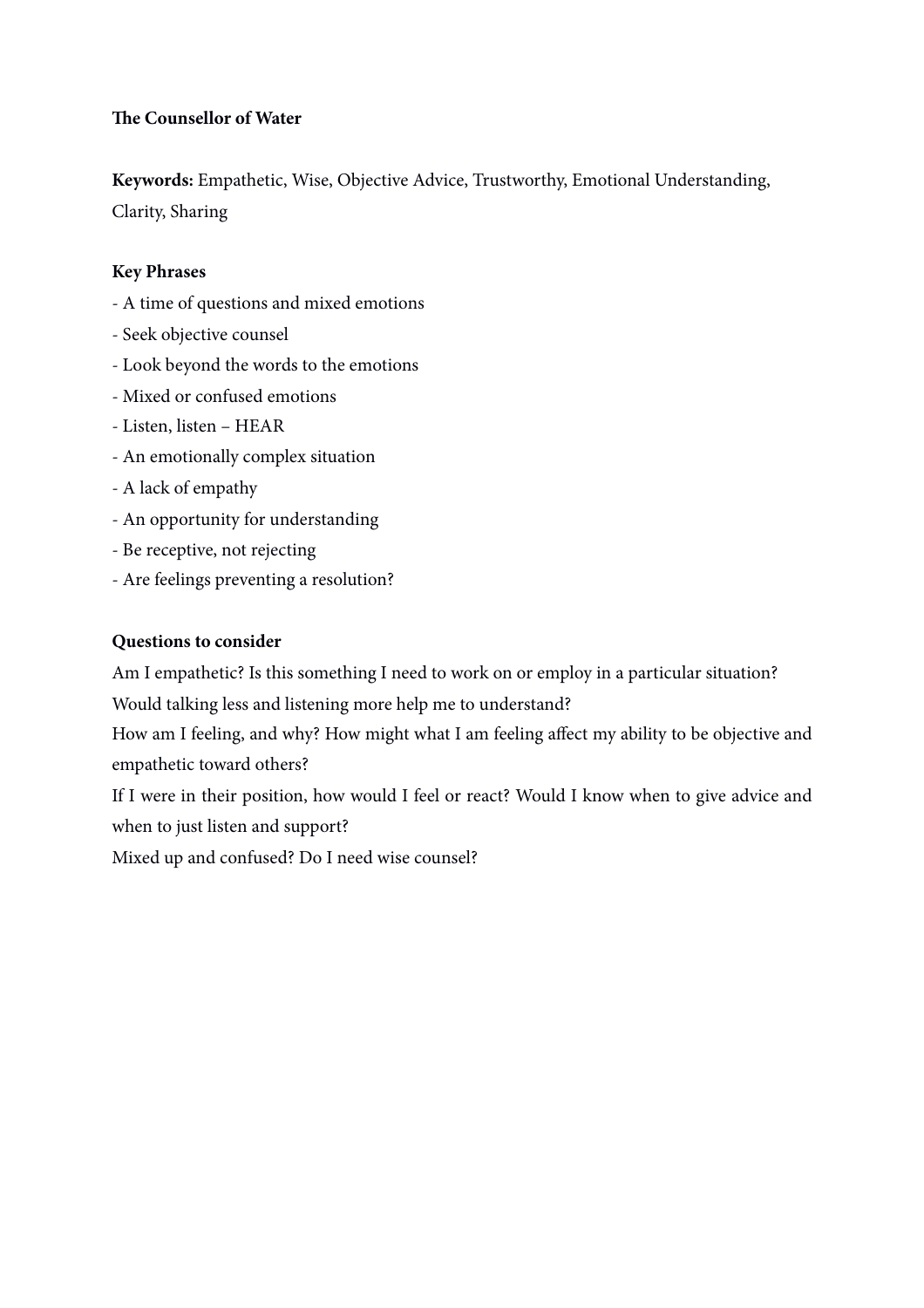## **Queen of Water**

**Keywords:** Loving, Compassionate, Empathetic, Sensitive, Vulnerable, Romantic, Intuitive, Emotional Honesty

## **Key Phrases**

- Trust in your feelings and senses
- Look beyond the surface
- A bright and positive outcome
- To show vulnerability is to show strength
- Are you over-extending emotionally?
- Be the embodiment of love
- Withdrawing love as punishment
- Use your common sense

#### **Questions to consider**

Is there someone in my life who needs, or would beneft from, my help and loving support?

Do I need advice on matters of the heart?

Do I need to look within, or beneath the surface?

What are my senses and emotions telling me? How do I feel?

Do I use my love as a weapon by withdrawing my support and care when I am hurt, displeased, or disappointed?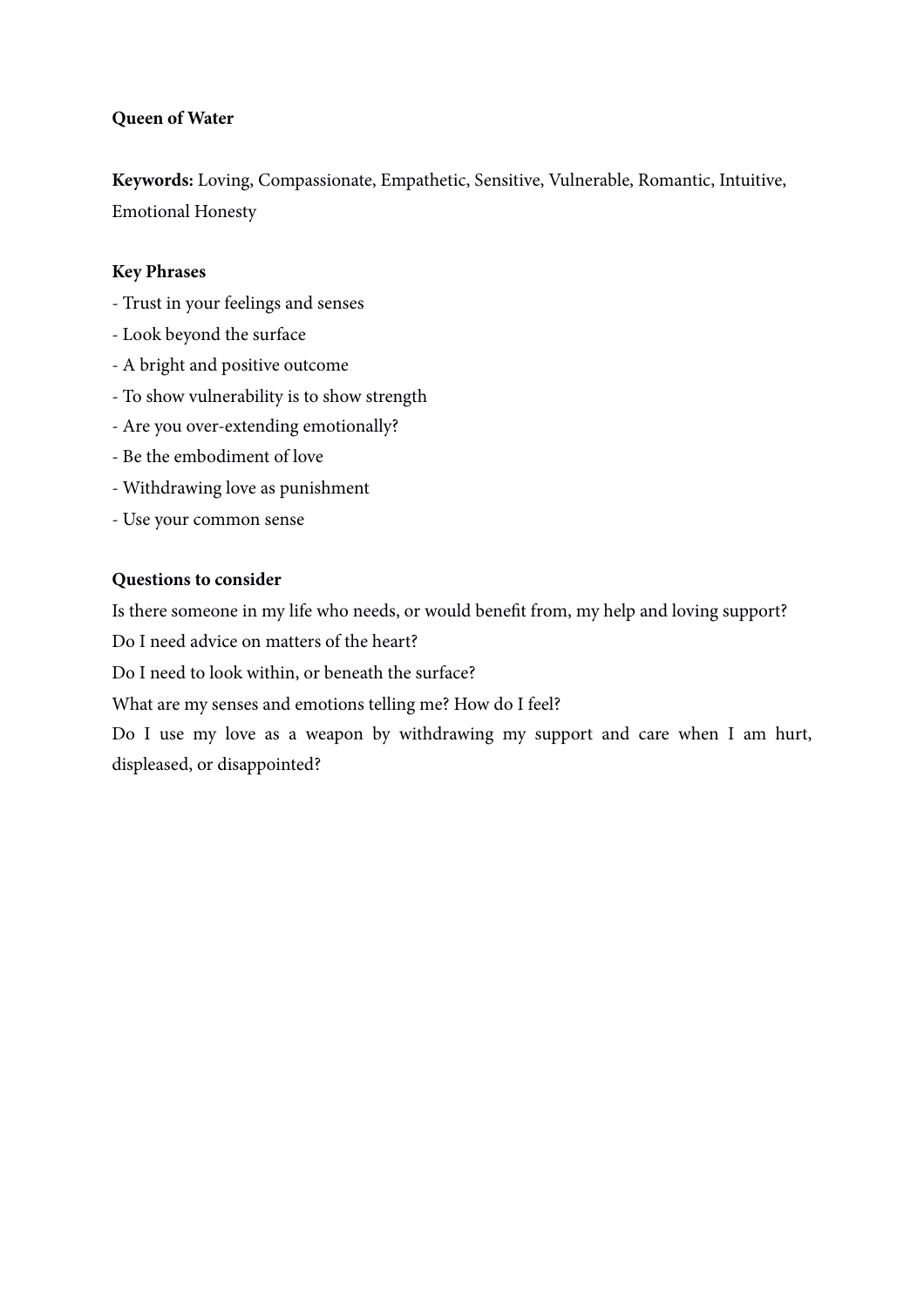## **King of Water**

**Keywords:** Calm, Contemplative, Insightful, Fluid, Balanced, Protective, Nurturing, Jealousy, Possessiveness

## **Key Phrases**

- Safe harbour in a storm
- Let go of gender bias
- Strength born of adaptability
- Be present in your relationships
- Marry critical thinking and emotional logic
- Allow your feelings to guide a decision
- A need for excitement
- Address a cause for jealousy

## **Questions to consider**

Do I use both critical thinking and emotional logic?

Do I consider my feelings and the feelings of others when I make my decisions?

Do I allow myself to relax and 'just be' in times of peace and calm?

Am I guilty of gender bias in my belief that men and women have different emotional wants and needs?

Are my fears and insecurity driving a wedge between myself and those I love?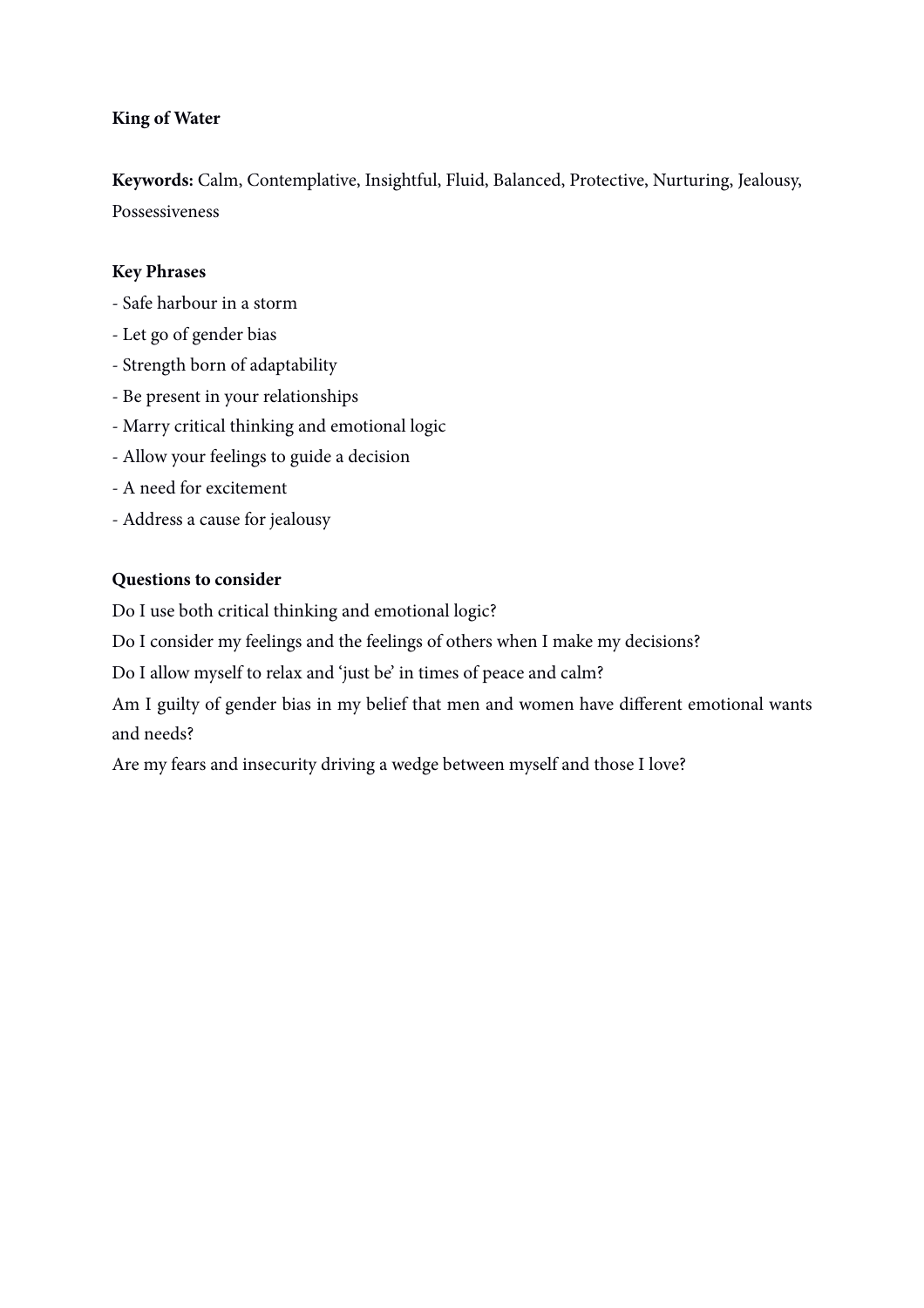# **A Few Words from the Author**

I was going to do the expected thing and write a biography that tells you all about me, but instead, I offer you these words.

I am me.

If I were to write an 'About the Author' chapter, I would love to just write the words above and leave it at that. However, I am not sure if my sense of humour would be appreciated or understood by everyone. I balk at writing more because, all too ofen, I fnd myself looking back at old biographies and 'about me' chapters I have written in the past, and fnd myself feeling disconnected, as if I am reading the words of a stranger. They are a reflection of the person I was at the time of writing, but in the present, they are no longer an accurate refection of who I am.

I fnd myself looking back at my beliefs, my thoughts, and my feelings, and seeing how much I have changed. My paintings have changed. How I paint has changed. Even the language I use when I write is subject to change. Over the years, I have watched as what I write has become less rigid and dogmatic, more fowing and expansive, but still revealing, to me, the thoughts, beliefs, and feelings that were infuencing me at the time.

I am always honest, but in offering honesty, I have to say that sometimes even the truths I once held dear are no longer my truths, or my reality, in the present.

I am ever-evolving and changing. Like a tree from one season to the next, my branches have lengthened, new smaller branches have formed where others have withered and fallen away, my trunk is a little thicker (too thick for my liking), and my roots have buried themselves even deeper into the earth.

I am changed. I am no longer the person I was. Tat person has been undone. She is no longer. My words and my paintings are but an echo of what was.

The words I write now are a reflection of the person I am in the present, and I write them knowing that I will have grown to become someone different by the time this tarot is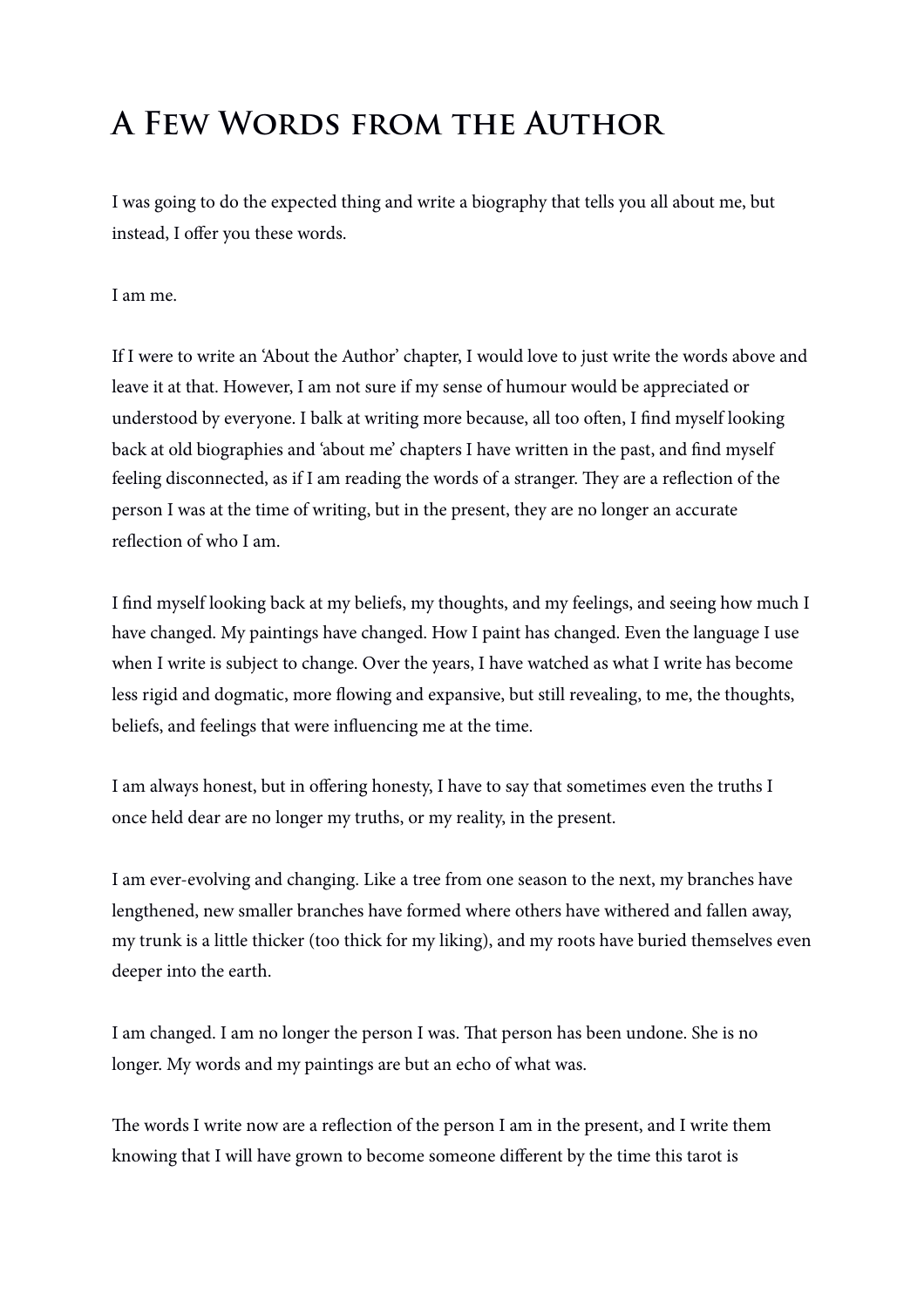published, and you are reading these words.

That is why, when I set to writing the tarot, I did my best to keep my personal spiritual beliefs out of the mix as much as possible. My beliefs change, so to bind the tarot to the beliefs that I held at one point in time prevents it from being free to evolve as I do. This tarot has no real philosophy or message, other than to seek, feel, grow, and heal. It is not meant to be more, unless you choose to make it so.

In the present, I do not desire to infuence others in any other manner except to help them open their minds and explore the realms they fnd within. I am not here to tell you how you should live, or how or what you should believe. I am a toolmaker. It is my place and purpose to create tools that enable you to best determine how you live, and what you will believe, all by yourself.

Working on the tarot has changed me. It has made me a stronger, happier, kinder, and more peaceful person. It has helped me to love me a little more than I did. It has unmade me and recreated me. It has helped me to peel away the layers, and come to a place and moment when I can answer the question, 'Who is Ravynne?' (Oh, it's pronounced RAVEN, not RAVEEN.)

The only answer that comes is ... I am me. I am creative. I am fulfilled. I am at peace.

In this moment, I am who I am meant to be, and I would not make a single choice differently.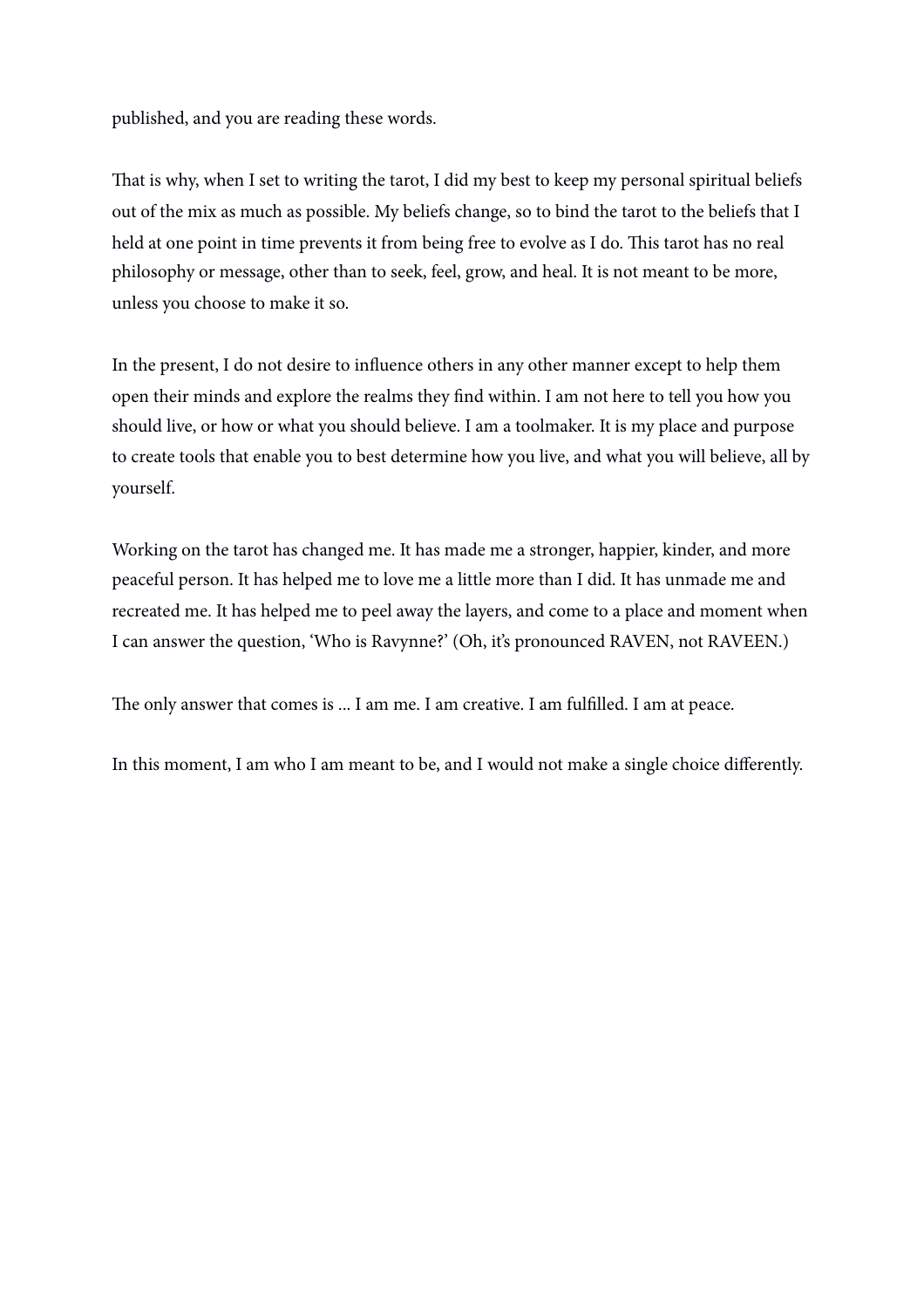## **Acknowledgements**

I would like to say a heartfelt thank you to the following people:

Toni Carmine Salerno and family, I cannot thank you enough for your patience and understanding. That you have waited for so many years, with such grace and trust, is a testament to your generous and loving spirit.

Amanda Newton, without your having gifed me with my frst oracle deck, this deck might not have been imagined. It was the frst reading with that deck that changed my life and put me on the path I walk now. Thank you for both your gift and your friendship.

Lucy Cavendish, my magical water-fae friend, I thank you for showing me that when one door closes, another opens, and for holding my hand as I walked through.

Peter Phelan, my now ex-partner and father of my beautiful children, I thank you for your part in creating a space where magic could be made. In the safety of that space, I healed, I created, and I became the person I was meant to be.

Katrina Anderson-Dreisig, my friend and editor, who cut and sliced, and helped me to make my rambles just a little less rambling, and gave my writing some semblance of cohesion and professionalism, thank you.

Belinda Brooks and Kylie Johnstone, wonderful friends who poured over the edited text and helped me to tweak it some more. Your loving polish helped to make this guidebook shine.

Ashley Bryner, Elandria Broughton-Sheard, Ida Mary Larson, Caitlan McCollum, Jessica Truscott, Marion Skydancer, and Janna Prosvirina … thank you, kind souls, for allowing me to use your beautiful selves and your photographs as both inspiration and artistic reference.

I would also like to thank the amazing and generous souls among my inner circle of friends. You know who you are. You are my heart family. You kept me sane in the moments when I was sure sanity had fed. You kept me going, and helped me to pick up the pieces when my world crumbled around me. You lifed me up with your love and support. I am blessed to have you in my life, and I am eternally grateful.